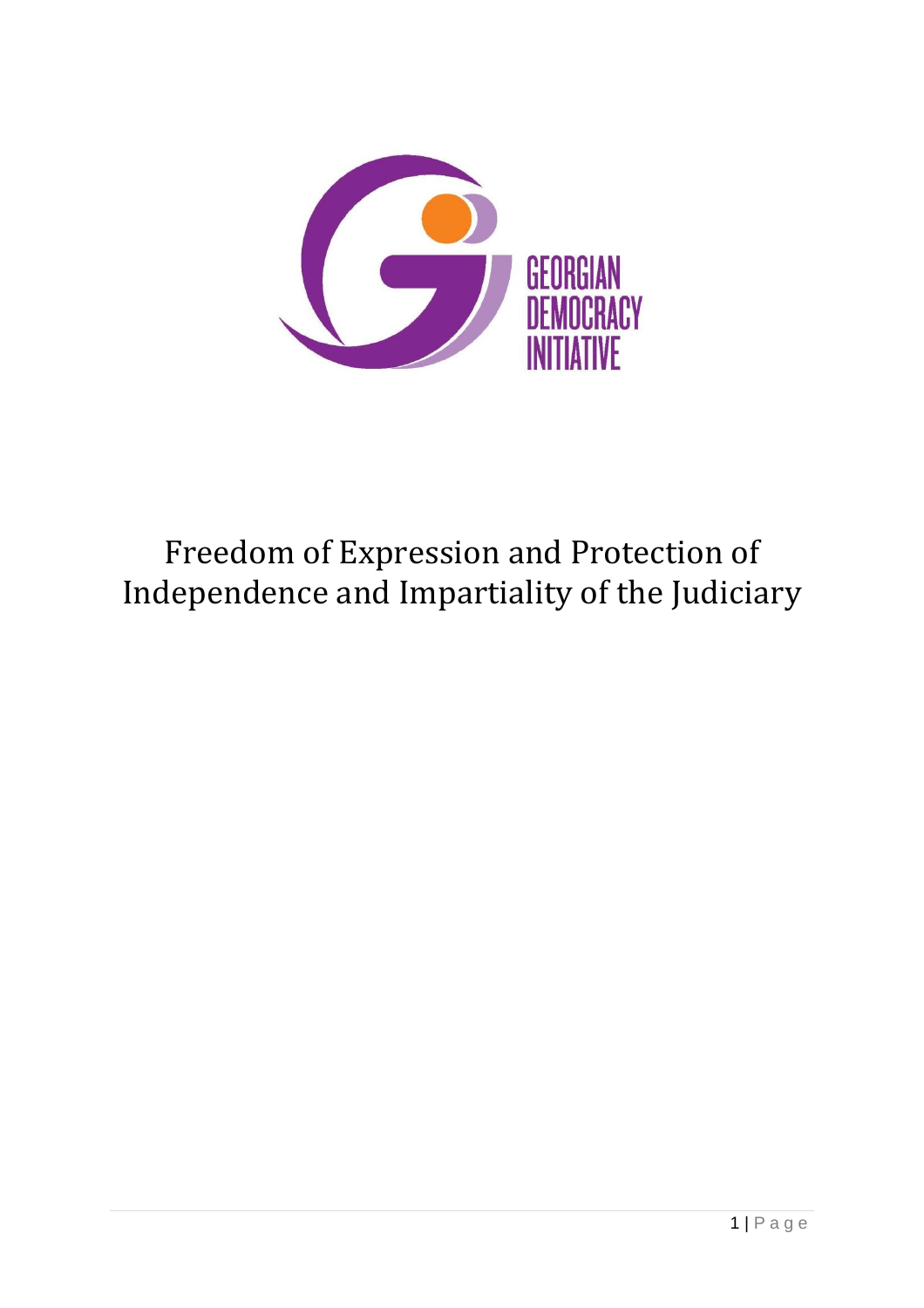#### **Authors of the Report:**

Gvantsa Tsulukidze, Raphiel Kakabadze, Veriko Berekashvili

#### **International Consulted Experts:**

Em. Prof. Dr. Dirk Voorhoof, Dr. Inger Høedt-Rasmussen

#### **Responsible for their publication:**

Georgian Democracy Initiative (GDI)

This research is made possible by the American People through the United States Agency for International Development (USAID). The content of this research is the sole responsibility of the Georgian Democracy Initiative (GDI) and do not necessarily reflect the views of the East West Management Institute, USAID or the United States Government.



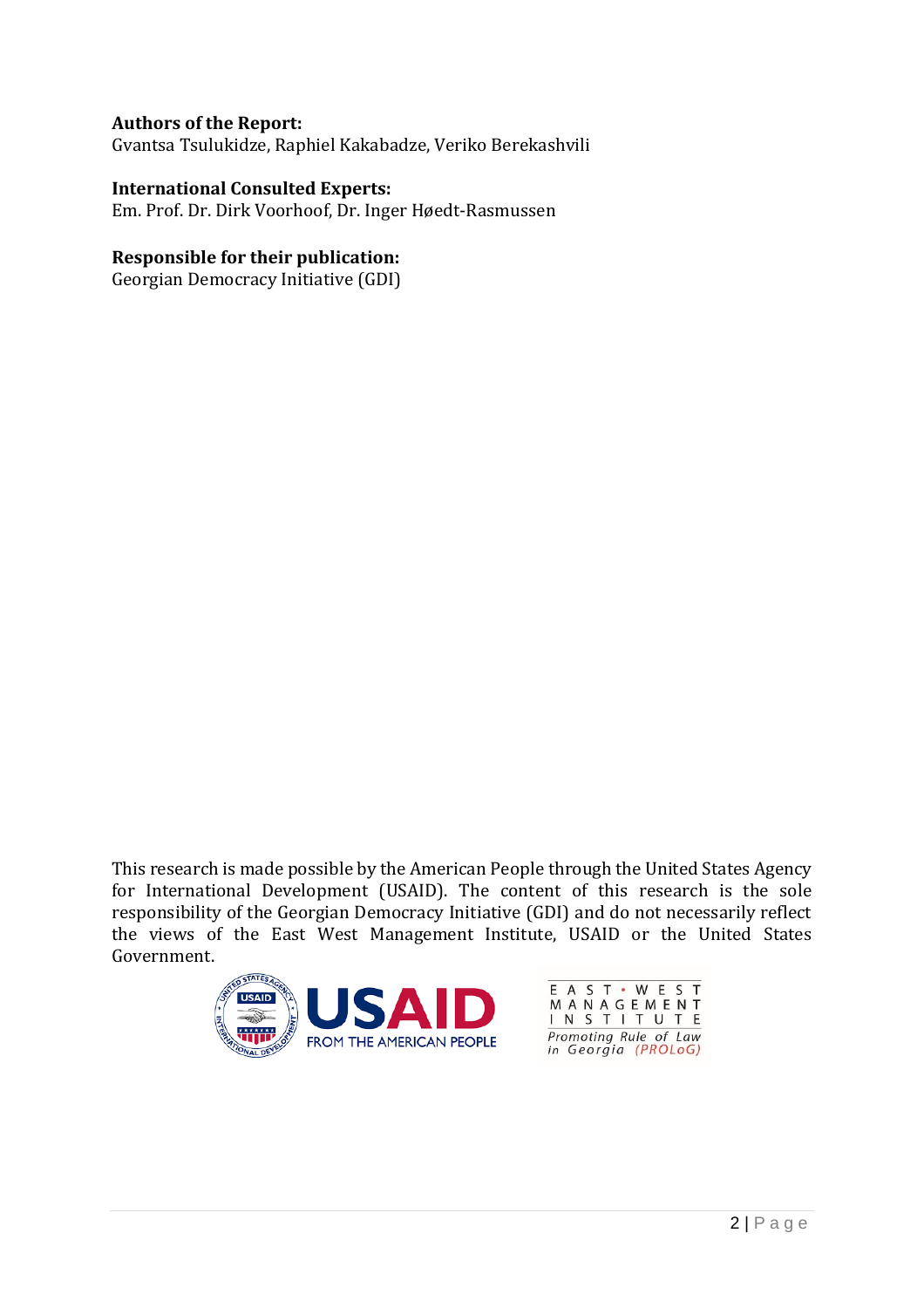*"In the U.S. we have the First Amendment. It was not written to protect only the speech we like. The public can say anything it wants about the Judiciary, Judges or their decisions. In response, we say nothing. We speak through our opinions and nothing more. That is the part of the price I pay for doing the job that I do"* 

> *Judge Allyson K. Duncan, U.S. Federal Appellate Judge (Fourth Circuit)*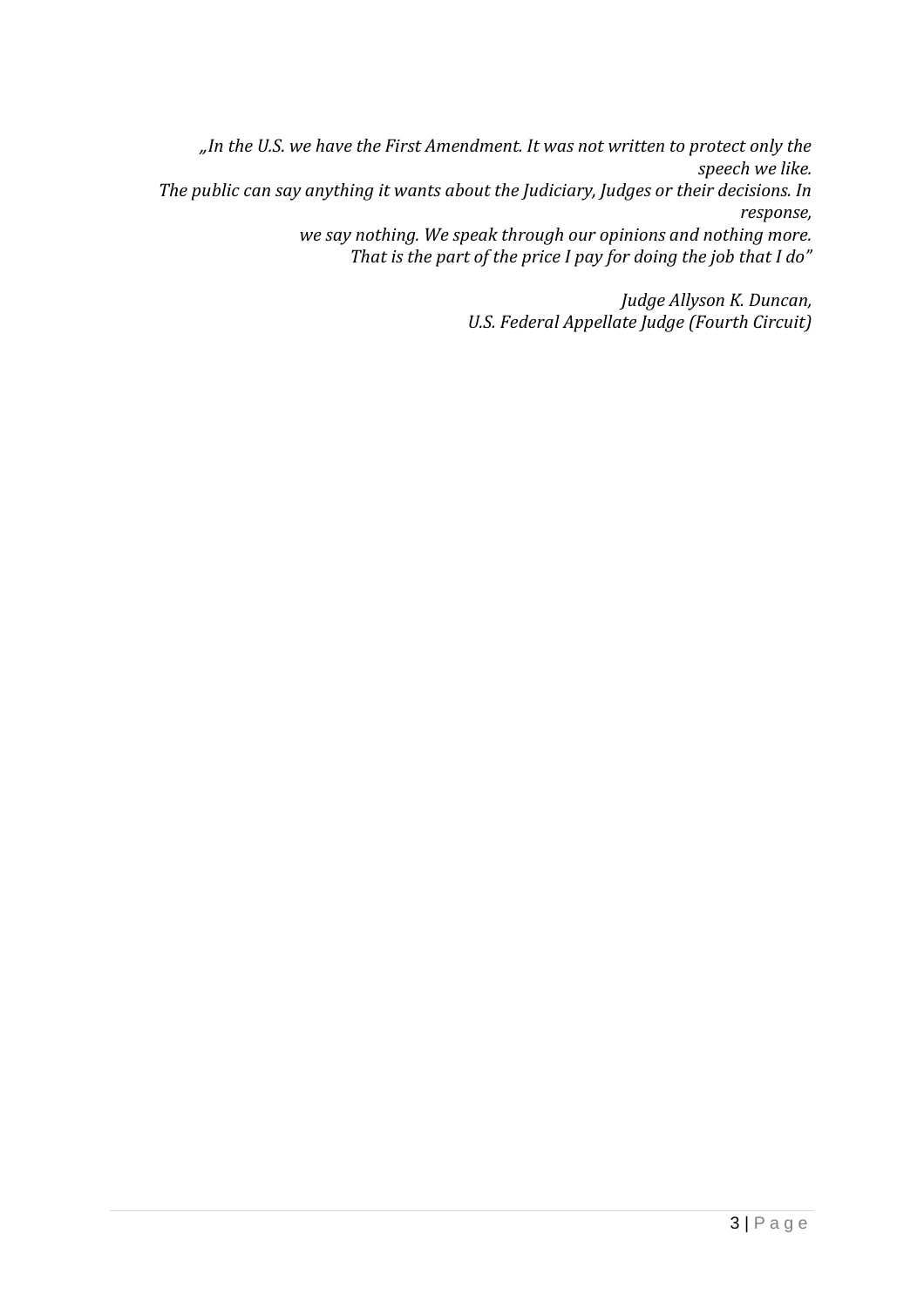## Content

| Introduction                                                                            | 5  |
|-----------------------------------------------------------------------------------------|----|
| <b>Key Findings:</b>                                                                    | 6  |
| <b>Research Methodology</b>                                                             | 9  |
| Scope of the Freedom of Expression                                                      | 11 |
| <b>Offensive expression</b>                                                             | 13 |
| The Rule and Procedure for Verifying the Justification of restriction of the Freedom of |    |
| <b>Expression</b>                                                                       | 16 |
| <b>Prescribed by Law</b>                                                                | 17 |
| <b>Legitimate Aim</b>                                                                   | 21 |
| The Necessity and Proportionality of the Restriction                                    | 22 |
| Restriction of the Freedom of expression for ensuring the Independence and Impartiality |    |
| of the Judiciary                                                                        | 23 |
| The Practice of the Common Courts of Georgia                                            | 42 |
| <b>Conclusion</b>                                                                       | 52 |
| <b>Recommendations:</b>                                                                 | 53 |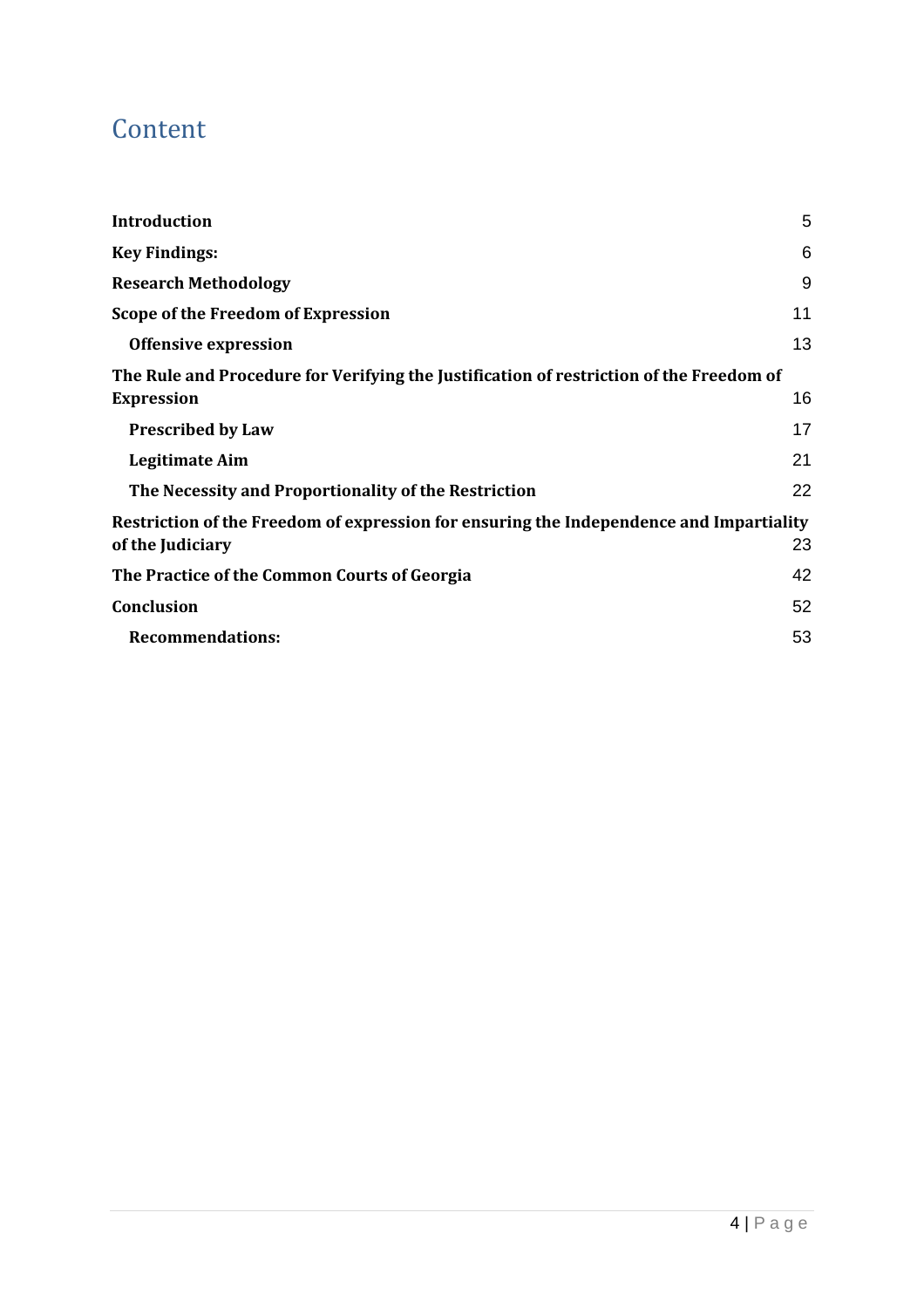## <span id="page-4-0"></span>**Introduction**

The importance of freedom of expression is unanimously recognized among democratic countries under the rule of law. Law theorists, philosophers, international organizations, human rights institutions, and international, regional and national courts put particular emphasis on the need for the effective realization of this right and the threats arising from its unjustified restriction.

The formation of a democratic society is impossible without the protection of human rights and freedoms, and indeed it is the independent and impartial judiciary that guarantees such protection. However, in a lot of cases the judiciary as a whole or a specific judge and/or their judgments become targets of criticism and, in some cases, offensive expressions. In that situation, it is extremely important, that a fair balance is established between freedom of expression and the independence and impartiality of the judiciary.

According to the Constitutional Court of Georgia (hereinafter referred to as the" Constitutional Court") the Constitution "gives the freedom of information a prominent place and pays great attention on it. In the society where freedom of opinion is recognized and protected by the constitution, freedom of information is also protected. Without freedom of information, it is unthinkable to provide a vital discussion and thoughtprovoking process which is one of the main characteristics of the free society. In order to form an opinion, it is necessary to obtain the information, and the freedom of dissemination of information ensures that the opinion is transmitted from the author to the addressee. Apart from the public burden, freedom of information is of great importance for the personal and intellectual development of an individual". 1

The European Court of Human Rights (hereinafter referred to as the "ECtHR") as early as in 1976, in the case of *Handyside v. the United Kingdom*, for the first time, set out what has afterwards<sup>2</sup> become a mantra when discussing freedom of expression:

"Freedom of expression constitutes one of the essential foundations of such a (democratic) society, one of the basic conditions for its progress and for the development of every man… it is applicable not only to "information" or "ideas" that are favorably received or regarded as inoffensive or as a matter of indifference, but also to those that offend, shock or disturb the State or any sector of the population. Such are the demands of that pluralism, tolerance and broadmindedness without which there is no "democratic society".<sup>3</sup>

In the last few years, initiatives (legislative proposals) connected to the restriction of the freedom of expression for the protection of the abuse of religious feelings, adoption of the law on defamation, to stirring up the enmity and contextual control of creative work has specially increased, and a majority of them came from representatives of Georgia's highest legislative body.

<sup>1</sup> Constitutional Court of Georgia 30 October 2008, *The Public Defender of Georgia and Georgian Young Lawyers' Association v. Parliament of Georgi*. II-10.

<sup>2</sup> ECtHR *Morice v. France* (GC) 23 April 2015, para 124. Available at: <https://bit.ly/2S6TZn6>

<sup>3</sup> ECtHR *Handyside v. the United Kingdom* 7 December 1976. Para. 49. Available at: <http://bit.ly/39kP7kQ>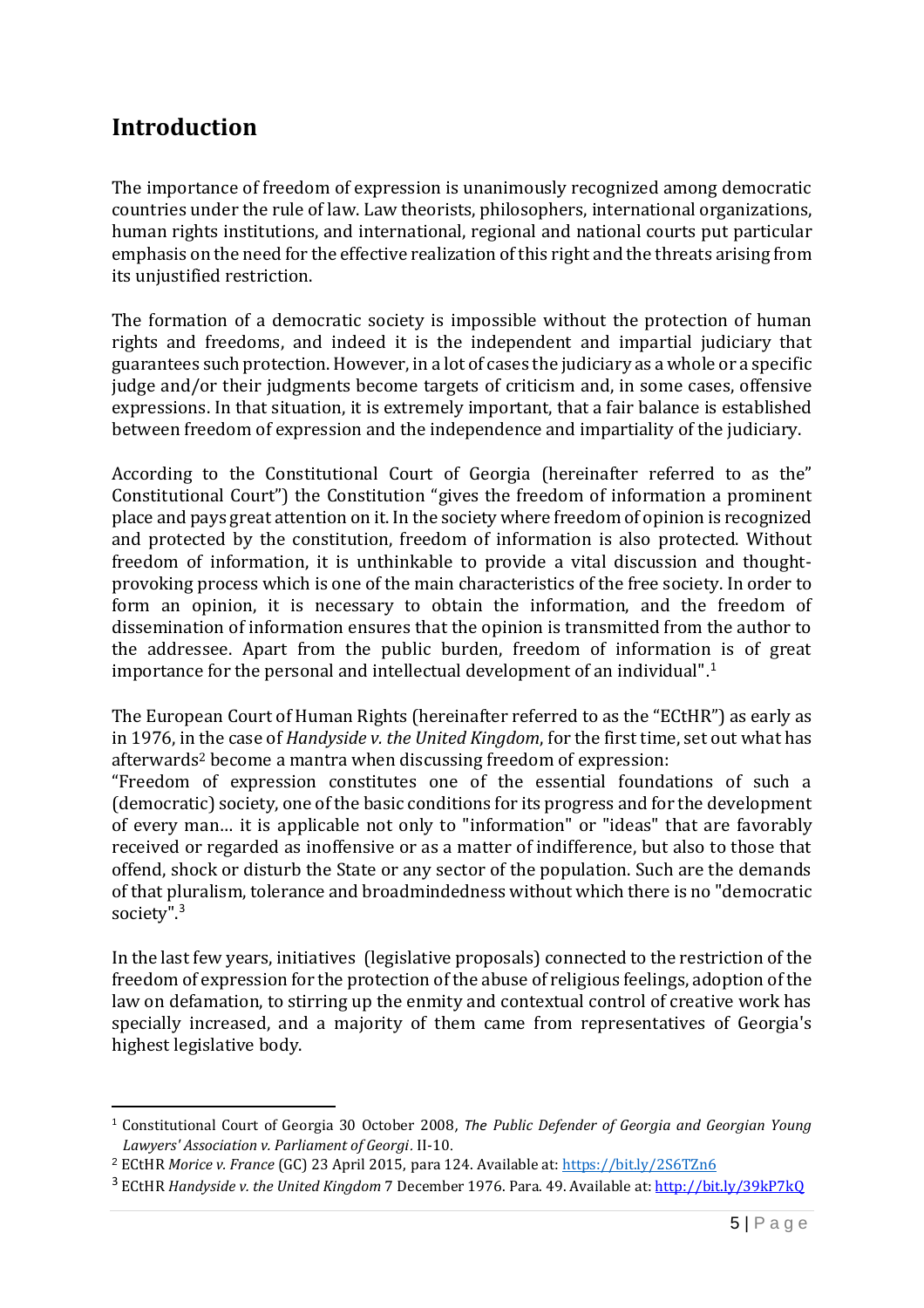In addition to such initiatives by the legislature and the president, non-judge members of the High Council of Justice (hereinafter referred to as the "HCoJ), expressed the need of regulations in order to restrict expressions and comments criticizing the judiciary. In their view, freedom of expression in some cases risks to undermine the authority of the judiciary and adversely affect public confidence in them. <sup>4</sup> Obviously, the protection of the independence and impartiality of the judiciary is the legitimate aim, but it is important to have an adequate means of achieving it.

This research deals with the analysis of international and national practice regarding establishing the fair balance between two important interests - the right to freedom of expression and protection of the independence and impartiality of the judiciary. The experiences and international practices of other countries reflected in this report will be incorporated into key findings and recommendations that we believe will help maintain both a high standard of freedom of expression and the independence of the judiciary and thus increase public confidence in it.

### <span id="page-5-0"></span>**Key Findings:**

- The ECtHR, in its rulings of various periods, clearly distinguished between statements of fact and value judgments. According to the Court's assessment, when the statement is equivalent to a value judgement, the extent of the interference may depend on whether there is a sufficient "factual basis" for the appealed statement. If there is not, such value judgement might be considered as excessive. In order to distinguish between factual allegations and value judgement, it is necessary to take into account the circumstances and general tone of the statement. It should also be borne in mind that statements on matters of public interest may constitute to value judgement rather than stating a fact.
- If we do not consider cases where the assault is extremely harmful and unfounded, judges are part of the state's fundamental institutions and may be subject to criticism. Thus, during the exercise of their official authority, they extend to a wider range of permissible criticism than in the case of ordinary citizens.
- While assessing the statements directed to judges, the fact, that judges are unable to react/reply to the statements due to judicial ethics, should be taken into account. However, this cannot be the ground of restriction of the expression of opinions or value judgments based on facts or comments on issues of public interest, such as the functioning of the justice system.
- In a country governed by the rule of law, the court as a guarantor of justice must enjoy the confidence from the public. Thus, it may be necessary to protect this trust against highly damaging attacks that are inherently unfounded. Accordingly, the proper functioning of the judicial process and the avoidance of interferences

<sup>4</sup> Statement of the High Council of Justice of Georgia on alleged violations of the freedom of expression. Available in Georgian language at: <http://bit.ly/2U2OTK9>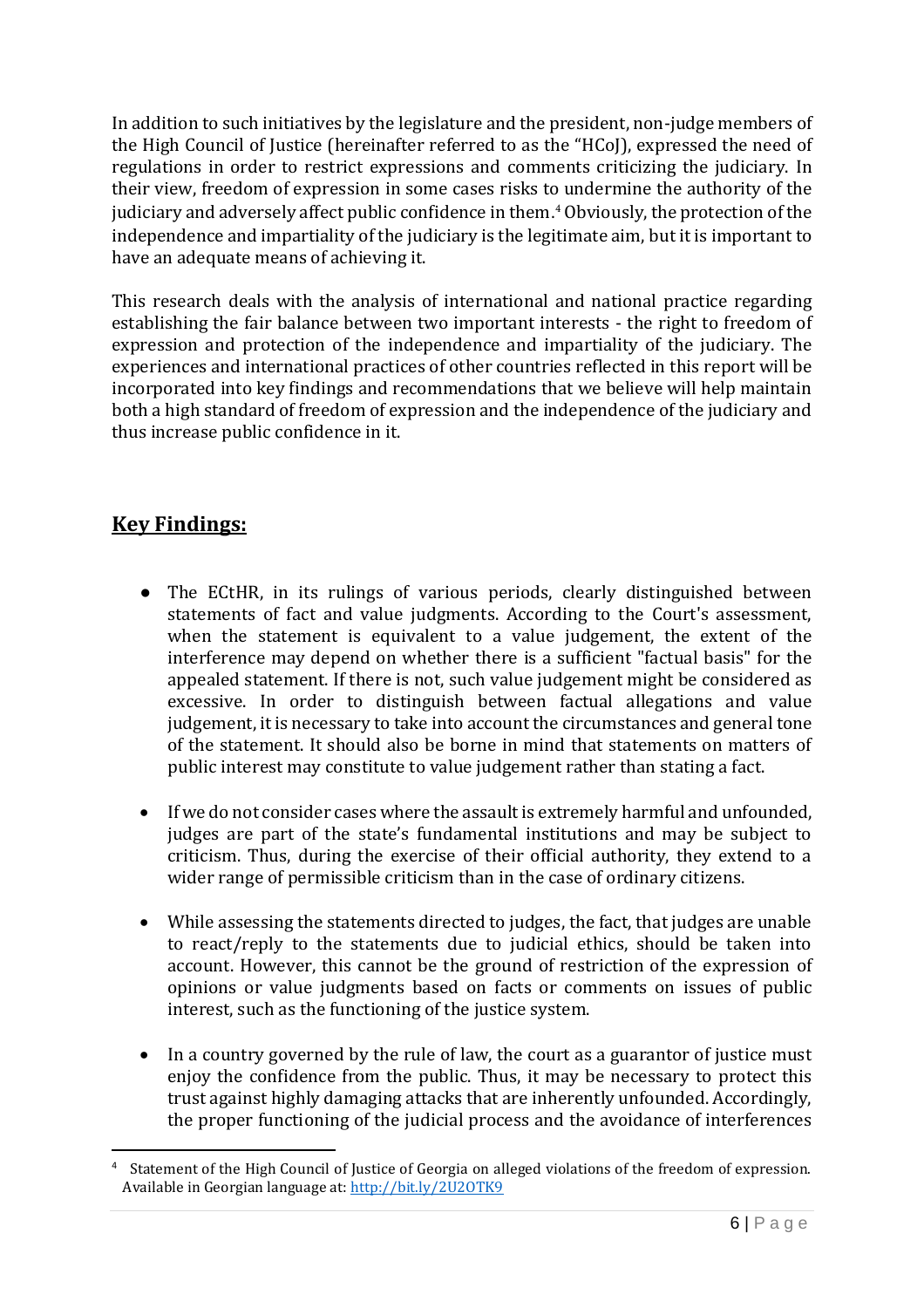with the administration of justice are considered, in all reviewed jurisdictions, as legitimate aims to restrict the right to freedom of expression, holding that such restrictions must sufficiently precise be prescribed by law, contain guarantees against arbitrary applications and in their application be proportionate and necessary in a democratic society.

- Unlike court decisions and the work of the judiciary as a whole, a more rigorous approach can exist regarding the exercise of the right to freedom of expression in the courtrooms, which prevents conducting proper court process and impedes the administration of justice.
- The ECHRs' approach regarding criticism of the judiciary has developed over time and is now geared towards more protection of freedom of expression than at the initial stage of practice.
- Within the framework of the research, the analysis of the judgments delivered by the common courts, revealed a tendency that the courts of general jurisdiction of Georgia apply less substantiated judgment standard while using imprisonment sanctions. In most cases, instead of applying constitutional standard, the ECHR standard is applied, which sets lower standard on freedom of expression.
- While restricting the freedom of expression in order to ensure the smooth and proper administration of justice, the judge has the opportunity to be guided by criminal or civil law proceedings, as well as the relevant articles of the Code of Administrative Offenses. Such an approach will ensure that the legitimate aim of the use of lighter means of criminal liberty is achieved.
- In assessing the restriction on the freedom of expression by the ECtHR, particular attention is paid to the proportionality of the sanctions applied. Accordingly, the proportionality of the deprivation of liberty provided for in Article 366<sup>5</sup> of the Criminal Code may be put under question in cases where the abusive expression was not made directly in the face of the judge, thus, it did not, therefore, affect its impartiality and independence.
- The majority of barristers, representatives of universities and courts gathered in 5 different cities across Georgia consider that the sanction provided by Article 366 of the Criminal Code of Georgia is severe and unacceptable. For a relatively small group - imprisonment is a severe punishment, but it can have a deterrent effect. The sanction provided for by Article 366 of the Criminal Code was also considered as "severe" by the judges, who took the part in the interviews.

<sup>5</sup> **Article 366 of the Criminal Code; Contempt of court**

<sup>1.</sup> Contempt of court manifested in the insult of a participant of legal proceedings, shall be punished by a fine or community service for one hundred and eighty to two hundred and forty hours or with imprisonment for up to a year.

<sup>2.</sup> The same act manifested in the insult of a member of the Constitutional Court, of a judge or a juror, shall be punished by a fine or corrective labor from one to two years, or with imprisonment for up to two years.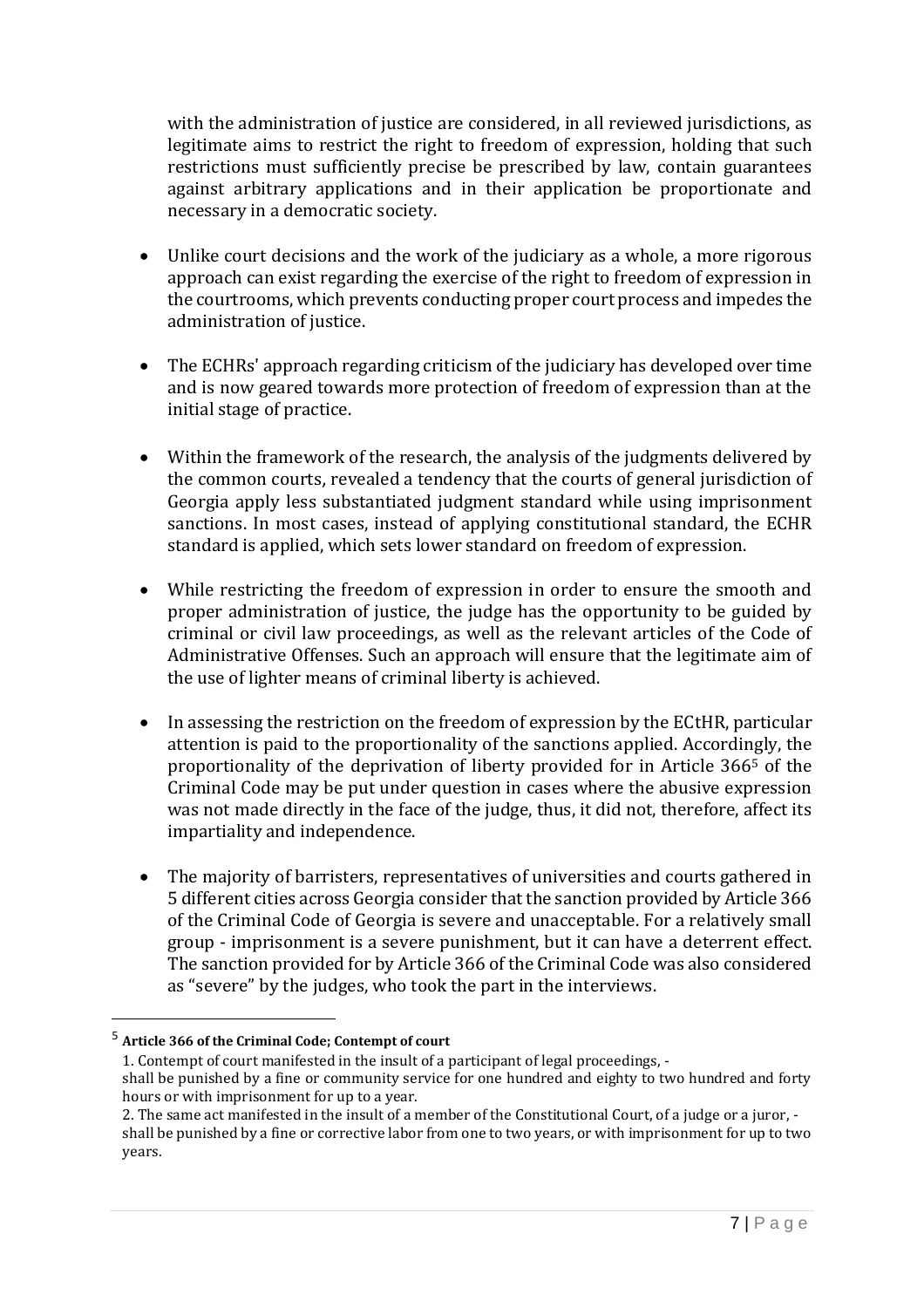• Generally, barristers and university professors participating in the research consider that the criticism of the court is acceptable as it promotes the improvement of the system and therefore should not affect the independence and impartiality of the judge. However, in some cases, respondents have stated that a judge's criticism may provoke the latter against a particular party. As regards to the distinction between criticism of judgment and of the judge itself, only in a small number of cases it was suggested that it was impossible to distinguish between the judge's personal criticism and the judgment's criticism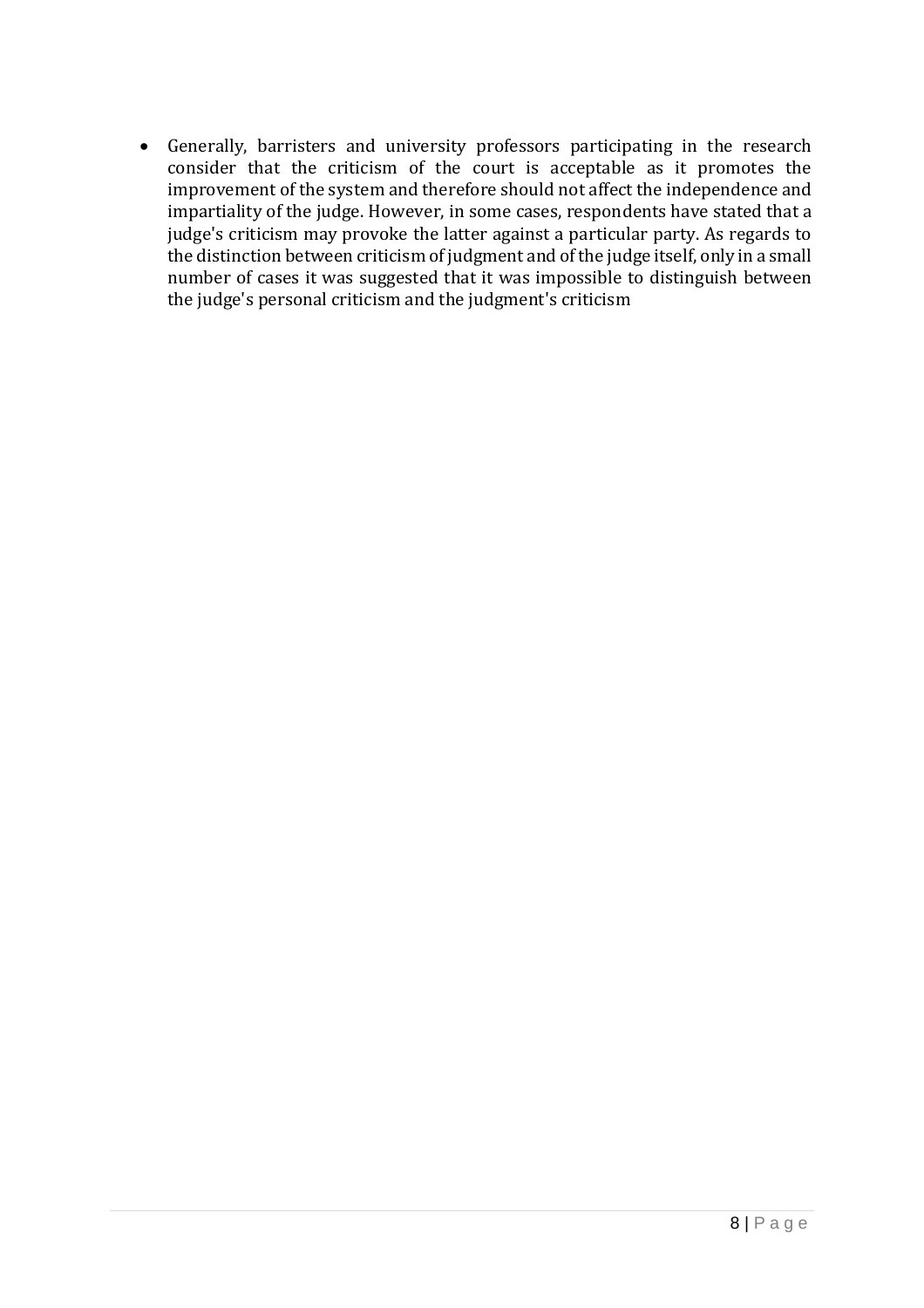## <span id="page-8-0"></span>**Research Methodology**

#### **Research Objectives**

The objective of the present research is to gather the information and conduct a comparative analysis of the standards in the USA, Georgia, as well as under the European Convention on Human Rights (ECHR) as interpreted and applied by the European Court of Human Rights (ECtHR) concerning freedom of expression and protection of the authority and impartiality of the judiciary. In particular, the research covers:

- legislation with regard to defamation of judges, contempt of court (an insult of a participant of legal proceedings, a member of the Constitutional Court, a judge, a juror, a member of the public prosecutor's office) and with regard other aspects related to coverage and debate about the judiciary and the administration of justice;
- the relevant case-law of the Supreme Court of the United States, the Supreme Court of Georgia and the European Court of Human Rights.

The necessity of conducting the abovementioned research stems from some alarming court precedents of unjustified interferences, unnecessary restrictions and often disproportionate sanctions in relation to the right to freedom of expression when reporting about the judiciary or court proceedings over the last period in Georgia.<sup>6</sup> It should also be mentioned that during the hearings at the High Council of Justice with the judicial candidates for the Supreme Court in July-August, 2019, opinions expressed by the candidates in relation to this issue have made an impression that judges are more inclined to restrict freedom of expression when it comes to critical (sometimes offensive) views with regard to the judiciary rather than to show high tolerance towards such expressions, when they are related to reporting and debate on matters of public interest and the public's right to be properly informed about the administration of justice. Therefore, it seems that their attitudes are not fully in accordance with international standards on the right to freedom of expression when it concerns the judiciary.

#### **Research Methodology**

<sup>6</sup> In a short period of time common courts considered the following cases:

a) Criminal case against Zviad Kuprava. On August 1, 2019, Zviad Kuprava was sentenced to 9 months imprisonment by the Tbilisi City Court. The case is related to the incident of June 11, 2018, when Zviad Kuprava was on a one-hour break in the cafeteria of the courthouse. At that time, the police approached Zviad Kuprava and called for him to leave the cafeteria and appear in the courtroom. Zviad Kuprava used offensive expression towards the judge, but the judge was not abused face-to-face. Subsequently, a judge questioned as a witness in the case noted that he found out about the incident after the hearing, therefore, Zviad Kuprava's statement had no bearing on his independence and impartiality.

b) The case of Buba Nachkebia's administrative offense. In 2019, the Buba Nachkebia made an insulting statement about the lecturer in the closed group of the social network - Facebook and posted an internet mime on him. Tblisi City Court described the action as an administrative offense, namely petty hooliganism.

c) Civil Case against Fady Asly; In 2017, Tbilisi City Court Judge Vladimir Kakabadze sued Fady Asly, the chairman of the International Chamber of Commerce (ICC), for defamation. Kakabadze demanded GEL 20,000 for moral damages. Kakabadze's lawsuit was initially upheld by both the City and Court of Appeals and ordered Fady Asly to pay him GEL 3,000 in compensation. The Supreme Court reversed the lower court's ruling and found no signs of defamation in Fady Asly's statements.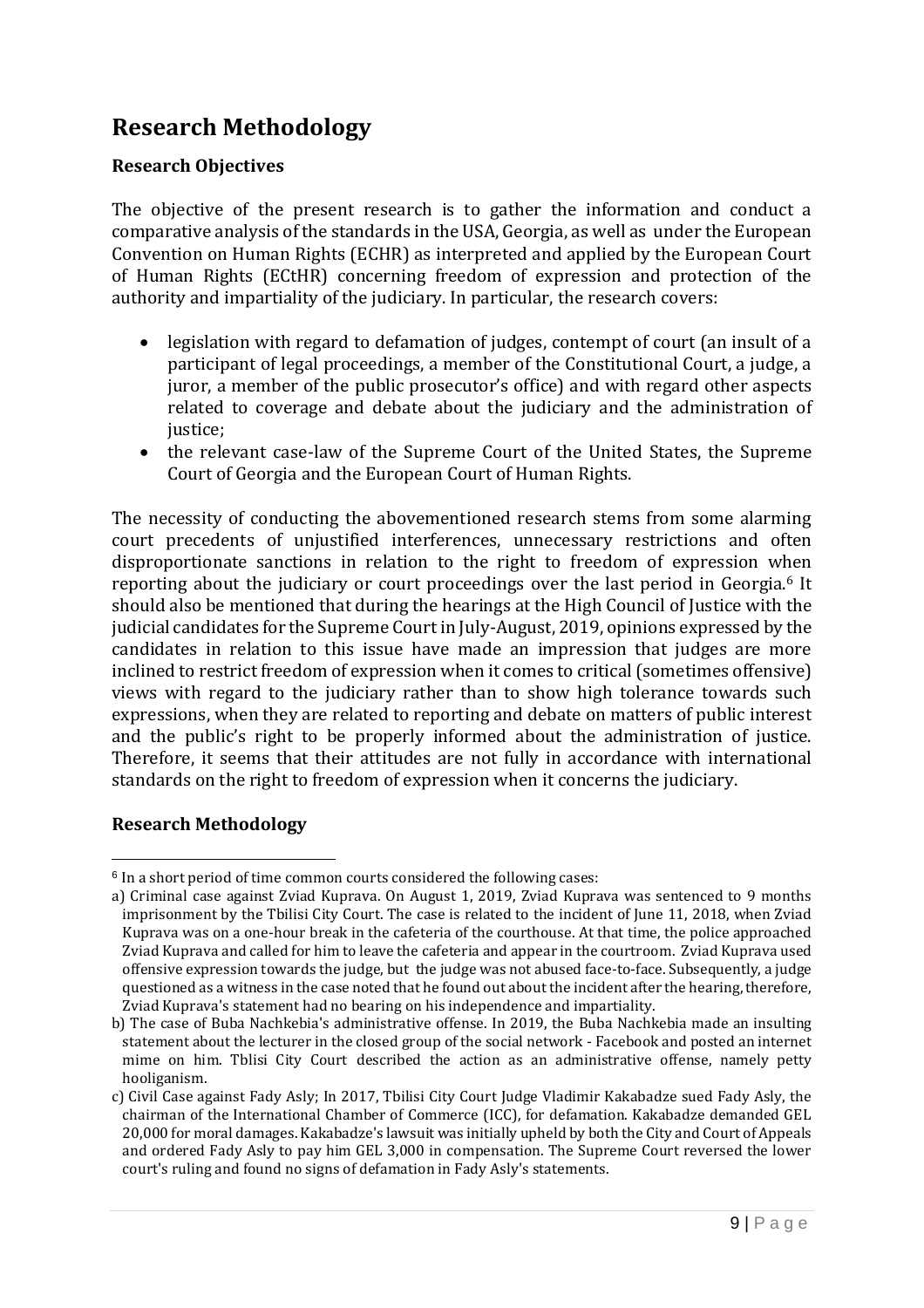In order to conduct the present research, the following methods of research were applied:

- Desk Research examination and analysis of the gathered information (internal and international legislation, internal and international case law (court decisions), legal documents, legal literature);
- Qualitative Research gathering the information through in-depth interviews with target groups<sup>7</sup> about the attitudes and professional experience regarding the restriction of freedom of expression in relation to the judiciary and analysis of the information obtained.

#### **Processed Information**

In the frames of **the desk research** the following information and documents are examined and analyzed:

- Legislation of the USA regarding freedom of expression;
- Legislation of the USA regarding protection of the authority and impartiality of the judiciary;
- Case law of the USA regarding freedom of expression in the light of protection of the authority and impartiality of the judiciary;
- Relevant provisions of the European Convention on Human Rights regarding freedom of expression and the protection of the authority and impartiality of the judiciary;
- Recommendations, resolutions and declarations of the Council of Europe on the issue of freedom of expression and defamation, and on the media coverage of court proceedings;
- Case law of the European Court of Human Rights regarding restriction of freedom of expression in order to protect the authority and impartiality of the judiciary;
- Georgian legislation regarding freedom of expression;
- Georgian legislation regarding protection of the authority and impartiality of the judiciary;
- Georgian case law and statistics regarding freedom of expression, especially in cases where freedom of expression was in conflict with the interest of maintaining the authority and impartiality of the judiciary;
- Interpretations and opinions expressed in the legal literature regarding freedom of expression with respect to the judiciary.

In the frames of **the qualitative research** the following information and issues are examined and analyzed:

- The attitudes of the representatives of professional circles regarding freedom of expression with respect to the judiciary;
- The professional experience of the representatives of professional circles regarding freedom of expression with respect to the judiciary.

<sup>7</sup> The focus groups consisted of the representatives of professional circles, in particular the members of the Georgian Bar Association, university professors, practicing lawyers, judges of common courts and members of the Constitutional Court, as well as, court staff. The focus group meetings were conducted with the help of Caucasus Research Resource Center (CRRC-Georgia).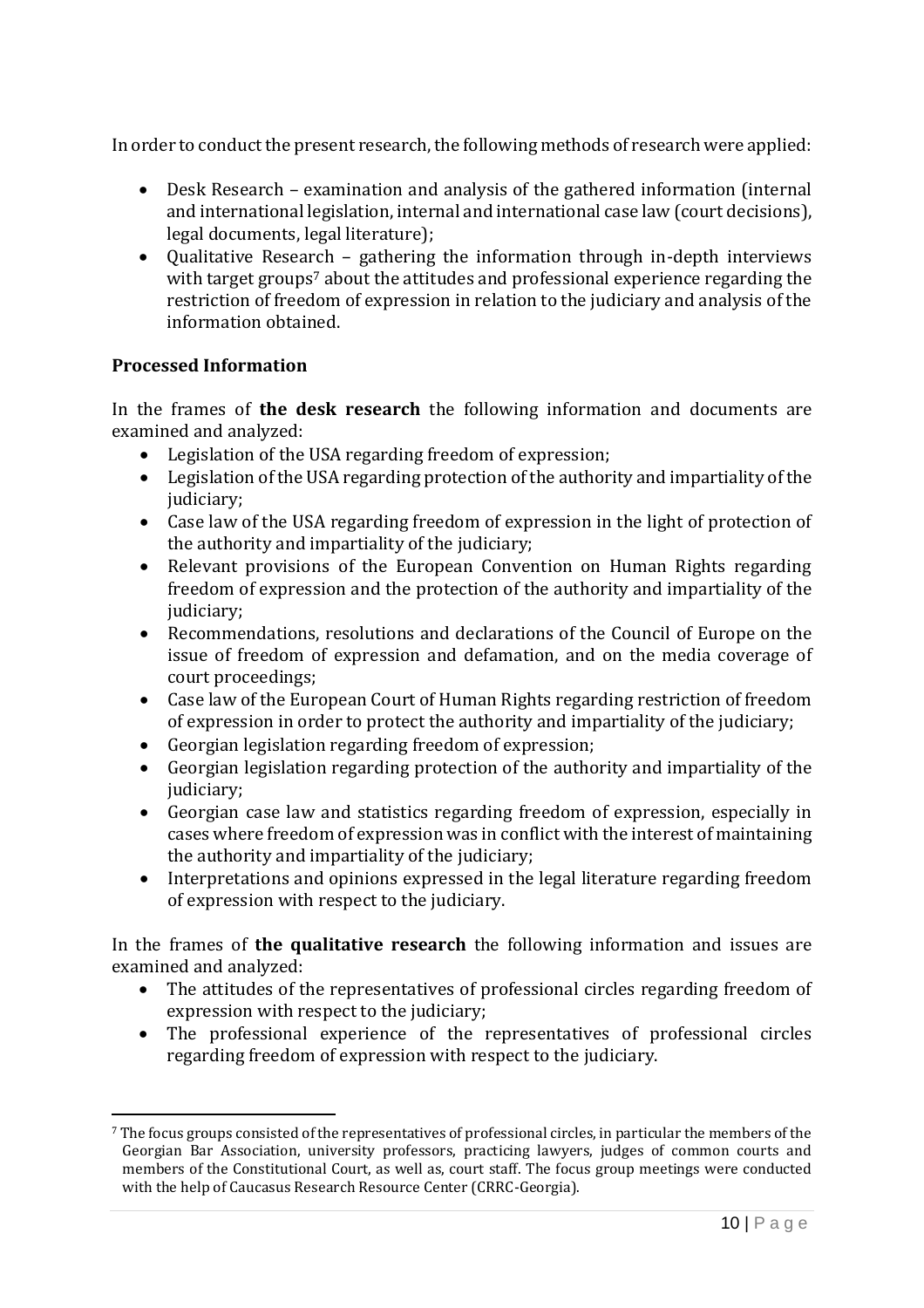## <span id="page-10-0"></span>**Scope of the Freedom of Expression**

The role and importance of freedom of expression in the process of individual selfdevelopment and the formation of a democratic society is recognized by a number of national legal provisions and international treaties. This chapter discusses the protected sphere of the freedom of expression guaranteed under Article 17<sup>8</sup> of the Constitution of Georgia and Article 10 of the European Convention on Human Rights (hereinafter referred to as the "European Convention") and relevant decisions of the Constitutional Court and the ECtHR.

"The first sentence of Article 17(1) of the Constitution of Georgia and the second paragraph of the same article protect the right to freely receive and impart information without substantive filtering of information."<sup>9</sup> As for paragraph 5 of the same article, according to the preconditions of the restriction established in it, "The restriction of these rights may be allowed only in accordance with law, insofar as is necessary in a democratic society for ensuring national security, public safety or territorial integrity, for the protection of the rights of others, for the prevention of the disclosure of information recognized as confidential, or for ensuring the independence and impartiality of the judiciary".

Like the first and second paragraphs of Article 17 of the Constitution of Georgia, Article 10 of the European Convention: "Everyone has the right to freedom of expression. This right shall include freedom to hold opinions and to receive and impart information and ideas without interference by public authority and regardless of frontiers. This Article shall not prevent States from requiring the licensing of broadcasting, television or cinema enterprises". However, article 10(2) exhaustively lists the legitimate aim for which such a right may be restricted.

Article 24 (1) of the Constitution of Georgia in force until December 16, 2018 protected the right to freely receive and disseminate information, as well as to express and disseminate opinions, and paragraph 4 of the same article established the grounds for restriction of a given right. The equivalent right protected under Article 24 (1) and (4) of the old version of the Constitution, is guaranteed by the first sentence of Article 17(1) and paragraph 5 of the current version of the Constitution of Georgia10. Accordingly, for the purposes of this research, the practice established by the Constitutional Court regarding the freedom of expression enshrined under Article 24 of the old version of the Constitution is relevant.

According to the explanation made by the Constitutional Court of Georgia, freedom of speech and expression includes "People's views, beliefs, information, as well as the means

<sup>8</sup> Constitution of Georgia, 1995. Article 17. Available at: <https://bit.ly/3bqwv3y>

<sup>9</sup> Constitutional Court of Georgia 2 August 2019 *Alexander Mdzinarashvili vs. Georgian National Communications Commission*. II-19.

<sup>10</sup> Constitutional Court of Georgia 4 July 2019 *Besik Katamadze, David Mzhavanadze and Ilia Malazonia against the Parliament of Georgia*. II – 1,2. Also *Alexander Mdzinarashvili vs. Georgian National Communications Commission*. II – 1-3.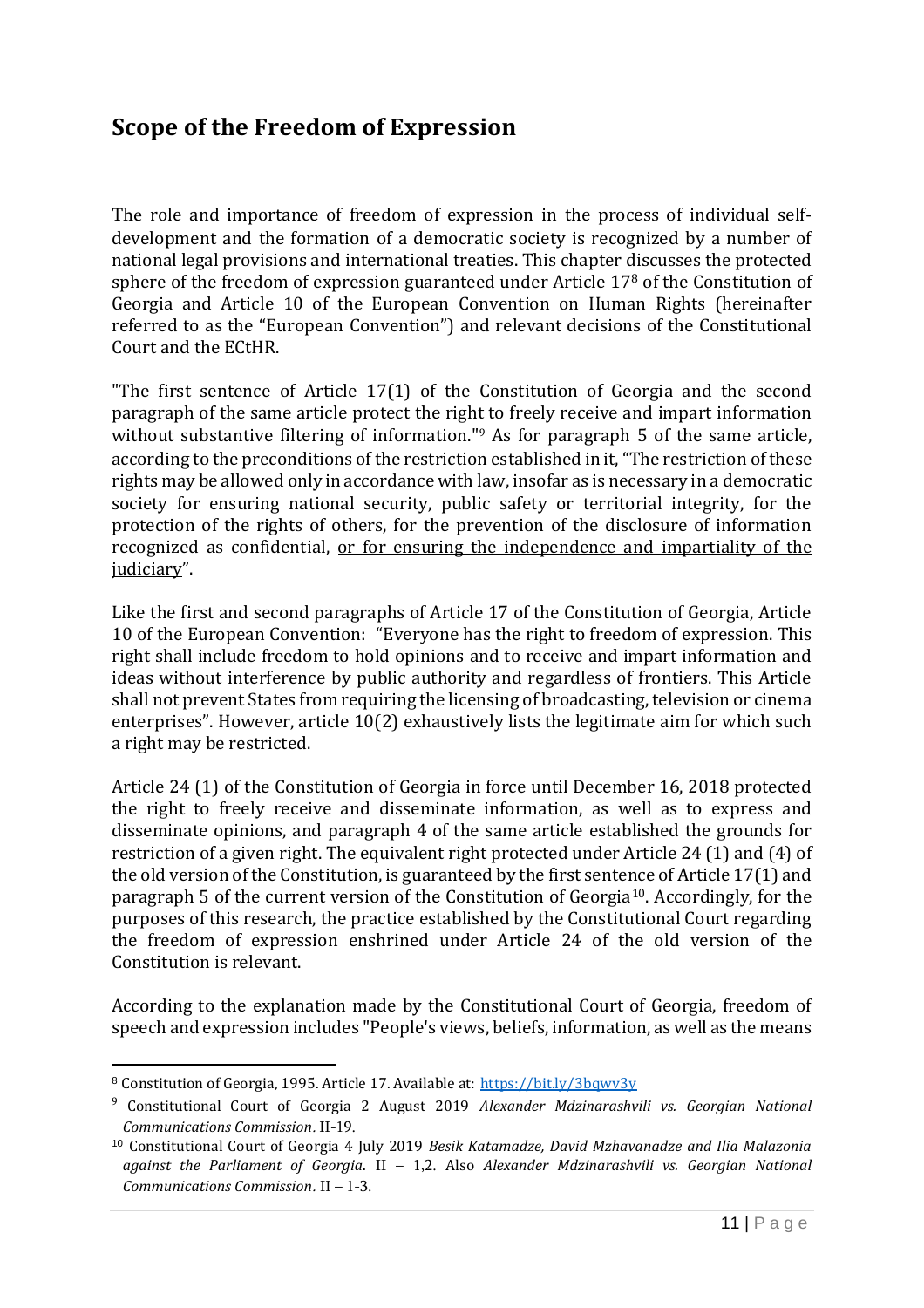used to express and disseminate them are protected, including the press, television, and other means of dissemination of information and opinion."<sup>11</sup> The above non-exhaustive list allows the individual to decide for himself/herself in what form, in what way they want to express themselves, to express their views / opinions, unless, of course, this contradicts the grounds for the restriction provided for in the relevant article of the Constitution itself.

Freedom of opinion is a prerequisite for the exercise of other freedoms provided for in Article 10 of the European Convention. "Any restrictions to this right will be inconsistent with the nature of a democratic society".<sup>12</sup> The state should not try to indoctrinate its citizens. Moreover, the dissemination of only one-sided information by the state may create serious and unacceptable obstacles to the passage of opinion. This right also includes the right to change an opinion whenever and for whatever reason a person so freely chooses,<sup>13</sup> and also, the negative aspect, that one should not be forced to reveal his/her own opinions.

The fact that freedom of expression does not only mean having or holding an opinion, but also the possibility of obtaining and disseminating information freely by oneself, is clearly seen in the following explanation of the Constitutional Court – ""Unlike Article 24 of the Constitution of Georgia, which guarantees the free dissemination and obtaining of information from universally available sources, from information carriers that are useful for obtaining and disseminating information, Article 41 of the Constitution of Georgia does not regulate obtaining of the information from universally available sources".<sup>14</sup>

The right to disseminate information and ideas has a special place in the political life of the country and in the establishment of democratic institutions. It is impossible to hold free elections in the absence of this right. The right to freedom of expression includes freedom to seek and receive information. It is a key component of democratic governance as the promotion of participatory decision-making processes is unattainable without adequate access to information.<sup>15</sup> Moreover, a full exercise of the freedom to impart information and ideas allows for free criticism of the government, which is the main indicator of a free and democratic society. <sup>16</sup>

In addition to the issues of political and public importance, freedom of expression protects freedom to impart information and ideas on economic matters (the so-called

<sup>11</sup> Constitutional Court Plenum 18 April 2011, *political party" Movement for United Georgia ", Political Union of Citizens" Georgian Conservative Party ", the citizens of Georgia - Zviad Dzidziguri and Kakha Kukava, Young Lawyers' Association, the citizens: Dachi Tsaguria and Jaba shkariani, the Public Defender of Georgia V. the Parliament of Georgia*. II-3.

<sup>&</sup>lt;sup>12</sup> Human rights handbooks, No. 2. A guide to the implementation of Article 10 of the European Convention on Human Rights. pg 8. Available at: <https://bit.ly/39xsVTI>

<sup>&</sup>lt;sup>13</sup> EU Human Rights Guidelines on Freedom of Expression Online and Offline. pg. 3. Available at: <https://bit.ly/3elX1gJ>

<sup>14</sup> Constitutional Court of Georgia 30 October, 2008, *The Public Defender of Georgia and Georgian Young Lawyers' Association v. Parliament of Georgia*. II-11

<sup>&</sup>lt;sup>15</sup> EU Human Rights Guidelines on Freedom of Expression Online and Offline. pg. 3. Available at: <https://bit.ly/3elX1gJ>

<sup>16</sup> Protecting the right of freedom of expression under the European Convention on Human Rights, pg.13. Available at: <https://bit.ly/2xXKe3d>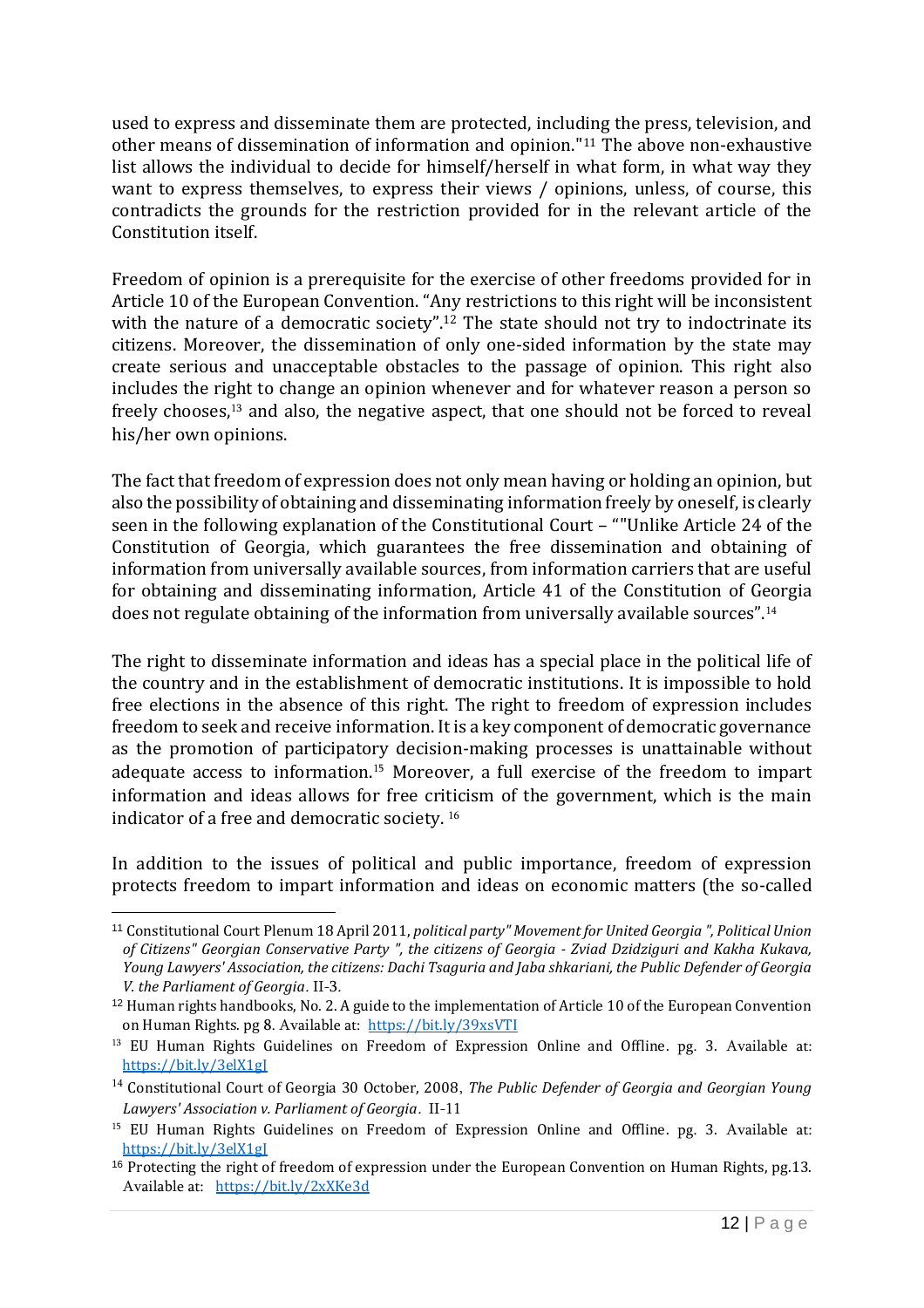commercial speech), as well as distribution of artistic creation and performance as a form of distribution of opinion. <sup>17</sup> "through his creative work, the artist expresses not only a personal vision of the world but also his view of the society in which he lives. To that extent art not only helps shape public opinion but is also an expression of it and can confront the public with the major issues of the day".<sup>18</sup>

#### <span id="page-12-0"></span>**Offensive expression**

Offensive expression is worth mentioning separately while discussing the protected sphere under the freedom of expression. It is noteworthy that the discussion of the basics of freedom of expression, including restrictions on offensive expression, has a philosophical history in addition to the legal one. Prominent English philosopher, psychologist, sociologist, economist, and political scientist John Stuart Mill, in his famous work "On Liberty" <sup>19</sup> notes, that the restriction of freedom of expression must be subject to the "one simple principle" that we now know as the principle of harm, according to which: the only purpose that would justify the use of force against any member of a civilized society against their will is the suppression of harm to others".

According to Mill's estimation, any consideration should be given the opportunity to see the light of day, no matter how immoral it may be to anyone – "If all mankind minus one, were of one opinion, and only one person were of the contrary opinion, mankind would be no more justified in silencing that one person, than he, if he had the power, would be justified in silencing mankind".<sup>20</sup>

To impose particular attention to this kind of expression is relevant for the purposes of the present research, as the punishable action under Article 366 of the Criminal Code of Georgia - Contempt of court is manifested in the insult of a participant of legal proceedings. However, it should also be noted that the legislation does not specify what kind of action/expression it considers under "insult". In general, it can be concluded from the wording of the article, that in the legislator's view, contempt is a broader and more widespread notion, part of which is insult.

While discussing the offensive expression, the Constitutional Court shared the standard established by ECtHR in the case of *Handyside v. the United Kingdom* and ruled the following: "free speech is valued, because it includes not only the views or expressions which are acceptable to all, or are positively perceived, for the whole society or even for the greater part of it, or echo the opinion and taste of the majority, or is not considered to be ticklish, but it also includes ideas, thoughts or expressions that are unacceptable for the government, part of society or individuals, is shocking and that may upset society, people, even offend them, that can cause outrage in the community, as well as it includes

<sup>&</sup>lt;sup>17</sup> Protecting the right of freedom of expression under the European Convention on Human Rights, pg.14. Available at: <https://bit.ly/2xXKe3d>

<sup>18</sup> ECtHR. Müller and Others v. Switzerland, 24 May 1998, report of the Commission, paragraph 70.

<sup>19</sup> John Stuart Mill, (1859) "On liberty". Available at: <https://bit.ly/2wHvoOf>

<sup>20</sup> *Ibid.*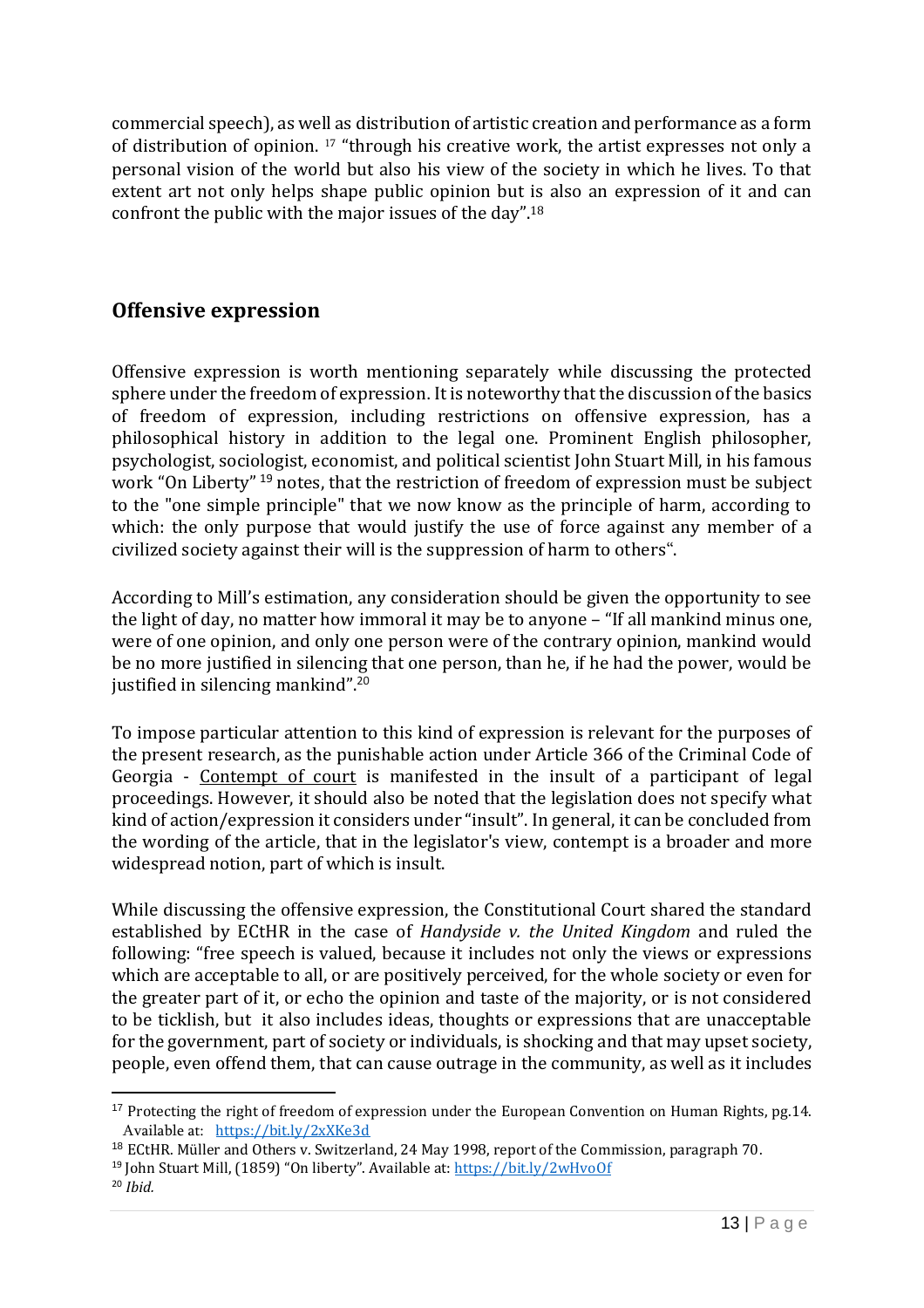criticism and sarcasm. These are the demands of tolerance, pluralism, forbearance, which are an indispensable source of nourishment for democracy". 21

Each person is individual, unique, different, and this is what creates a chance for diversity and, therefore, progress. It is therefore impossible to limit and thoroughly exhaust those opinions or expressions, to define a terminology that is entirely acceptable to society, to all people. The even more insurmountable task is to artificially agree or unconditionally share such views, and as a result, everything else is declared beyond the law… [...] Therefore, the state has no authority to divide thoughts into "right" or "wrong", "desirable" or "undesirable" and other categories. If a person is unable to say what h/she thinks or if he/she is forced to say what he/she does not agree with, then they are insulting the basis of human rights – one's dignity".<sup>22</sup>

In the same judgement, the Constitutional Court states, "In general, speech should be treated as an object of justice in an extreme case, when it is objectively necessary. We cannot restrict freedom of expression through justice just because we disagree, we are afraid, we hate, we think it is inappropriate for society's morals or traditions. For the freedom of expression and, therefore, to the viability of democracy the law should pay special attention to exactly such negative attitudes. The best way to balance freedom of expression is the expression itself - because any opinion, expression that you disagree with, dislike, or disregard for, can be refuted by opposing views and ideas that you share, like, or think are right."<sup>23</sup>

Based on the above explanations, we can conclude that the sphere protected by freedom of expression includes, among other things, offensive expression. Before focusing on the different approaches of the ECtHR in this regard, it should be noted that Article 9 (1) (c) of the Law of Georgia "on Freedom of Speech and Freedom of Expression"<sup>24</sup> sets out one of the preconditions for restricting abusive expression, namely: "Regulation of the content of speech and expression may be established by law, if it concerns: [...] to direct abuse". We can assume that such standard of restriction is related to the face-to-face, offensive expression based on the elimination of confrontation and the provision of public order.

The "clear and present danger test" was first voiced in the case of Schenck v. United States<sup>25</sup> considered by the United States Supreme Court. Following the involvement of the United States in World War I, congress passed a so-called "anti-espionage" decree criminalizing any obstruction to the country's military operations. Schenck, the secretary general of the Socialist Party of Philadelphia, was accused of violating the act, in particular, a resolution was passed in the party's headquarters to print 15,000 pamphlets and then distribute them by mail or other means to conscripts. The pamphlet cited the 13th Amendment to the United States Constitution and sought to explain why the authors

<sup>21</sup> Constitutional Court of Georgia 30 September 2016. T*he citizen of Georgia Iuri Vazagashvili v. the Parliament of Georgia.* II-40

<sup>22</sup> *Ibid.* II-41. See also Constitutional Court of Georgia 26 October 2007*. The citizen of Georgia Maia Natadze and others against v. The President of Georgia.* II-13.

<sup>23</sup> *Ibid.* II-50,51.

<sup>24</sup> Law of Georgia "on Freedom of Speech and Expression". Available at: <https://bit.ly/2REHXAZ>

<sup>25</sup> US Supreme Court 3 March, 1919, *Schenck v. United States* 249 U.S. 47 (1919); Available at: <http://bit.ly/2PMAMGg>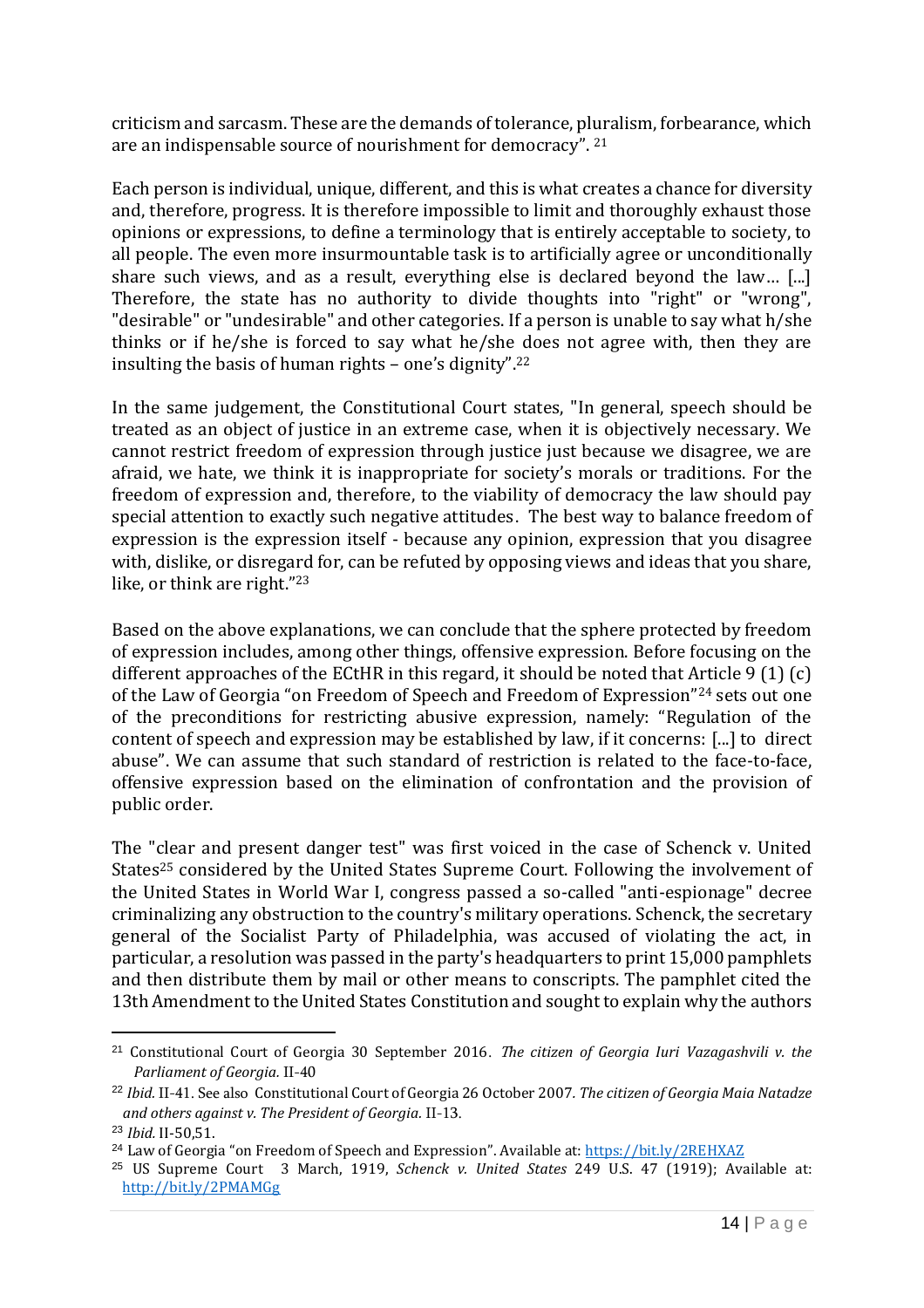of the pamphlet considered compulsory military service to be the worst form of despotism.<sup>26</sup>

Based on the decision of the Supreme Court of the United States on the case of Schenck, it has given Congress wide-ranging discretion in restricting freedom of expression during the war. In former U.S. Supreme Court Justice Oliver Wendell Holmes's opinion: "The most stringent protection of free speech would not protect a man in falsely shouting fire in a theatre and causing a panic. ... The question in every case is whether the words used are used in such circumstances and are of such a nature as to create a clear and present danger that they will bring about the substantive evils that Congress has a right to prevent. It is a question of proximity and degree".<sup>27</sup>

Thus, the "clear and present danger test", in the early years of its existence, allowed the government to limit expressions with "bad tendency." As the practice of the Supreme Court at the time reveals,<sup>28</sup> this test restricted freedom of speech more than it did in the early stages of development, but after judgment in the Brandenburg case<sup>29</sup>, it became a guarantee of freedom of expression. The test expanded the scope of the right and covered most forms of expression. The new standard set by the Supreme Court in this case was as follows: the expression cannot be restricted unless it is aimed at the immediate commitment of an illegal act and there is a high probability that such an action will take place. According to the Brandenburg Test, which is still in force today, if the above signs are not clearly identified, even the preaching of violence and hatred is protected by the First Amendment of the US constitution. Furthermore, in order to make the test clear, it should be noted that in the Brandenburg case, the U.S. Supreme Court overturned the criminal liability of a member of the Ku Klux Klan for syndicalism.

At the same time, the practice of the ECtHR has developed in a relatively different direction. In particular, in the case of Handyside, the ECtHR notes that Article 10 of the European Convention protects offensive, shocking, and unacceptable public statements.<sup>30</sup> Despite the fact, that the ECtHR has maintained this approach and includes to use offensive language in the protected sphere of freedom of expression, in contrast to the Constitutional Court, pays special attention to one additional component – the aim.<sup>31</sup> According to it, offensive expressions are protected, if they have a certain value for the society, contribute to the public discussion or other similar purposes. And as for the expression, the sole purpose of which is to humiliate a person, to violate his honor and dignity, this expression will not be able to enjoy the freedom of expression guaranteed by Article 10 of the European Convention.

<sup>26</sup> Rurua Nikoloz, "Freedom Act", Schenck v. United States, pg.411.

<sup>27</sup> US Supreme Court of 3 March, 1919, *Schenck v. United States* 249 U.S. 47 (1919); Available at: <http://bit.ly/2PMAMGg>

<sup>&</sup>lt;sup>28</sup> The "clear and present danger test" underwent some certain changes before it was finally established. The "bad tendency test" was also used with it. See cases: Abrams v. United: 250 U.S. 616 (1919); Gitlow v. New York: 268 U.S. 652 (1925); Dennis v. United States: 341 U.S. 494 (1951); In total, from 1940 to 1951, the court used this test in 12 cases. Available at:<http://bit.ly/39bLiOR>

<sup>29</sup> *Brandenburg v. Ohio* 395 U.S. 444 (1969); Available at:<https://bit.ly/2K3zjrM>

<sup>30</sup> ECtHR. *Handyside v. the United Kingdom*, 7 December, 1976. Para. 49. Available at: <http://bit.ly/39kP7kQ>

<sup>31</sup> ECtHR. *Sekmadienis V. Lithuania*. 30 January, 2018 Para. 80-81. Available at: <http://bit.ly/2Tg6gXu>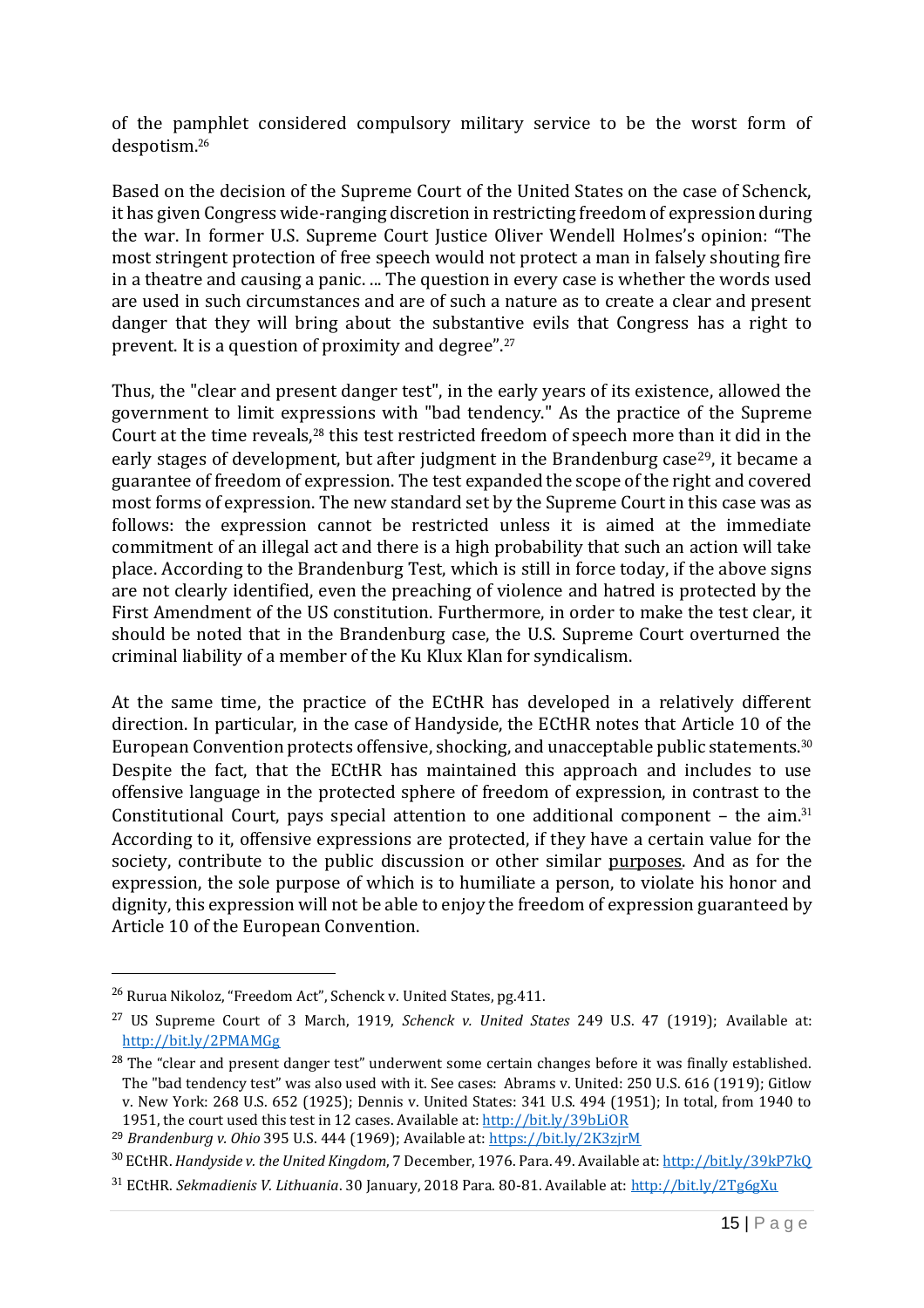In view of all the above mentioned, when discussing the protected sphere of freedom of expression guaranteed by the Constitution of Georgia and the European Convention, we have in mind first of all: the right to receive and disseminate opinion, views and information. As for the protection of offensive expressions, the Constitutional Court of Georgia and the ECtHR have developed a slightly different practice regarding this issue. We believe that the current practice of the Constitutional Court of Georgia does not need to be reconsidered in this regard. Regulation in accordance with applicable law provides for the protection of freedom of expression to a higher standard than it is provided by the minimum standard of the European Convention.

## <span id="page-15-0"></span>**The Rule and Procedure for Verifying the Justification of restriction of the Freedom of Expression**

As it was mentioned, ""Freedom of expression is not an absolute right and it can be restricted with the legitimate aim set forth in the Constitution of Georgia by using appropriate means to achieving the goal. The legislature is obliged, when establishing restrictive norms, to strike a reasonable balance between the goal to be achieved and the limited right, so that human rights are not restricted beyond what is necessary for the existence of a democratic society."<sup>32</sup> Accordingly, this Chapter deals with the rule and procedure for verifying the justification of restriction of freedom of expression in accordance with the Constitution of Georgia and the European Convention.

Article 17(5) of the Constitution of Georgia and Article 10 (2) of the European Convention establish the steps/stages according to which the right should be intervened. Domestic authorities may interfere with the exercise of freedom of expression where three cumulative conditions are fulfilled:

(1) the interference is prescribed by law; (2) the interference is aimed at protecting one or more of the following interests or values: national security; territorial integrity; public safety; prevention of disorder or crime; protection of health; morals; reputation or rights of others; preventing the disclosure of information received in confidence; and maintaining the authority and impartiality of the judiciary; (3) the interference is necessary in a democratic society<sup>33</sup>. Any restriction, condition, limitation or any form of interference with the freedom of expression may only be applied to a particular exercise of this freedom. The content of the right to freedom of expression may never be touched. It is clear that the restriction on content will be considered as neglect of the exercise of this right.

<sup>32</sup> Constitutional Court of Georgia of 14 May, 2013. *Citizens of Georgia- Aleksandre Baramidze, Lasha Tugushi, Vakhtang Khmaladze and Vakhtang Maisaia v. The Parliament of Georgia*. II-7.

<sup>&</sup>lt;sup>33</sup> Protecting the right of freedom of expression under the European Convention on Human Rights, pg. 32. Available at: <https://bit.ly/2xXKe3d>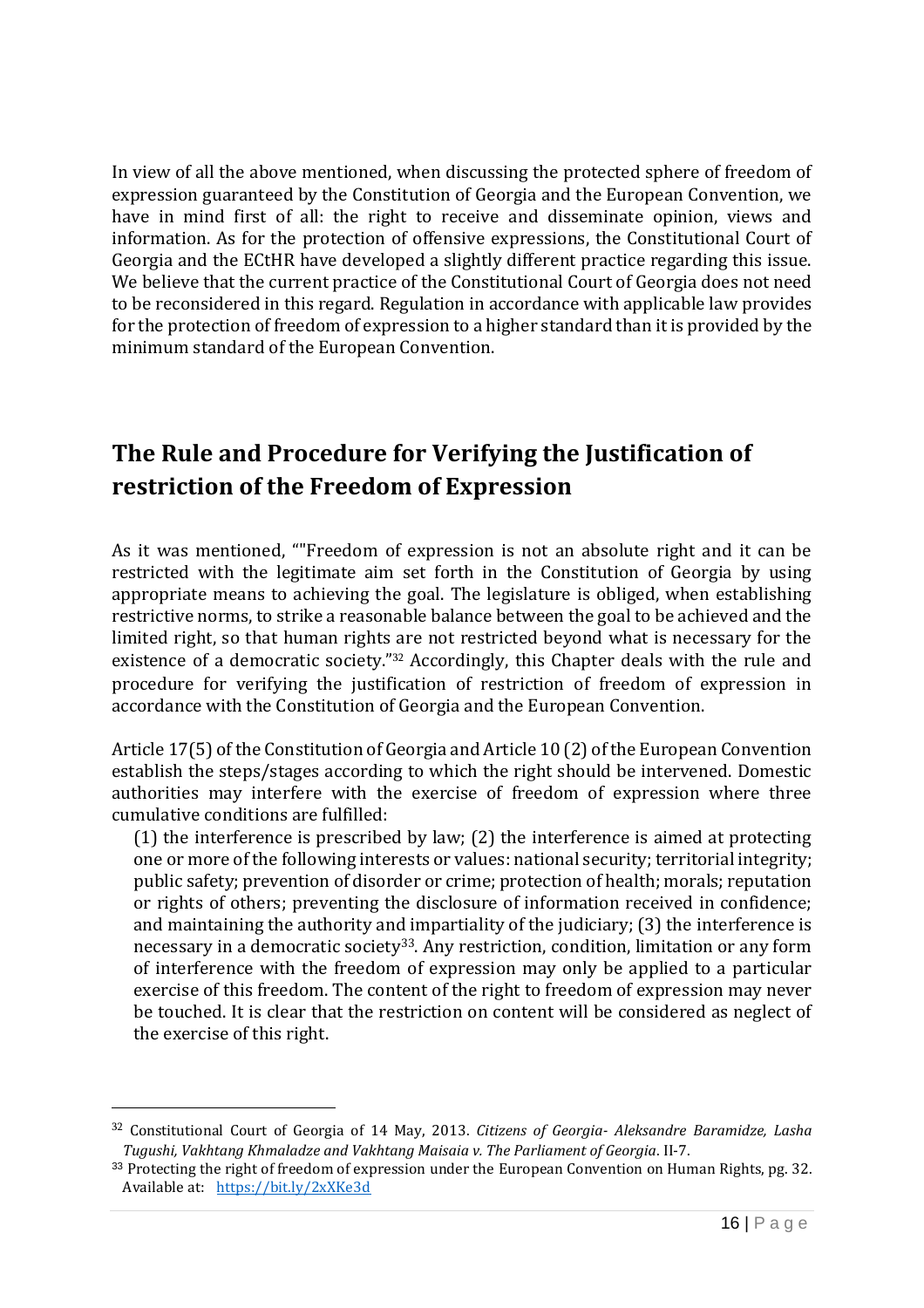At the same time, it should be noted that the existence of a "legitimate aim" is not always sufficient to justify the restriction of freedom of expression. According to the requirements of the principle of proportionality, the restriction should not lead to a restriction of a person's right to a higher degree than it is necessary for the existence of a democratic society. It is necessary to examine whether it is necessary to restrict the freedom of expression in this form in order to ensure the security of the state and whether there is a less restrictive means of exercising the right for achieving the same goal.

The constitutional order does not recognize a hierarchy between human rights, and the constitution does not provide for and cannot allow any right to take superiority over other right/rights. "The right is a legitimate interest that justifies the restriction of another person's freedom in a democratic society." <sup>34</sup> Therefore, despite the great importance of freedom of expression, both for a democratic society and for the personal autonomy and self-realization of each individual, in certain cases, the state is authorized and obliged to intervene in freedom of expression in order to ensure the autonomy of others, to protect the legitimate interests of individuals or society. "[...] Therefore, despite the great importance of freedom of expression, it is not absolute and can be restricted to protect the rights of others, including reputation".<sup>35</sup>

In accordance with Article 17 (5) of the Constitution of Georgia and Article 10 (2) of the European Convention, in order for the restriction of freedom of expression to be consistent with the Constitution and the Convention, it must meet a so-called three-part test, under which, is checked:

- 1. Whether the restriction is prescribed by law;
- 2. Existence of the legitimate aim for which the restriction is intended;
- 3. The question of the necessity of restriction and the proportionality of the means of its achievement.

All of the above preconditions are of cumulative nature. In order for the restriction to be considered in accordance with the Constitution/Convention, it is necessary for all three of them to exist simultaneously. Given that the Constitutional Court of Georgia and the ECtHR Justice use the same test, each step of the restriction in this chapter will be considered in the light of the practice of both courts.

### <span id="page-16-0"></span>**Prescribed by Law**

The formulation of Article 17 (5) of the Constitution of Georgia, as well as Article 10 (2) of the European Convention, directly and unequivocally indicates that the first and unconditional stage of the restriction is - to be prescribed by law. At the stage of verifying

<sup>34</sup> Constitutional Court of Georgia 10 November 2009. *Citizens of Georgia Giorgi Kipiani and Avtandil Ungiadze v. The Parliament of Georgia*. II-1.

<sup>35</sup> Constitutional Court of Georgia 30 September,2016. *Citizen of Georgia Iuri Vazagashvili v. The Parliament of Georgia.* II-45-47.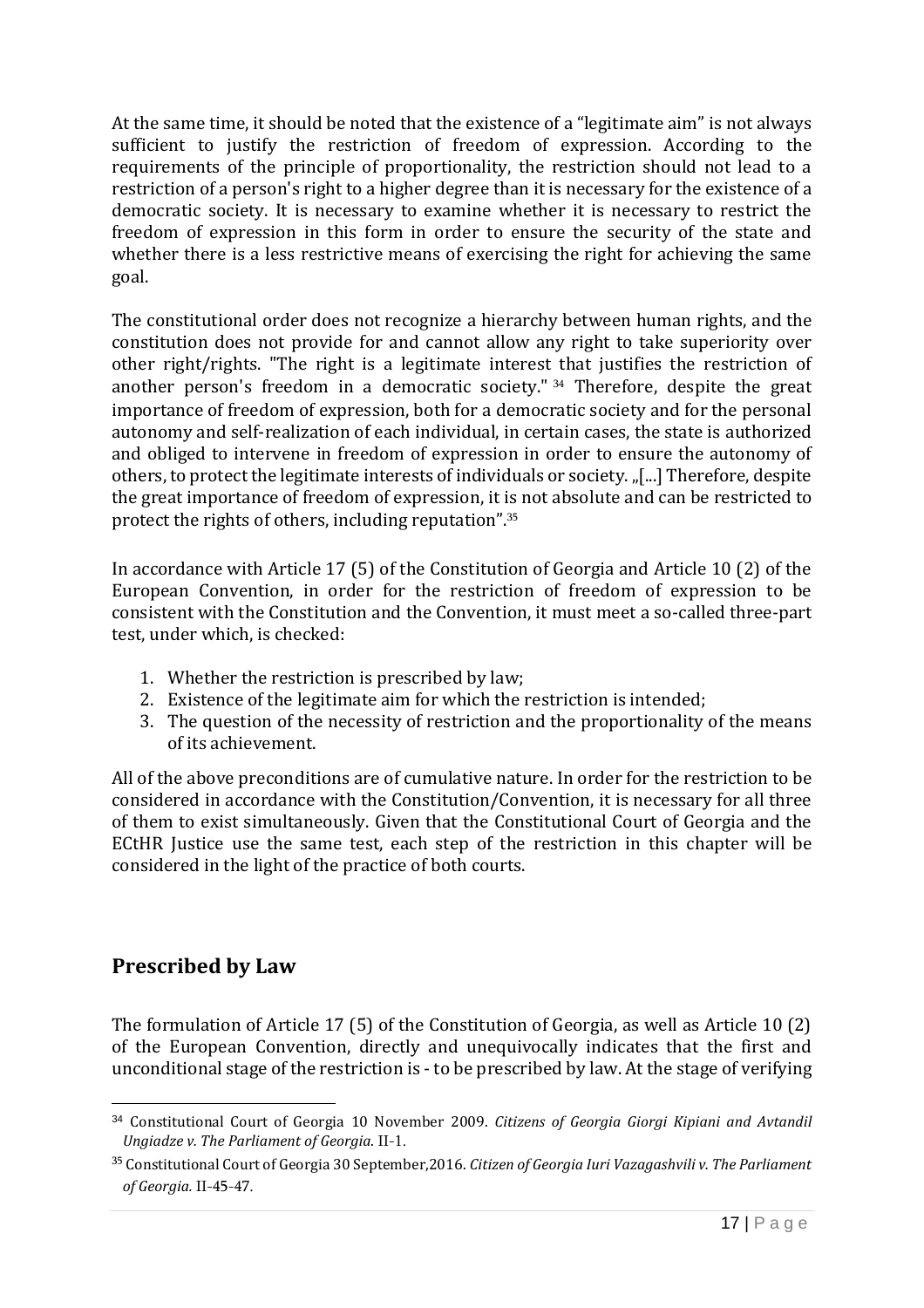the determination of – prescribed by law, two aspects are assessed - the formal and qualitative characteristics of the law. In view of the above, the existence of any restrictive mechanism shall be considered incompatible with the Constitution (and, consequently, with the European Convention) if its grounds do not derive from the current legislation. This issue, in its turn, consists of two sub-issues, the first of which is the term "law" itself and the combination of those normative acts that are under the umbrella of the term. As regards the second sub-issue, it is related to the qualitative standard of legislation.

"The formal requirement of being prescribed by law provided by the Constitution is satisfied when (1) the issue is directly regulated by law; Or (2) the legislature has delegated the authority to regulate the issue to another competent authority by law. The formal requirement established by the Constitution that this or that issue should be regulated by law serves as defining Parliament of Georgia as decision making authority on this issue. In particular, the Constitution of Georgia namely mentions issues that only the Parliament of Georgia has the authority to regulate (regulated by law). In addition, the delegation of authority to another body by Parliament to regulate […] issues, in its essence, in each individual case, is considered to be regulated by law (unless the Constitution mentions the prohibition of delegating authority) and meets the formal requirements of the Constitution. At the same time, the competent body to delegate authority from the legislator should be determined by law. It should be noted that the scope of consideration of the body exercising the delegated authority is limited by human rights and constitutional principles".<sup>36</sup>

In general, the legislature is obliged to adopt clear, unambiguous, predictable legislation (norms). This circumstance is one of the crucial criteria in assessing the constitutionality of a norm. Such an obligation of the legislature derives from the principle of the rule of law. "Law can be considered only the product of legislative activity that meets the requirements of the quality of law. The latter implies the conformity of the law with the principles of the rule of law and legal security. For the real observance of these principles, the availability and foresight of the law is of practical and crucial importance. The quality of the law requires that the regulation be so clear that a person whose right is intervened could able to adequately recognize the legal status and conduct his/her actions accordingly." 37

The more intense the interference in human rights, the stricter the requirements for the legislature. At this time, the legislator is obliged to provide the public authorities with guidelines that gives them possibility to make predictable, legitimate, necessary or inevitable decisions while giving the citizen an idea of what measures will be taken against him.

The foresight and accessibility of the law also includes the necessary condition that the permissible actions of the persons authorized to restrict the right be specific, understandable and clear."Such a requirement of the law is necessary to limit and further

<sup>36</sup> Constitutional Court of Georgia 27 March 2017*. Citizen of Georgia Giorgi Kraveishvili V. the Parliament of Georgia*. II-19-20.

<sup>37</sup> Constitutional Court of Georgia26 December, 2007, *Georgian Young Lawyers' Association and the citizen of Georgia Ekaterine Lomtatidze v. the Parliament of Georgia*. II-11.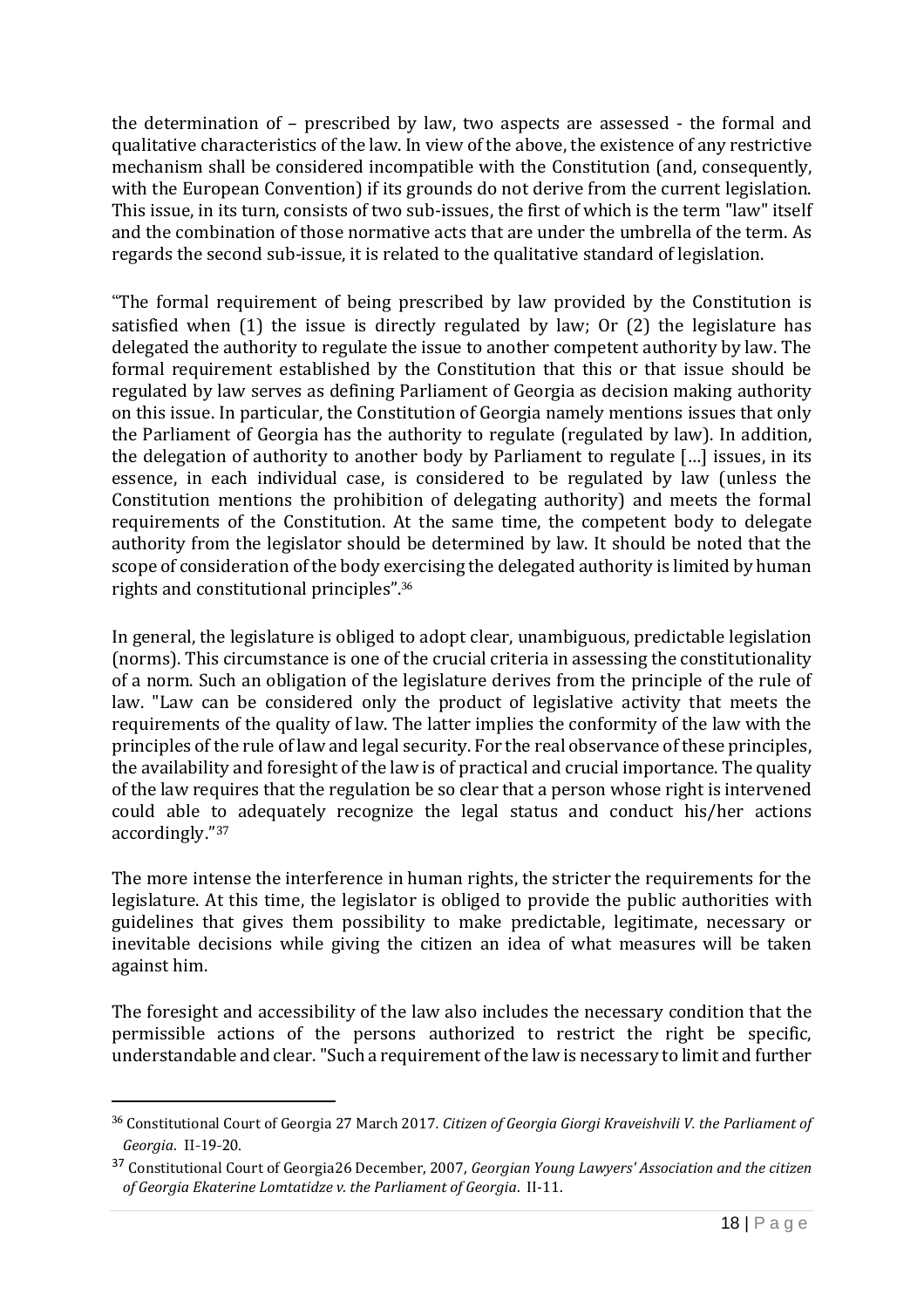control the person (authority) authorized to intervene in the right, as these officials have to reach a specific public interest, which derives under the rule of law. In order to comply with the rule of law, the law must provide the effective protection of the right against arbitrary interference by the authorities. This, in the first place, implies that the authority of the government in this area is defined in details by the law itself, with a sufficient degree of clarity. Accordingly, the law should not allow the judiciary or the executive to independently determine the scope of its actions. If a person authorized to interfere in the right does not know exactly and specifically the scope of his / her possible actions, on the one hand, the risk of incorrect, excessive interference in the right will increase unintentionally, and on the other hand, the temptation to deliberately abuse the right, the legitimate result of which is the violation of the right." 38

The ECtHR has an identical approach to the – "prescribed by law". The standard set in the Sunday Times case, to which the ECtHR returns in the process of resolving each subsequent case, combines two requirements, "Firstly, the law must be adequately accessible: the citizen must be able to have an indication that is adequate in the circumstances of the legal rules applicable to a given case. Secondly, a norm cannot be regarded as a "law" unless it is formulated with sufficient precision to enable the citizen to regulate his conduct: he must be able - if need be with appropriate advice - to foresee, to a degree that is reasonable in the circumstances, the consequences which a given action may entail"39.

"The Court reiterates that the expression "prescribed by law" in the second paragraph of Article 10 requires that the impugned measure should have a legal basis in domestic law, but also refers to the quality of the law in question, which should be accessible to the person concerned and foreseeable as to its effects. As regards the requirement of foreseeability, the Court has repeatedly held that a norm cannot be regarded as a "law" within the meaning of Article 10 § 2 unless it is formulated with sufficient precision to enable a person to regulate his or her conduct. That person must be able – if need be with appropriate advice – to foresee, to a degree that is reasonable in the circumstances, the consequences which a given action may entail"<sup>40</sup>

With only very rare exceptions, the ECtHR has taken the position of the State to restrict the freedom of expression on the basis of common law or the principles of international law. For example, in the case of The Sunday Times, the Court held that the British common law on the contempt of court was sufficiently clear to satisfy the requirement of ", prescribed by law". Also, in two cases<sup>41</sup> against Switzerland, the court granted the state the right to rely on norms of international law for domestic use to satisfy a requirement of " prescribed by law."

Once it is established that the grounds for the restriction were in fact derived directly from the law or that the authority delegated it to the competent body has been duly

<sup>38</sup> *Ibid.* II-14.

<sup>&</sup>lt;sup>39</sup> ECtHR. *The Sunday Times v. the United Kingdom*, 26 April 1979. Para. 49. Available at: <http://bit.ly/2TynqhB>

<sup>40</sup> ECtHR. *Brisc v. Romania*. 11 December, 2018. Para. 91-92. Available at:<http://bit.ly/2I8rvnE>

<sup>41</sup> ECtHR. *Groppera Radio AG and others v. Switzerland* 28 March, 1990. Available at:<https://bit.ly/3bSB6f9> Also ECtHR *Autronic AG v. Switzerland.* Available at: <https://bit.ly/2JKJ2De>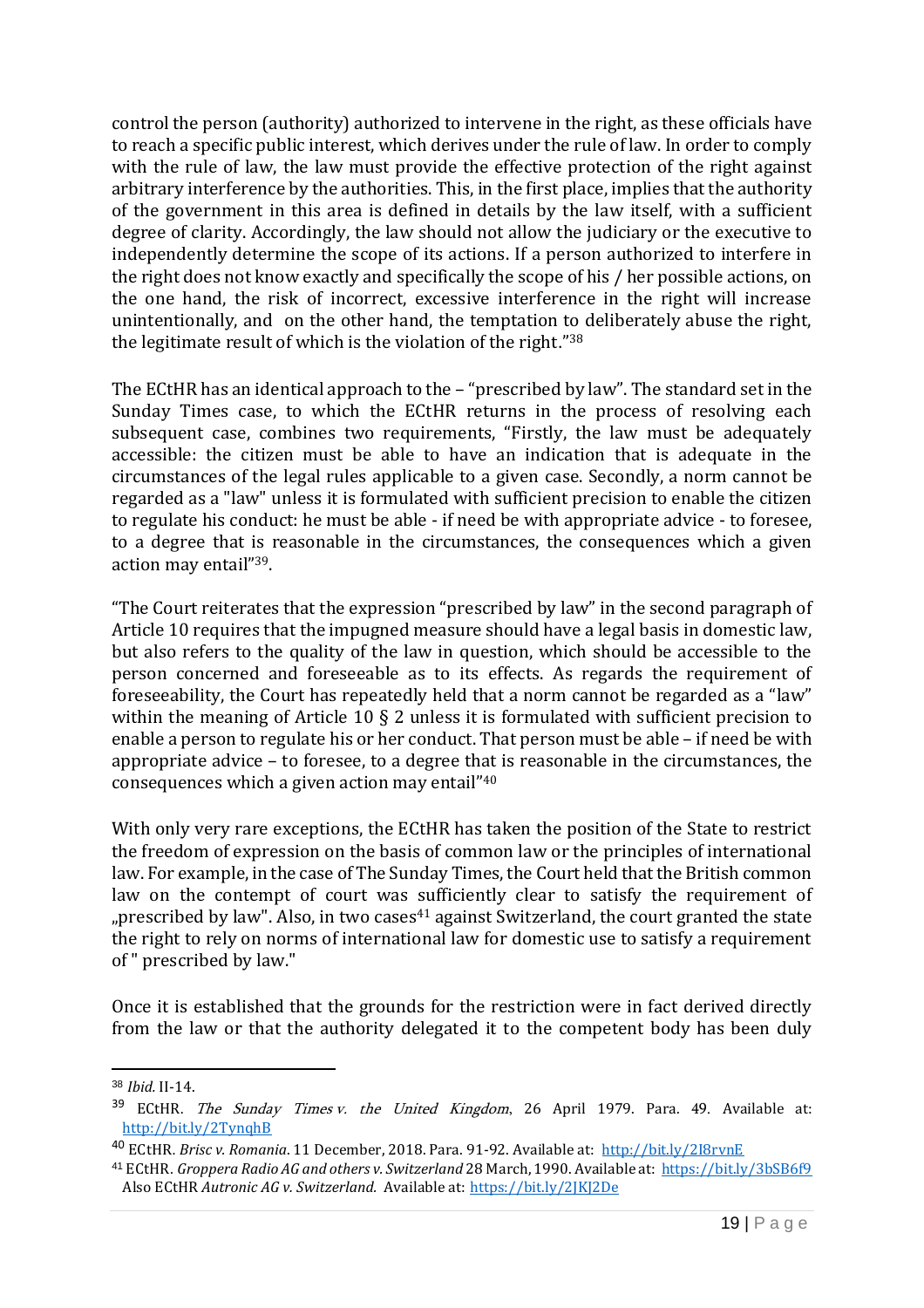exercised, the qualitative characteristics of the law should be examined. In assessing the latter, it is taken into account how predictable the norm is based on which the freedom of expression is restricted. "The restrictive norms of freedom of expression must be provided for in clear and unambiguous, narrowly purposeful law."<sup>42</sup>

"The law must be accessible, predictable and precisely defined, and must contain other guarantees to protect against the risk of arbitrariness. The norm on which imprisonment is based must be sufficiently precise for a person, even with proper counseling, to anticipate the degree to which a given circumstance is consistent with the outcome of an action ".<sup>43</sup>

The ECtHR has ruled in the case of *Rotaru v. Romania*, that the domestic law could not be considered a "law" for the purposes of the Convention because it was not formulated with sufficient precision to enable any individual – if need be with appropriate advice – to regulate his conduct.<sup>44</sup> Also, in the case of Petra v. Romania, the court reiterated, that "the domestic provisions applicable to the monitoring of prisoners'…... leave the national authorities too much latitude and the implementing regulations did not satisfy the requirement of accessibility…. Romanian law did not indicate with reasonable clarity the scope and manner of exercise of the discretion conferred on the public authorities".<sup>45</sup> "foreseeable and unambiguous legislation, on the one hand, protects a person from the arbitrariness of the law enforcer, and on the other hand, guarantees that the person will receive a clear message from the state to be able to correctly perceive the norm, determine which actions are prohibited by law and which actions may result in legal liability. A person must have the opportunity to foresee the signs of prohibited action in his or her actions and to conduct his or her own behavior in accordance with the rules established by law."<sup>46</sup>

The Constitutional Court of Georgia emphasized on the special importance of the foreseeability of law in relation to the norms defining the crime. In the Court's opinion, "from the point of view of foreseeability of law defining the crime, it is important that determining of the true content and scope of each of its elements was possible, so that the addressee could correctly perceive the law and behave according to its requirements, at the same time, be protected from the arbitrariness of the law enforcer. "It is necessary that the content accuracy of the norm was unambiguous. The norm must be sufficiently defined not only in terms of content but also in terms of the subject matter, purpose and scale of the regulation, so that the addressee can properly perceive the law and implement his or her behavior in accordance with it, to foreseen the consequences of the behavior" 47.

<sup>42</sup> Constitutional Court of Georgia 10 November, 2009. *Citizens of Georgia Giorgi Kipiani and Avtandil Ungiadze v. The Parliament of Georgia*, II-7.

<sup>43</sup> Constitutional Court of Georgia 25 December, 2006. *Citizens of Georgia Vakhtang Masurashvili and Onise Mebonia v. The Parliament of Georgia*.

<sup>&</sup>lt;sup>44</sup> ECtHR. *Rotaru v. Romania*. 4 May, 2000.Para 55. Available at[: https://bit.ly/2JGmdQP](https://bit.ly/2JGmdQP)

<sup>45</sup> ECtHR. Petra v. Romania. 23 September, 1998. Para 37-38. Available at[: https://bit.ly/2wiVBlX](https://bit.ly/2wiVBlX)

<sup>46</sup> Constitutional Court of Georgia 14 May, 2013. *Citizens of Georgia- Aleksandre Baramidze, Lasha Tugushi, Vakhtang Khmaladze and Vakhtang Maisaia v. The Parliament of Georgia*. II-30.

<sup>47</sup> *Ibid*. II-31.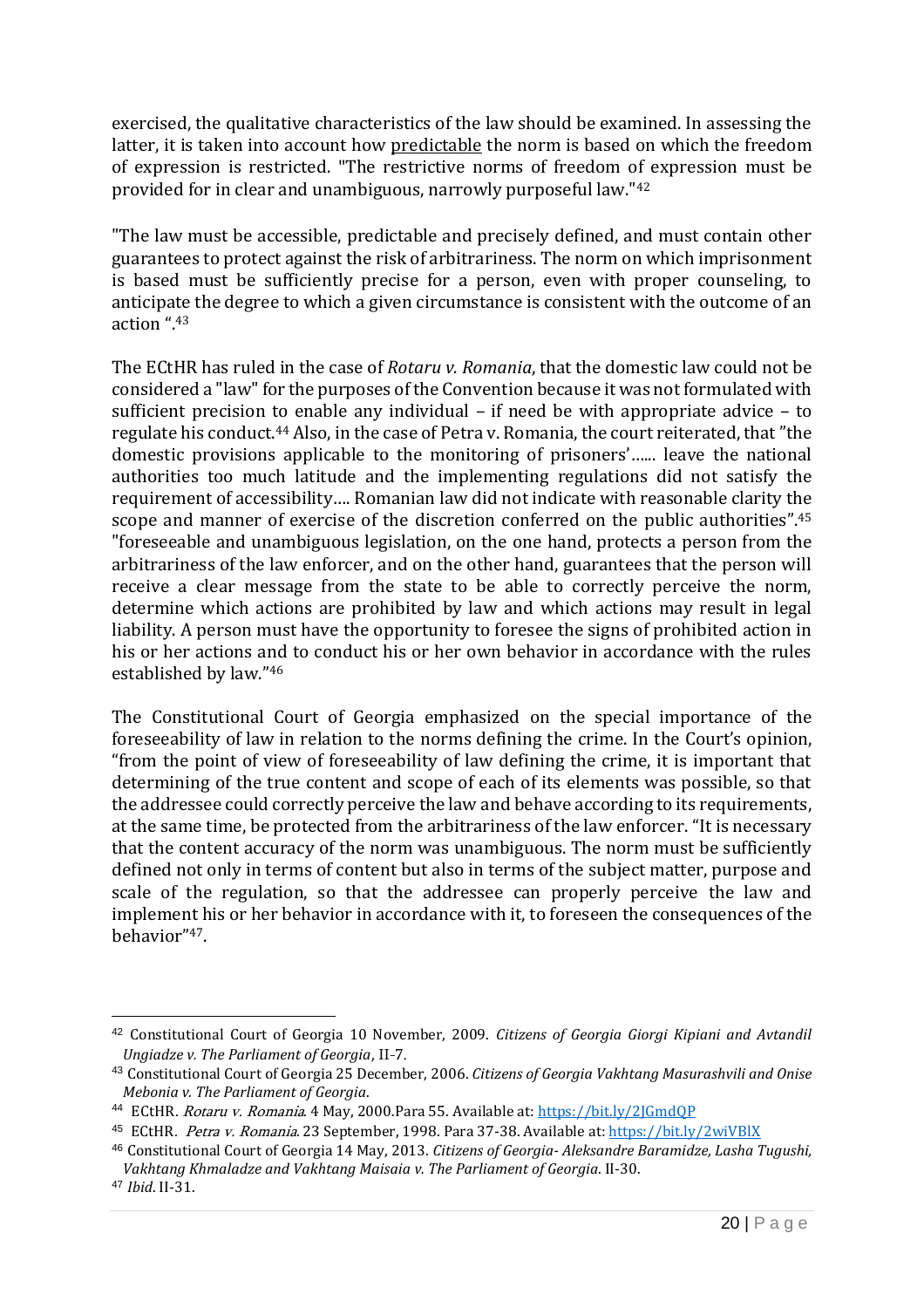Similarly, to the practice established by the ECtHR and Constitutional Court of Georgia's in terms of the requirement to be prescribed by law, the practice in terms of foreseeability of the law is identical. The quality of Law, in turn, stipulates that where national law provides the power of imprisonment, it must be sufficiently accessible, accurate, and predictable in its use to avoid all risks of arbitrariness. (See *Nasrulloyev v. Russia*, no. 656/06, §71, 11 October 2007, and *Mooren v. Germany* [GC], no. 11364/03, §76, 9 July 2009). "The standard of "lawfulness" set by the Convention thus requires that all law be sufficiently precise to allow the person – if need be, with appropriate advice – to foresee, to a degree that is reasonable in the circumstances, the consequences which a given action may entail (see *Baranowski v. Poland*, no. 28358/95, § 52, ECHR 2000-III)". 48

#### <span id="page-20-0"></span>**Legitimate Aim**

Following the formal and substantive nature of the law and the foreseeability of the norm, the Constitutional Court examines which legitimate aim the restriction is intended to achieve. In assessing the constitutionality of the norm, the existence of the legitimate aim to restrict the right is crucial. In assessing the impugned acts, first of all, it is necessary to find out the purpose that motivated the legislator to adopt them. Using the principle of proportionality, the constitutionality of the means of achieving of legitimate aim of the legislator can be assessed (The decision of the Constitutional Court of Georgia of 19 December, 2008 on the case of "Rusenergoservice Ltd., Patara Kakhi Ltd., Gorgota JSC, Givi Abalaki Individual Farmer Enterprise and Energia Ltd. v. Parliament of Georgia and the Ministry of Energy of Georgia" II-9) <sup>49</sup>. "The government is empowered to impose formal, substantively neutral restrictions on the exercise of the right to freedom of expression, although such restriction (regulation) should be aimed at achieving a legitimate aim and should be a prerequisite for achieving this goal."<sup>50</sup>

"The Constitution provides for the restriction of this aspect of freedom of expression in order to ensure the goods protected by the Constitution itself and sets out an exhaustive list of grounds for restriction. In particular, according to the article 24, the right to freely receive and impart information, to express and impart his/her opinion orally, in writing or by in any other means may be restricted by law on such conditions which are necessary in a democratic society in the interests of ensuring state security, territorial integrity or public safety, for preventing of crime, for the protection of the rights and dignity of others, for prevention of the disclosure of information acknowledged as confidential or for ensuring the independence and impartiality of justice".<sup>51</sup>

Similar to the verification of the stage of prescribed by law, the approach of the Constitutional Court of Georgia as well as the ECtHR is identical in terms of defining legitimate aim. "The second part of the test for restrictions on freedom of expression is that the restriction must pursue a legitimate aim or interest. It is clear, both from the

<sup>48</sup> ECtHR. *Kakabadze and others v. Georgia.* 2 October 2012. Para 62. Available at[: https://bit.ly/3bOvIKx](https://bit.ly/3bOvIKx)

<sup>49</sup> Eremadze K. - Balancing Interests in a Democratic Society, 2013. P.27

<sup>50</sup> Constitutional Court of Georgia 11 April, 2012. *The Public Defender of Georgia v. Parliament of Georgia.* II-53.

<sup>51</sup> *Ibid*. II – 29,30.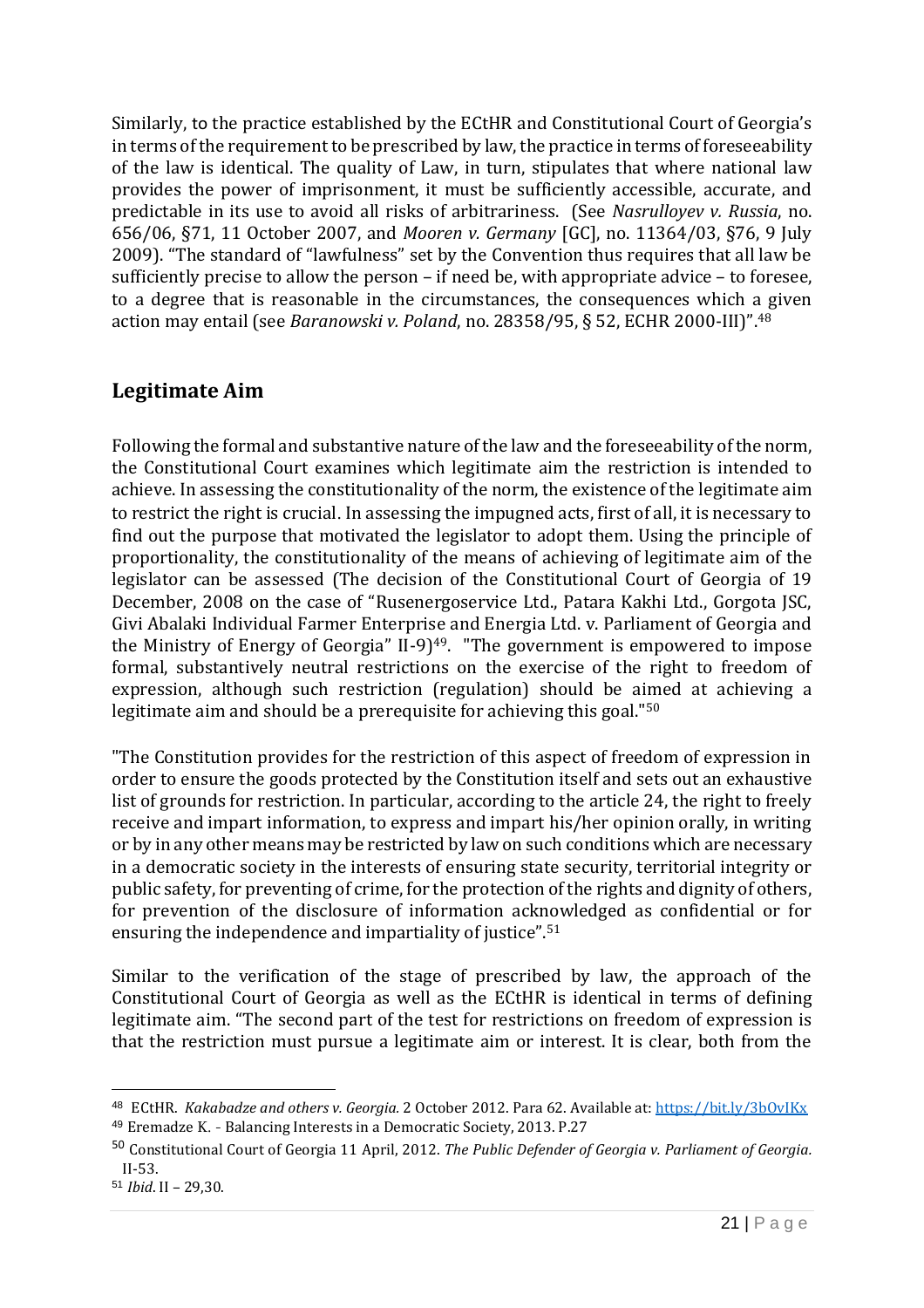wording of Article 10(2) and the jurisprudence of the Court, that the list of interests found in Article 10(2) is exclusive, in the sense that no others are considered appropriate".<sup>52</sup>

"In some cases, freedom of thought and expression may prevail over other rights, but the legitimacy of this must be assessed in court in accordance with the principle of proportionality. In each individual case, the court must assess the infringed right or the threat of infringement of a right that may be contained in a particular program or information and oppose it to the need for interference in the freedom of expression. The court should be given the opportunity to assess the value of the form and content of the expression, its public significance and, on the other hand, the damage caused by the exercise of this right."<sup>53</sup>

#### <span id="page-21-0"></span>**The Necessity and Proportionality of the Restriction**

In the third part of the test for assessing the constitutionality of the restrictions on freedom of expression, the necessity of the restriction and the proportionality of the selected means are exercised. "in case of existence of the legitimate aim and the need of its real protection, only the possible circumstances for restricting the right envisaged by the Constitution should be used, but, of course, again in the manner and within the limits established by the Constitution. In this regard, in search for the right and effective way, the legislature must first meet the requirement that the regulation chosen by it achieve a legitimate aim, that is, that it (regulation) should actually be focused on protecting and securing a legitimate aim. The restrictive measure should be an appropriate, acceptable means of achieving the aim. There must be a direct and real connection between the goal and the means to achieve it. At this time, the circumstance of what scale and intensity of damage is expected to be avoided is required for achieving a specific legitimate aim is taken into consideration. A specific form of interference in the right must be sufficient to prevent such threats and to protect the legitimate aims provided for in the Constitution. He must, of course, be able to secure specific aim, interests; Otherwise, both public and private interests will be harmed in the same way".<sup>54</sup>

Like the Constitutional Court of Georgia, the ECtHR also pays special attention to the necessity and proportionality of the restriction. Moreover, "In practice, the vast majority of cases decided by the European Court are decided on the basis of the third part of the test for restrictions, namely through a consideration of whether, taking into account all of the circumstances, the restriction is necessary in a democratic society. The Court now includes some version of the following principles governing its assessment of necessity, which derive from its very early jurisprudence, in most of its judgments: The Court has noted that, whilst the adjective "necessary", within the meaning of Article 10 (2) (art. 10- 2), is not synonymous with "indispensable", neither has it the flexibility of such expressions as "admissible", "ordinary", "useful", "reasonable" or "desirable" and that it

<sup>52</sup> Mendel T., A Guide to the Interpretation and Meaning of Article 10 of the European Convention on Human Rights p.38. Available at: <http://bit.ly/2wvlbUM>

<sup>53</sup> Constitutional Court of Georgia 10 November, 2009. *Citizens of Georgia Giorgi Kipiani and Avtandil Ungiadze v. The Parliament of Georgia.*

<sup>54</sup> Eremadze K. - Balancing Interests in a Democratic Society, 2013. P.27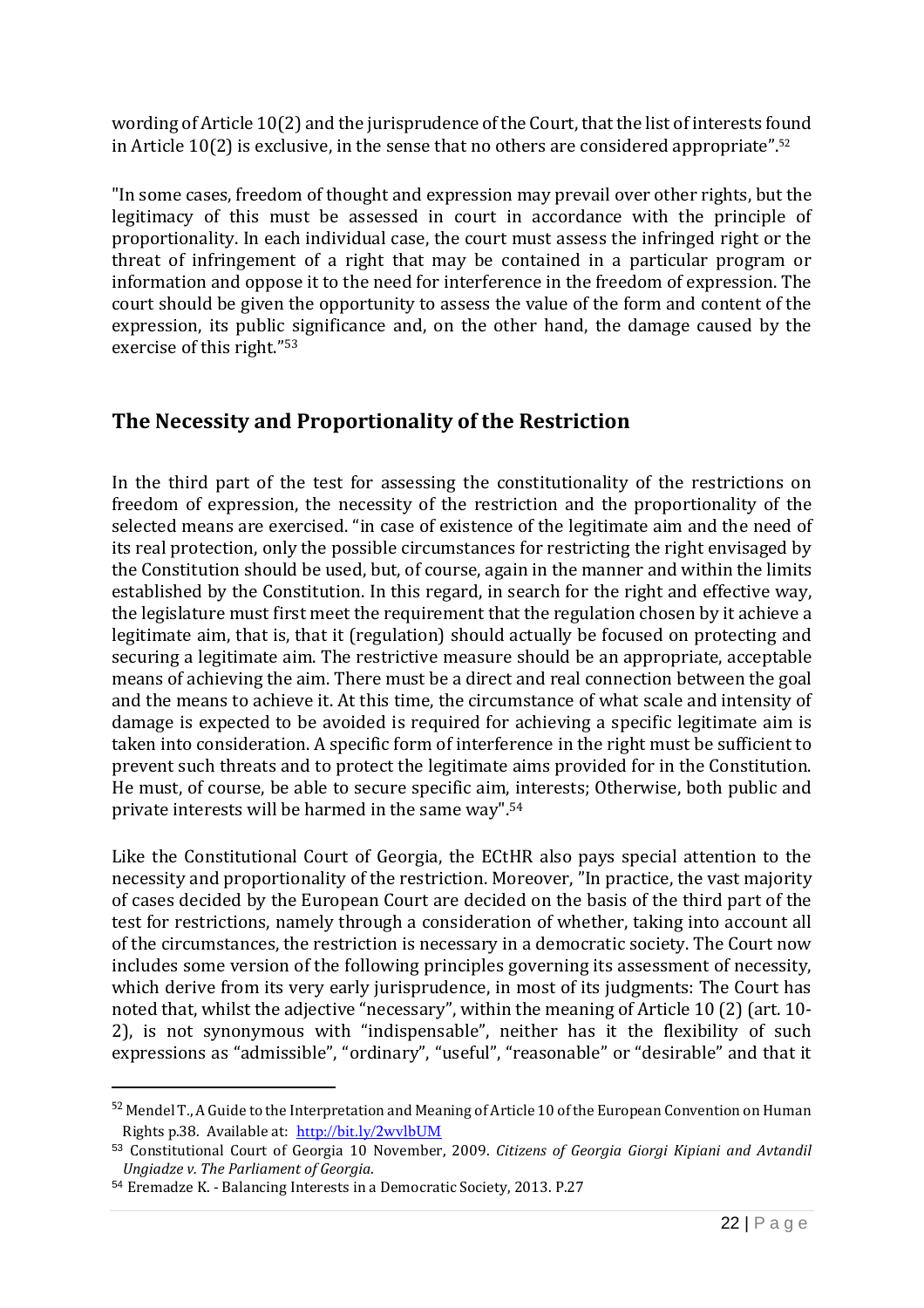implies the existence of a "pressing social need"( See, for example, *Sunday Times (No. 1) v. the United Kingdom*, 1979, § 59.) In terms of assessing whether the measures were necessary to address a 'pressing social need', the Court has frequently stated "In particular, the Court must determine whether the reasons adduced by the national authorities to justify the interference were 'relevant and sufficient' and whether the measure taken was 'proportionate to the legitimate aims pursued'.... In doing so, the Court has to satisfy itself that the national authorities, basing themselves on an acceptable assessment of the relevant facts, applied standards which were in conformity with the principles embodied in Article 10. (see *Cumpǎnǎ and Mazǎre v. Romania*, 2004, § 90)". <sup>55</sup>

In its turn, in determining the existence of such a need, the Contracting Parties to the European Convention shall have a certain limit of discretion (the margin of appreciation). In this regard, the ECtHR has reiterated that, whereas there is the interference in the rights and freedoms set forth in Article 10 (1) of the Convention, a strict supervision shall be exercised in the light of the importance of the right. The importance of the mentioned rights has been repeatedly emphasized by the court. Therefore, the need to restrict them must be established convincingly (see cases: *Autronic AG v. Switzerland*, para. 61; *Worm v. Austria*, para. 4756; *Dupuis and Others v. France,* para. 36). It should also be noted that there are cases when the ECtHR has found the reasons for the state's intervention to be insufficient to present a "pressing social need" (see cases: *Wille V. Liechtenstein*, Para 70; *News Verlags GmbH v. Austria*. Para 60).<sup>57</sup>

The Constitutional Court of Georgia also focuses on determining the necessity and proportionality of restrictions. According to it, "Restriction is in accordance with the Constitution, if it is necessary to ensure the goods protected by the Constitution in a democratic and free society, and if the goods protected by the restriction of expression exceeds the harm caused by the restriction."<sup>58</sup>

## <span id="page-22-0"></span>**Restriction of the Freedom of expression for ensuring the Independence and Impartiality of the Judiciary**

As discussed in the previous chapter, in the Constitution of Georgia, as well as in the European Convention, one of the legitimate goals of restricting freedom of expression is "to ensure the independence and impartiality of the judiciary", and "to ensure the authority and impartiality of the judiciary". We believe that such a difference in terms is not accidental and may, in some cases, play an important role in resolving the case. In our opinion, "authority" is a more comprehensive concept than independence. It is through the provision of independence and impartiality that it is possible to strengthen the

<sup>55</sup> Mendel T., A Guide to the Interpretation and Meaning of Article 10 of the European Convention on Human Rights p.39. Available at: <http://bit.ly/2wvlbUM>

<sup>56</sup> Freedom of expression in Europe, Case-law concerning Article 10 of the European Convention on Human Rights. Pg.11.

<sup>57</sup> ECtHR. *Wille V. Liechteinstein*. Para 70, Also *News Verlags GmbH & Co.KG v. Austria.* Para.60

<sup>58</sup> Constitutional Court of Georgia 11 April, 2012. *The Public Defender of Georgia v. Parliament of Georgia*. II-44.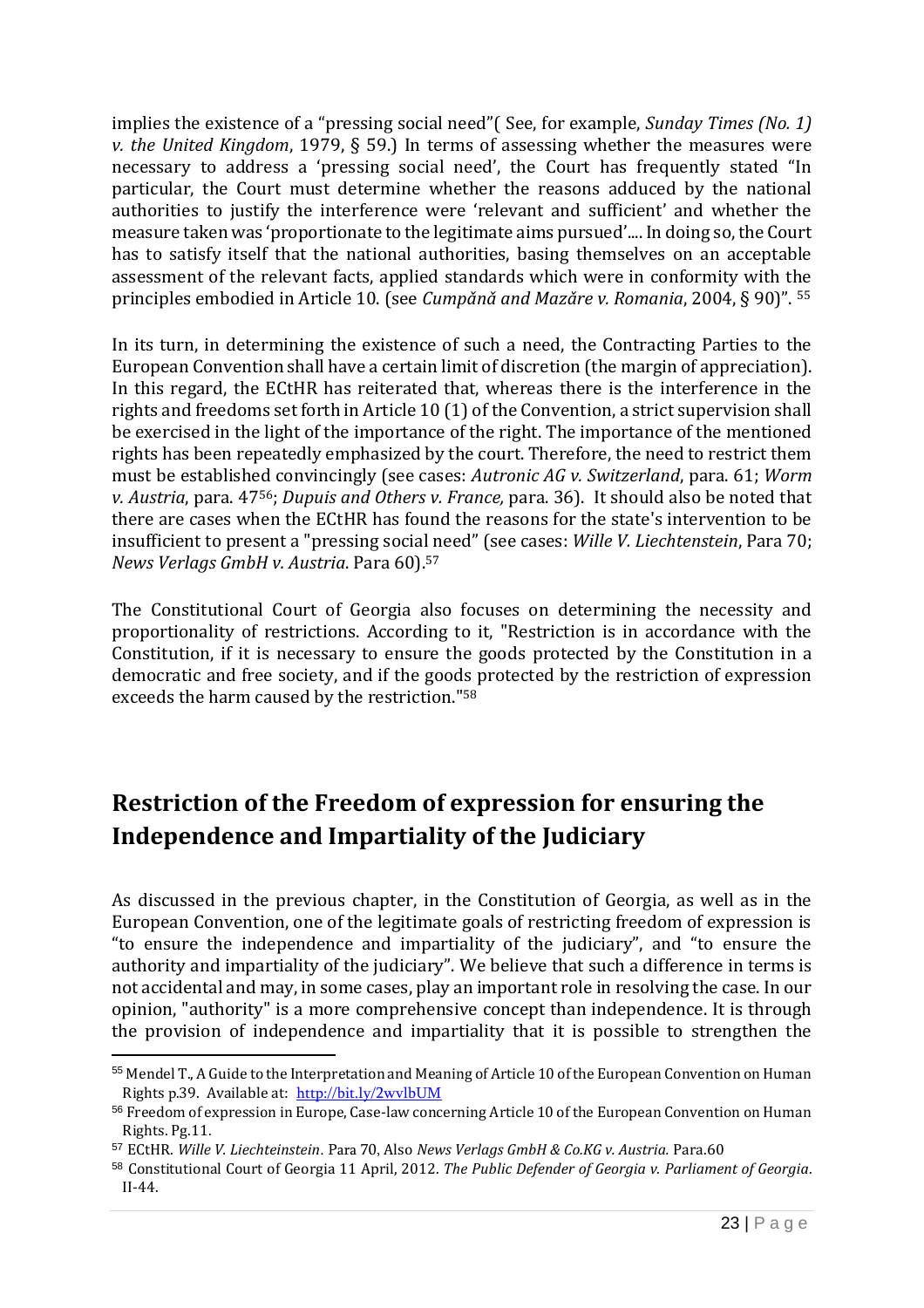authority of the judiciary in the eyes of the public. It should also be noted that there is no unanimous agreement on this issue and it is a subject of discussion in legal circles. The present chapter is devoted to the cases under three different jurisdictions<sup>59</sup> where the courts have argued for a fair balance between freedom of expression and the independence/authority and impartiality of the judiciary.

Under Georgian legislation, the various legal acts envisage the possibility of restricting the freedom of expression in order to ensure for smooth implementation of Judicial work, including imposing different liabilities (removal from the courtroom, fine and/or administrative arrest) for non-performance of procedural duties and for disrupting order in a courtroom. <sup>60</sup>

Administrative offenses are also considered *lex specialis* - the right to assemble/demonstrate, if at such time the entrance to the court is blocked, or the assembly/demonstration is held at the judge's place of residence or in the common court of Georgia61.

Some of the above-mentioned norms have been appealed to the Constitutional Court at various times. In one of the first cases, the Constitutional Court stated that "the main thing that democratic countries focus on is that achieving and protecting the most important goal of the state, such as judicial authority and effective justice, should not be at the expense of violating fundamental human rights. Adequate protection of fundamental human rights in Georgia is a constitutional obligation of the government."<sup>62</sup>

In the above-mentioned case, the court, in the process of decision-making, touched upon issues such as: the essence of effective justice and the role of judicial authority, personal impartiality of the judge and the role of honor and dignity in the provision of it. The impugned norm allowed the judge to immediately take appropriate action to prevent the violation of the law, so as not to impede the proper conduct of the judicial process. In this regard, the Court emphasized that "the legitimate aim of the restriction provided for by the impugned norms is to ensure prompt, effective and fair trial, to ensure order in the courts, to prevent obvious and rude disrespect to the court and to protect its authority."<sup>63</sup>

According to the Court, this legitimate aim remains unchanged even when a disrespectful and offensive expression is directed to a particular judge. "This aim is identical in preventing disrespect to any individual and, naturally, should be decisive even when disrespect to the court is expressed against the judge as a person, against his honor and dignity. Naturally, even in this case, the presumption of impartiality of the judge must be applied, because he/she represents the court in the administration of justice, therefore, he/she has no right to be subjective and to make a wrong, unfair decision. This is

<sup>59</sup> Including the case law of the Constitutional Court of Georgia, European Court of Human Rights and US Supreme Court.

<sup>&</sup>lt;sup>60</sup> Criminal Procedure code of Georgia, Article 85. Available at: <https://bit.ly/2VA8rpG> Civil Procedure Code of Georgia, Article 212. <https://bit.ly/352ms2I>

<sup>&</sup>lt;sup>61</sup> Administrative Offences Code of Georgia, Article 1741 (3). Available at: <u><https://bit.ly/2xWawDm></u>

<sup>62</sup> Constitutional Court of Georgia 25 December, 2006. *Citizens of Georgia Vakhtang Masurashvili and Onise Mebonia v. The Parliament of Georgia*. Para 2.

<sup>63</sup> *Ibid*, Para 1.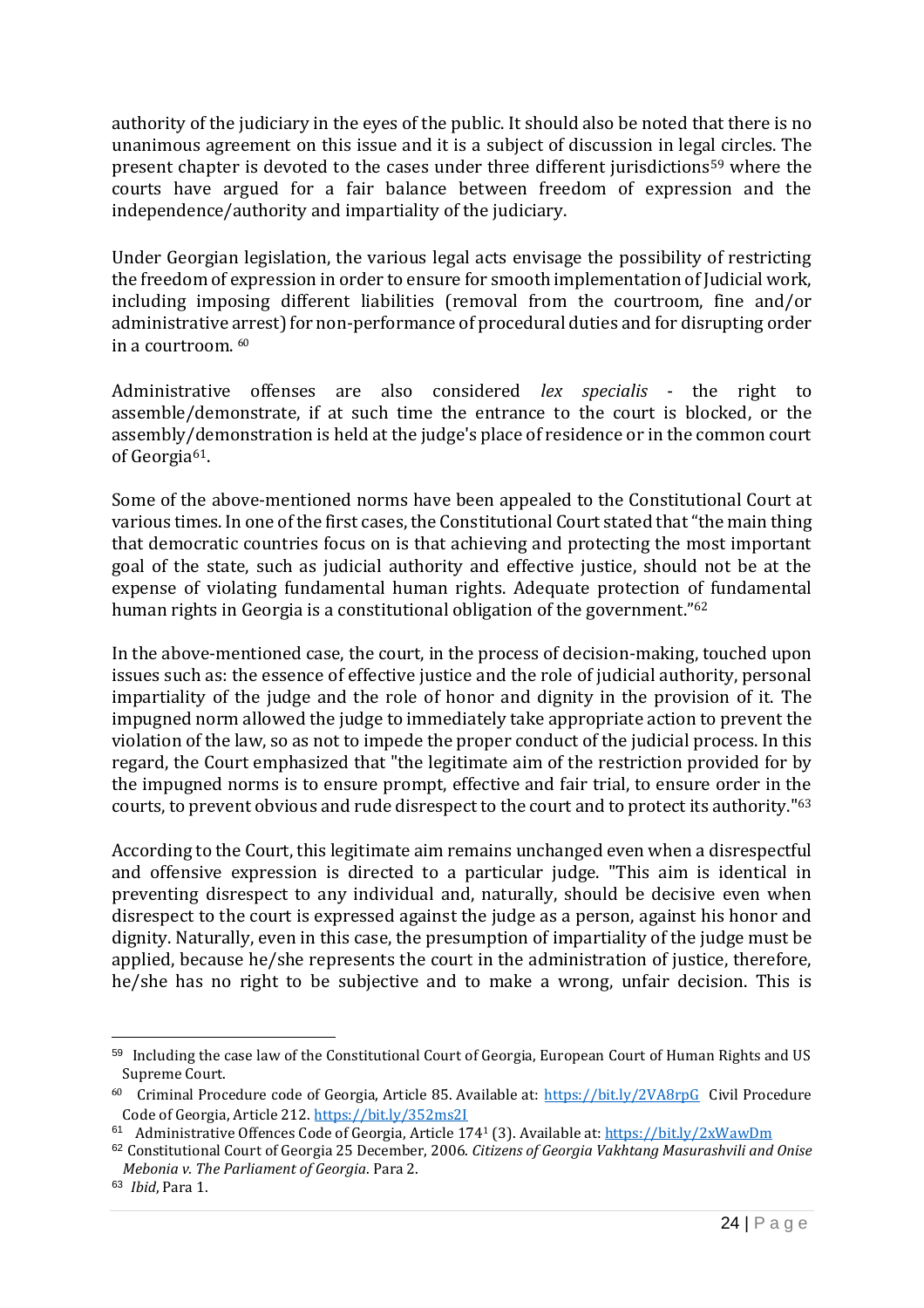important and necessary for him/her as well as for the authority of the Judiciary as a whole".<sup>64</sup>

An important explanation has been made by the court regarding the motives and purposes of criminalizing disrespectful behavior towards the court under criminal law, according to which, "disrespect towards the judiciary is not an offense directed to the judge's personal dignity, but an impediment to the proper administration of justice. Authority, to assess such action and to impose sanctions, is considered as an integral part of the functioning of the legal state and a concomitant factor of the authority of a judge. This ensures the efficient and proper implementation of legal proceedings. "65 On the basis of the substantiation developed by the Court, it can be concluded that the restriction of freedom of expression may be aimed solely at the smooth, efficient and effective conduct of the judicial process.

Another case that is important in considering the restrictions set forth in Article 17 (5) of the Constitution is the decision of the Constitutional Court of Georgia of 18 April 2011, where the Court noted that, "The independence of a judge, as one of the main principles of the legal state, also implies noninterference in his/her professional activities and or personal life in order to make an influence on him/her. The judge must be equally distanced and protected from the interests of the government as well as various public or political groups and/or personal interests. At the same time, protection of the independence of the judge, judiciary does not imply the restriction of the criticism of a court decision(s) or the professional conduct of a judge. The Constitutional Court particularly emphasizes that "the expression of one's own attitude towards the activities of the Court, including through assemblies (demonstrations) in the vicinity of the Court, is a constitutional human right."66 "Expressing an opinion on the activities of a judge is a constitutional right [...] Criticism of his / her activities, arguing about his/her professional or personal qualities may be substantiated by the public interest."<sup>67</sup>

This approach is supported by the practice established by the Constitutional Court, according to which critical thought is protected by the Constitution, including those that may be perceived by a part of the society as too strict or inadequate<sup>68</sup>.

The fact that judges, as well as the judiciary as a whole are under special public scrutiny while exercise of their powers, is clearly indicated by the ECtHR. "Questions concerning the functioning of the justice system, an institution that is essential for any democratic society, fall within the public interest. In this connection, regard must be had to the special role of the judiciary in society. As the guarantor of justice, a fundamental value in a State governed by the rule of law, it must enjoy public confidence if it is to be successful in carrying out its duties. It may therefore prove necessary to protect such confidence against gravely damaging attacks that are essentially unfounded, especially in view of the

<sup>64</sup> *Ibid*, Para 3.

<sup>65</sup> *Ibid*, Para 3.

<sup>66</sup> Constitutional Court of Georgia 18 April, 2011.*Citizens Political Union "Movement for United Georgia", Citizens Political Union "Conservative Party of Georgia", Citizens of Georgia – Zviad Dzidziguri and Kahka Kukava, Georgian Young Lawyers' Association, Citizens of Georgia – Dachi Tsaguria and Jaba Jishkariani, The Public Defender of Georgia v. Parliament of Georgia*. II-68.

<sup>67</sup> *Ibid*, II-67.

<sup>68</sup> *Ibid*, II-106.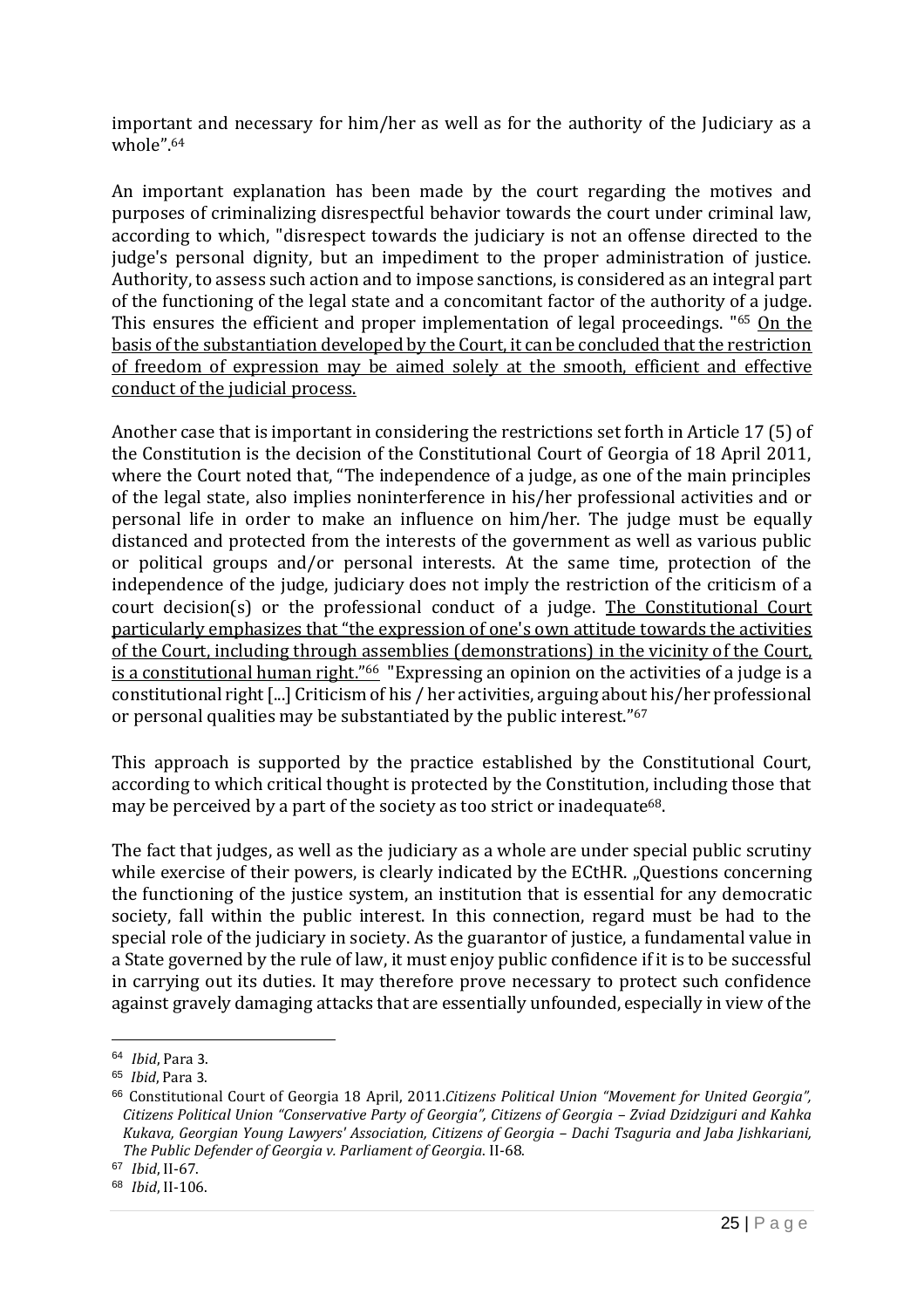fact that judges who have been criticized are subject to a duty of discretion that precludes them from replying (see *Prager and Oberschlick v. Austria*, 26 April 1995, § 34, Series A no. 313; *Karpetas v. Greece*, no. 6086/10, § 68, 30 October 2012; and *Di Giovanni v. Italy*, no. 51160/06, § 71, 9 July 2013)." 69

According to the assessments made by the Constitutional Court in frames of the abovementioned case, "In order to ensure the proper functioning of the institution,<sup>70</sup> ... the existence of the legislative regulation in order to achieve its legitimate aim of uninterrupted work, protection from pressure, ensuring the independence of the judiciary and impartiality, is justified". <sup>71</sup> In the event of a confrontation between the freedom of expression and the independence and impartiality of the judiciary, the Constitutional Court has made it clear that: "The right to express one's opinion and to hold a rally (demonstration) must be guaranteed, except when the exercise of this right prevents the court from working smoothly."<sup>72</sup>

The reasoning developed by the Constitutional Court in the above-mentioned two decisions makes us believe, that the aim of the restriction set forth in Article 17 (5) of the Constitution of Georgia is to ensure the smooth and efficient functioning of the judiciary, Which, in its turn, can be achieved by guaranteeing the independence and impartiality of the judiciary. According to the "clear and present" danger test, as well as according to the formed position of the Constitutional Court in the above cases, the judge's personal disrespect does not threat his/her impartiality (even in case of the existing threat, the party is provided by the leverages ensured under procedural legislation).

It should also be noted that there is an opinion that the protection of the authority of the judiciary is not considered as a legitimate aim of restricting freedom of expression, but a final result achieved by ensuring the independence and impartiality of the judiciary by promoting its proper functioning. Thus, the authority of the Judiciary is not itself an object of legal protection, but the result of two independent legal interests, the independence of the judiciary and the provision of impartiality. And other informal social factors or sentiments related to the authority of the Judiciary are legally irrelevant.

While discussing the restriction of freedom of expression for ensuring the independence and impartiality of the Judiciary, the norms<sup>73</sup> forbidding blocking a courthouse entrance, holding assemblies or demonstrations at the place of residence of a judge or in common courts of Georgia has to be discussed separately, which imposes administrative detention for up to 15 days. Also, according to Article  $9(5)$ , of the Law of Georgia "on Assemblies

<sup>69</sup> ECtHR: *Morice v. France*. 23 April 2015. Para. 128. Available at: <https://bit.ly/2S6TZn6>

<sup>70</sup> Constitutional Court of Georgia 18 April, 2011. *Citizens Political Union "Movement for United Georgia", Citizens Political Union "Conservative Party of Georgia", Citizens of Georgia – Zviad Dzidziguri and Kahka Kukava, Georgian Young Lawyers' Association, Citizens of Georgia – Dachi Tsaguria and Jaba Jishkariani, The Public Defender of Georgia v. Parliament of Georgia*. II-59.

<sup>71</sup> *Ibid*, II-60.

<sup>72</sup> Constitutional Court of Georgia 18 April, 2011. *Citizens Political Union "Movement for United Georgia", Citizens Political Union "Conservative Party of Georgia", Citizens of Georgia – Zviad Dzidziguri and Kahka Kukava, Georgian Young Lawyers' Association, Citizens of Georgia – Dachi Tsaguria and Jaba Jishkariani, The Public Defender of Georgia v. Parliament of Georgia*. II-60.

<sup>73</sup> Administrative Offences Code of Georgia. Article 1741(3). Available at[: https://bit.ly/2xWawDm](https://bit.ly/2xWawDm)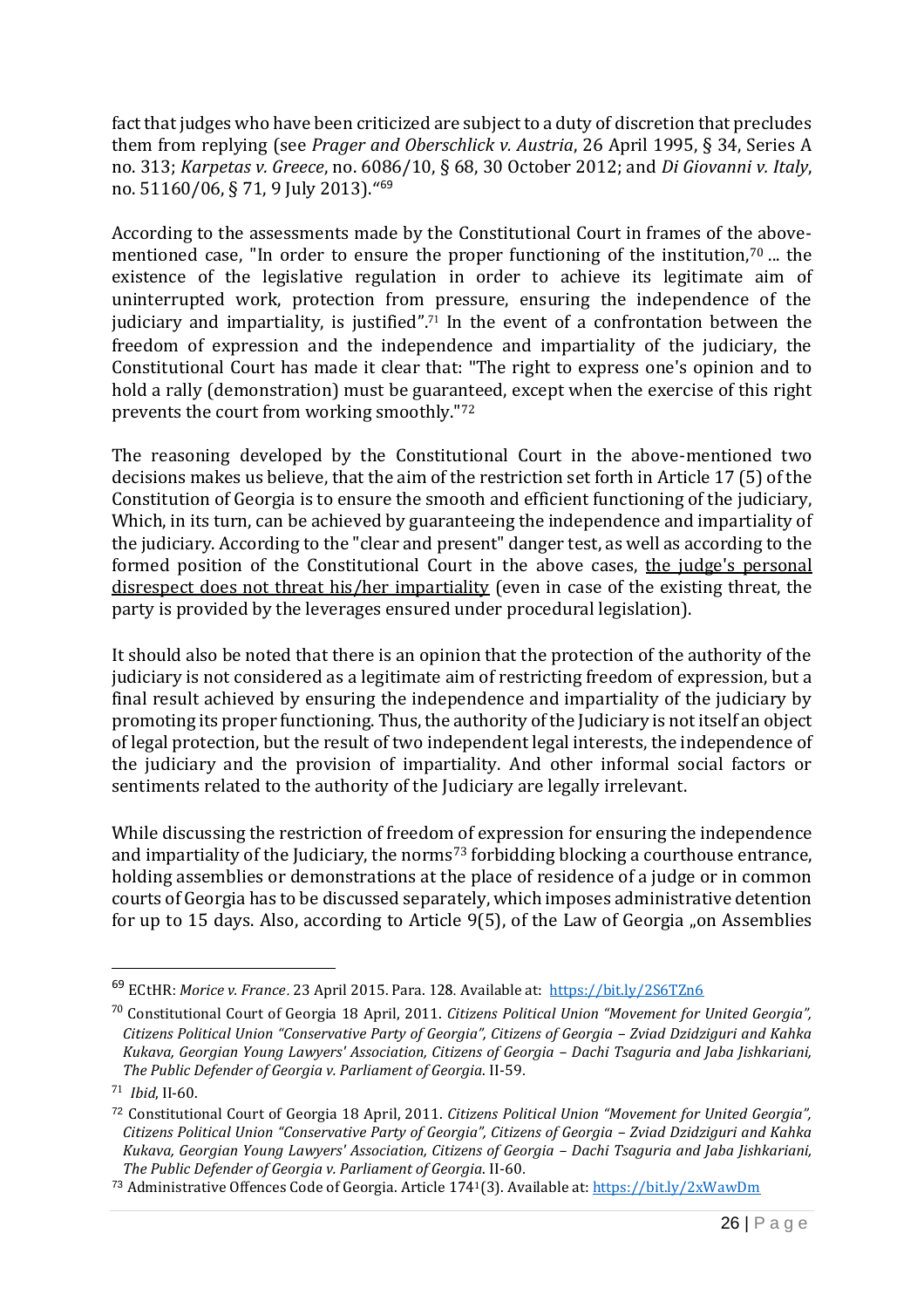and Demonstrations, " <sup>74</sup> The court, in the vicinity of the building of which an assembly or demonstration is held may impose a requirement to hold the assembly or demonstration away from the building, but not more than 20 meters away, to prevent blocking the building and interruption of the operations of the institution, and to ensure the independence and impartiality of the court. The decision referred to in this article shall be taken for each specific case, considering the current circumstances and public interest…….so that the concept of the constitutional right to hold assemblies and demonstrations is not neglected.

According to the Court's assessment, "under the Article 24 of the Constitution of Georgia, restriction of freedom of expression is permitted to ensure the independence and impartiality of the Judiciary. The Constitutional Court shares the defendant's view that, in the present case, the restriction of the right to assemble and demonstrate under the impugned norm serves as the legitimate aim of defending the interests of justice, the independence of the judiciary, and the influence of the judge.

The independence of a judge, as one of the main principles of a legal state, implies noninterference in his/her professional activities and/or personal life in order to influence him/her. The judge must be equally distanced and protected from the interests of the government as well as various public or political groups and/or personal interests75. At the same time, "the purpose of the assembly (demonstration) near the place of residence of a judge, is to get as close as possible to the private sphere of the judge as the addressee of protest or solidarity. It should be noted that the plaintiff does not deny this either. This form of expression does not leave its addressee free to choose, it digs into the private sphere of the judge in order to influence him/her. This factor distinguishes the assembly (demonstration) near the place of residence between for example, by expressing one's opinion (criticism or solidarity) in the media. Declaring an impugned norm unconstitutional in such cases will leave the judge without the possibility of protection from unjustified interference in his personal life. In view of the above, the Constitutional Court notes that the impugned norm is a proportionate means of achieving a legitimate aim – ensuring the independence of the judge (court) and the protection of the judge's personal life". 76

Finally, the Court held that "the impugned norm constitutes the assembly (demonstration) carried out near the place of residence of a judge, by interfering in the private life of a judge with the aim to influence him/her as an administrative offense. The prohibition imposed by the impugned norm is related to the cases when holding the assembly (demonstration) near the place of residence of a judge, is considered as a tantamount interference in his/her private life and personal space. The ratio of the administrative penalty provided for in the impugned norm should be possible by taking these criteria into account".<sup>77</sup>

<sup>74</sup> Law of Georgia "on Assemblies and Demonstrations", 1997. Available at: <https://bit.ly/3cWeFWK>

<sup>75</sup> Constitutional Court of Georgia 18 April, 2011. *Citizens Political Union "Movement for United Georgia", Citizens Political Union "Conservative Party of Georgia", Citizens of Georgia – Zviad Dzidziguri and Kahka Kukava, Georgian Young Lawyers' Association, Citizens of Georgia – Dachi Tsaguria and Jaba Jishkariani, The Public Defender of Georgia v. Parliament of Georgia*. II-66

<sup>76</sup> *Ibid*, II-68.

<sup>77</sup> *Ibid*, II-69.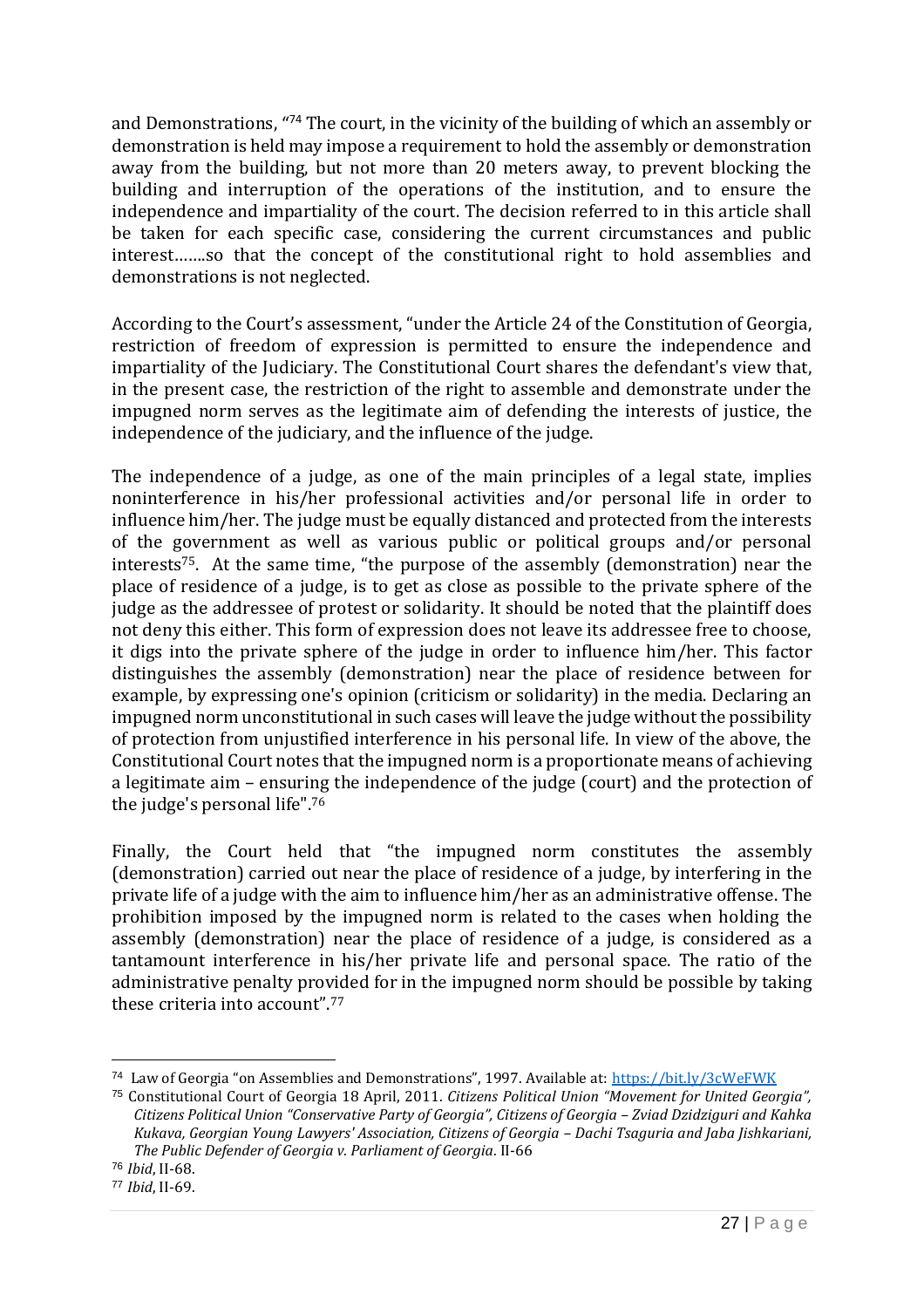The Supreme Court of the United States is a clear example of the struggle for distancing the Judiciary from the authorities of different branches of government and the influence of the majority over the views of judges. the United States judiciary is often tasked with reviewing the legality of controversial, high-profile government actions, there is a long history of public criticism of judicial officers dating back to the nation's founding.<sup>78</sup>

One of the first such cases concerns the 1819 decision of the United States Supreme Court as to whether Congress had the power to establish a national banking system.<sup>79</sup> The positive response to this question by the Supreme Court has led to the years of public attacks on the Court. Criticism of the court was heard not only by ordinary citizens, but also by politicians who opposed the broad interpretation of federal power. Former President of the United States Thomas Jefferson was among the authors of the criticism, who called the court "subtle corps of sappers & miners constantly working underground to undermine the foundations of our confederated fabric". 80

American federal judges hold life appointments, subject to a rarely invoked impeachment process requiring the approval of both houses of Congress, and cannot have their salaries reduced during their tenure in office. Because of these robust protections, the federal judiciary has continued to rigorously police the separation of powers required by the United States Constitution even during times of heightened judicial criticism. <sup>81</sup> The experience of the United States shows that providing judges with appropriate guarantees contributes to increasing the degree of their independence and impartiality. It is difficult to achieve public trust towards the judiciary, and often quite fragile, given the role that judges play in their decisions in the country's political life.

In frames of the present research several focus groups were conducted with the participation of special target groups: lawyers, representatives of the universities and courts. The majority of them think that the Court's criticism is necessary, as this is the measurement of a democratic society and at the same time it helps the Judiciary to detect the challenges and problematic issues, which needs to be improved. However, in the regions, part of the respondents noted that the criticism of the judges may have effect on judge's impartiality and independence. According to some members of this group of professional circles, the criticism may make the judge biased in the decision-making process, which will ultimately have a negative impact on the author of the criticism. There is a different approach of this part of the respondents between the personal criticism of the judge and the criticism of judge's decision. This can be explained by the fact that in relatively small regions, where there is a closer social/kinship relationship between judges and lawyers/other representatives of the legal field, the margin of criticism on actions committed by a person as a judge and by the same person as an ordinary citizen is more fragile.

<sup>78</sup> Hon. Marilyn L. Huff, The Effects of Public Criticism of the Judiciary on Judicial Independence, pg.1. Available at: <https://bit.ly/2Xl9meT>

<sup>79</sup> *McCulloch v. Maryland*, 17 U.S. 4 Wheat. 316 316 (1819). Available at: <https://bit.ly/3e6rzTG>

<sup>80</sup> Letter of Thomas Jefferson to Thomas Ritchie, 25 December 1820. Available at: https://bit.ly/3aUBkIL

<sup>81</sup> Hon. Marilyn L. Huff, The Effects of Public Criticism of the Judiciary on Judicial Independence, pg.2. Available at: <https://bit.ly/2Xl9meT>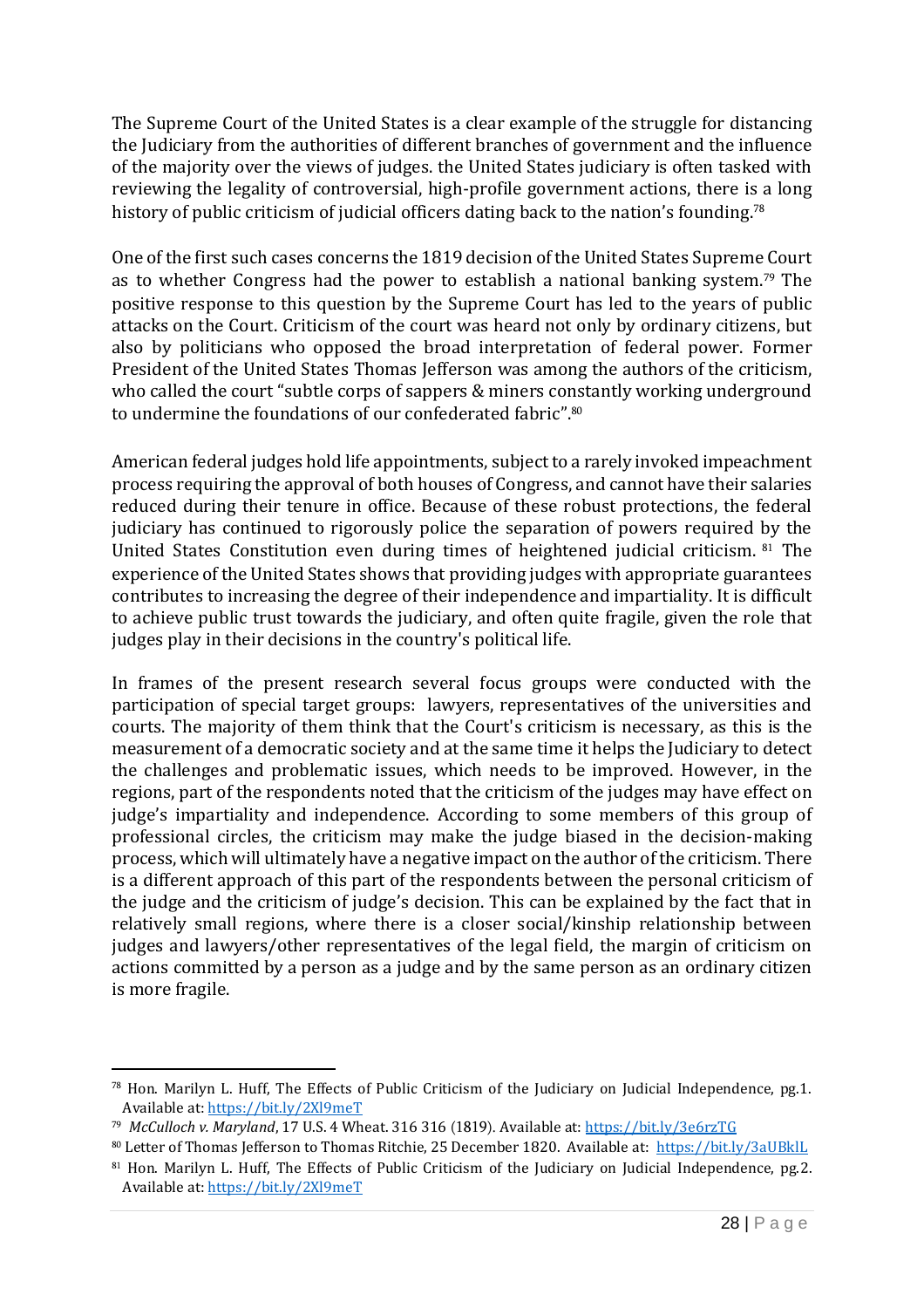According to the experience of the United States, it can be said, that in addition to the legislative regulations, which will ensure the independence and distancing of judges, it is important for the judges themselves to carefully consider their role in the daily life of the society, protection of their private interests and in elimination of the unjustified interference from the state. It is true that ensuring the independence and impartiality of the judiciary is the legitimate aim for the restriction, but by tightening the legislation, it will only cause fear in the society rather than trust.

The criticism of the judiciary and maintaining the authority of the judiciary as a branch is a transversal notion, which is approached through the prism of a number of Articles of the European Convention. <sup>82</sup> Based on the scope and objectives of the research, the practice connecting to the Article 10 of the European Convention will be discussed.

As mentioned above, the restriction of the freedom of expression will not be in conflict with the Convention if the restriction is (1) prescribed by law, (2) serves to achieve one or more of the purposes set out in Article 10 (2) of the European Convention, and (3) such interference is necessary for a democratic society. One of the grounds set out in Article 10 (2) of the European Convention is the maintenance of the authority and impartiality of the judiciary.<sup>83</sup> It should also be noted that it is possible to determine what the European Court implies in the authority of justice by combining the decisions made at different times. In a broad sense, the term includes both, "Public prosecutors are civil servants whose task it is to contribute to the proper administration of justice"<sup>84</sup>, as well as Clerks and Judges.<sup>85</sup> In the process of determining the volume and content of the term, the case of the *Sunday Times* played its role, where the court clarified that "The term "judiciary" comprises the machinery of justice or the judicial branch of government as well as the judges in their official capacity".<sup>86</sup>

The most recent explanation given by the court regarding the "authority of justice" implies that in practice, the phrase "authority of the judiciary" includes, in particular, the notion that the courts are, and are accepted by the public at large as being, the proper forum for the ascertainment of legal rights and obligations and the settlement of disputes relative thereto; further, that the public at large have respect for and confidence in the courts' capacity to fulfil that function87.

The analysis of the cases found and discussed in the research reveals that in the cases discussed by the ECtHR, the justification of the government's restriction of freedom of expression is mainly based on the necessity to maintain public respect and trust and proper functioning of the judiciary. It should also be noted that in cases that are discussed

<sup>82</sup> ECtHR. Judicial Seminar 2018 "The Authority of the Judiciary" pg.3. Available at: <http://bit.ly/2VHYQ0H>

<sup>&</sup>lt;sup>83</sup> Article 19 of the International Covenant on Civil and Political Rights, which is substantially close to Article 10 of the European Convention, does not provide for such a restriction.

<sup>84</sup> ECtHR. *Lesnik v. Slovakia.* 11 June, 2003. para. 54. Available at[: http://bit.ly/32M5XXt](http://bit.ly/32M5XXt)

<sup>85</sup> ECtHR. *Prince v. the United Kingdom*, 13 March, 1986. Available at: <http://bit.ly/39tscEc>

<sup>&</sup>lt;sup>86</sup> ECtHR. *The Sunday Times v. the United Kingdom*, 26 April, 1979. Para. 55. Available at: <http://bit.ly/2TynqhB>

<sup>87</sup> ECtHR.: *Morice v. France*. 23 April 2015. Para. 129. Available at: <https://bit.ly/2S6TZn6>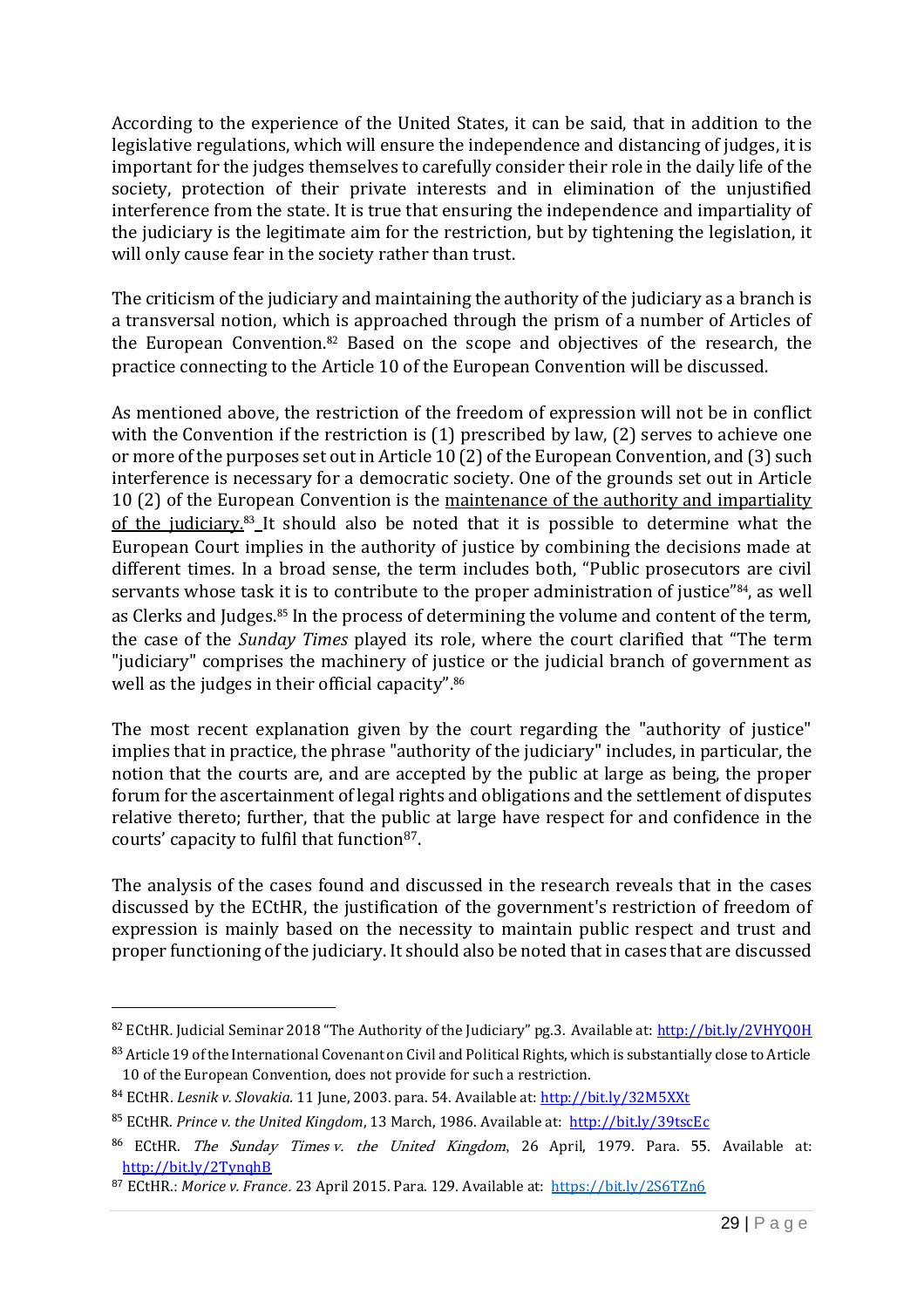substantively (cases on merits), the decisions are made at the last stage of the so called "three-part test "- "necessary in a democratic society", in terms of proportionality.<sup>88</sup>

As already mentioned, the approach of the ECtHR regarding the criticism of the judiciary has not always been unified, if in the initial decisions the court was more inclined to maintain the authority and impartiality of Judiciary, over time the tendency was changed in favor of the protection of the freedom of expression.

At the initial stage of forming the court practice, the ECtHR explained the restriction of freedom of expression by the inability of the judiciary to respond, in particular, in the case of *Prager and Oberschick*, the Court stated: "Regard must, however, be had to the special role of the judiciary in society. As the guarantor of justice, a fundamental value in a law-governed State, it must enjoy public confidence if it is to be successful in carrying out its duties. It may therefore prove necessary to protect such confidence against destructive attacks that are essentially unfounded, especially in view of the fact that judges who have been criticized are subject to a duty of discretion that precludes them from replying".<sup>89</sup>

The inability and inappropriateness of making statements by the Judiciary was emphasized in the case of *Buscemi*. The Court stresses, that the judicial authorities are required to exercise maximum discretion with regard to the cases with which they deal in order to preserve their image as impartial judges. That discretion should dissuade them from making use of the press, even when provoked. It is the higher demands of justice and the elevated nature of judicial office which impose that duty".<sup>90</sup>

However, this approach of the ECtHR should not be understood as if the judges are deprived of any opportunity to express their opinion. "If it is necessary to criticize another power of the state or a particular member of it in the course of a judgment in a dispute or when it is necessary in the interests of the public, that must be done. For example, therefore, courts may criticize legislation or the failure of the legislative to introduce what the court would regard as adequate legislation. However, just as with the other powers of the state in relation to the judiciary, criticism by the judiciary must be undertaken in a climate of mutual respect.

Judges, like all other citizens, are entitled to take part in public debate, provided that it is consistent with maintaining their independence or impartiality. The judiciary must never encourage disobedience and disrespect towards the executive and the legislature ". 91

According to the opinion of the Consultative Council of the European Judges (CCJE), "Individual courts and the judiciary as a whole need to discuss ways in which to deal with such criticism. Individual judges who have been attacked often hesitate to defend

<sup>88</sup> David Kosar, Freedom of Speech and Permissible Degree of Criticism of Judges, Central European University, Budapest, Hungary 2007, pg.19. Available at: <http://bit.ly/2TpzwuV>

<sup>89</sup> ECtHR. *Prager and Oberschlick v. Austria*, 26 April 1995. para. 34. Available at:<https://bit.ly/3aGUXwQ>

<sup>90</sup> ECtHR. *Buscemi v. Italy*, 16 September, 1999. para. 67. Available at:<http://bit.ly/2VJ4cJ6>

<sup>91</sup> Consultative Council of the European Judges (CCJE) – Opinion No.18 (2015) "The position of the judiciary and its relation with the other powers of state in a modern democracy". Para. 42 Available at: <https://bit.ly/2USJDcg>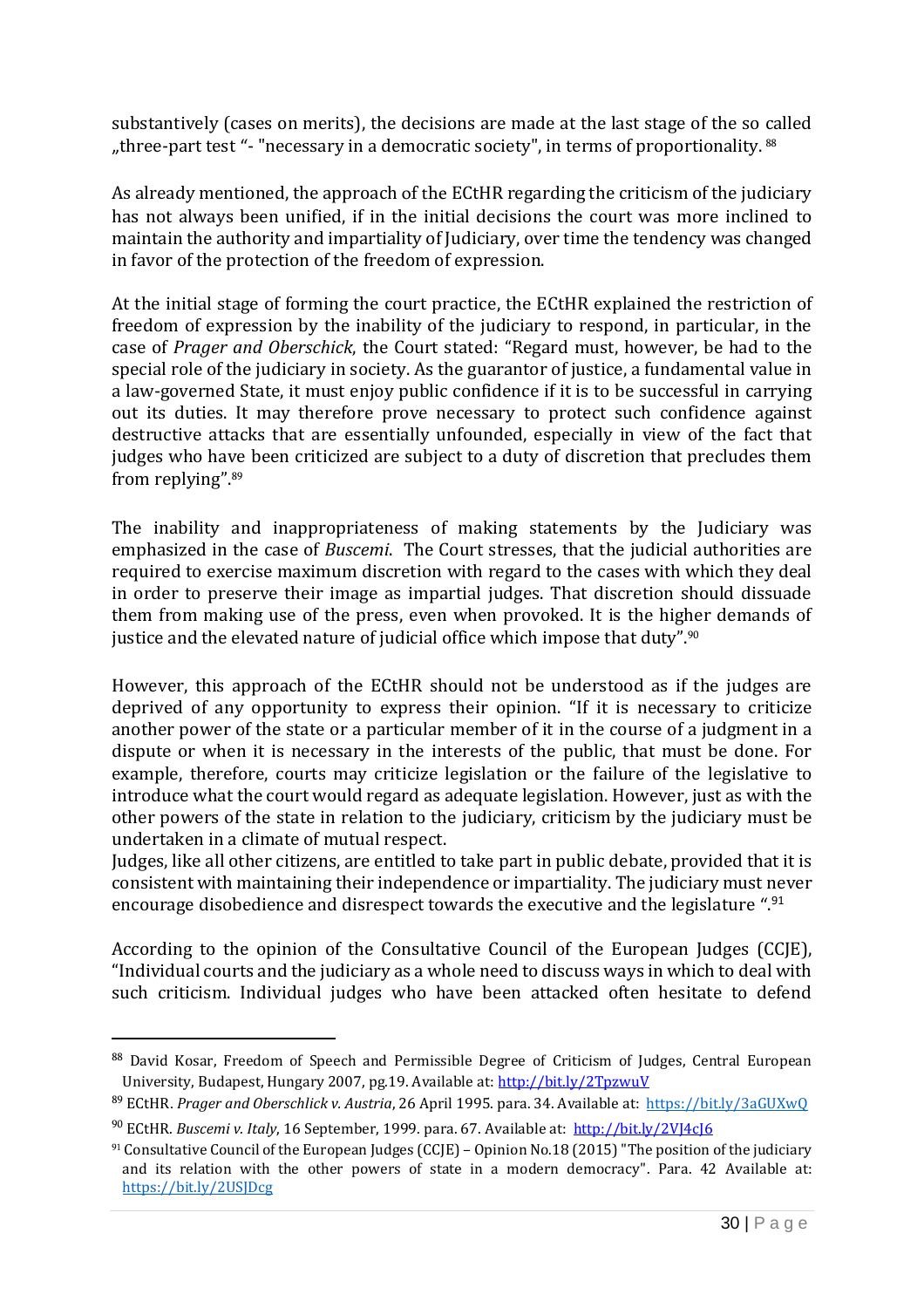themselves (particularly in the case of a pending trial) in order to preserve their independence and to demonstrate that they remain impartial. In some countries, councils for the judiciary or the Supreme Court will assist judges in such situations. These responses can take the pressure off an individual judge. They can be more effective if they are organised by judges with media competence".<sup>92</sup>

Like the above-mentioned opinion, participants of the focus group also believe that in response to criticism against judges, the judiciary should be able to assert its position. According to one part of the respondents, this may be done by the judges themselves, and the other part thinks that it is the competence of the special services of the court.

The United States Code of Conduct for Judges, like many codes of conduct for judges operating across Europe, stipulates that in response to the criticism against judges, "a judge should not make public comment on the merits of a matter pending or impending in any court". 93

Of course, the primary purpose of judges is to discuss disputes before them. It is how they gain the trust of the public, and when the issue of protection of judges from criticism from various branches of government becomes topical, one of the first groups that can offer this protection is the main beneficiaries of the court service - citizens. As for the communication between the society and the judiciary, the Speaker-Judges and the Councils of Justice, within the scope of their authority, promote communication between the two parties on the topics they need. It is through these bodies that it is possible to engage in constructive dialogue between the judiciary and critics of its activities.

Another important aspect to consider when determining the limits of acceptable criticism against judges is t the place judges occupies in the list of persons with a high obligation to abidance. According to the standard established in the case of *Lingens*, "the limits of acceptable criticism are accordingly wider as regards a politician as such than as regards a private individual. Unlike the latter, the former inevitably and knowingly lays himself open to close scrutiny of his every word and deed by both journalists and the public at large, and he must consequently display a greater degree of tolerance. No doubt Article 10(2) enables the reputation of others - that is to say, of all individuals - to be protected, and this protection extends to politicians too, even when they are not acting in their private capacity; but in such cases the requirements of such protection have to be weighed in relation to the interests of open discussion of political issues."<sup>94</sup>

An even more detailed explanation has been made in the case of *Castells* regarding this standard. "The limits of permissible criticism are wider with regard to the Government than in relation to a private citizen, or even a politician. In a democratic system the actions or omissions of the Government must be subject to the close scrutiny not only of the legislative and judicial authorities but also of the press and public opinion".<sup>95</sup> Accordingly, state institutions and politicians are at one end of the "scale" of permissible criticism

<sup>92</sup> *Ibid.* Para. 53.

<sup>93</sup> Code of Conduct for United States Judges. Canon 3(A)(6), Available at: <https://bit.ly/2V9tHRX>

<sup>94</sup> ECtHR. *Lingens v. Austria*, 8 July, 1986. para. 42. Available at:<https://bit.ly/2y9xnvr> Also the case of *Dupuis and Others v. France* Para. 40.

<sup>95</sup> ECtHR. *Castells v. Spain*. 23 April, 1992. para 46. Available at:<http://bit.ly/2vC9Sd9>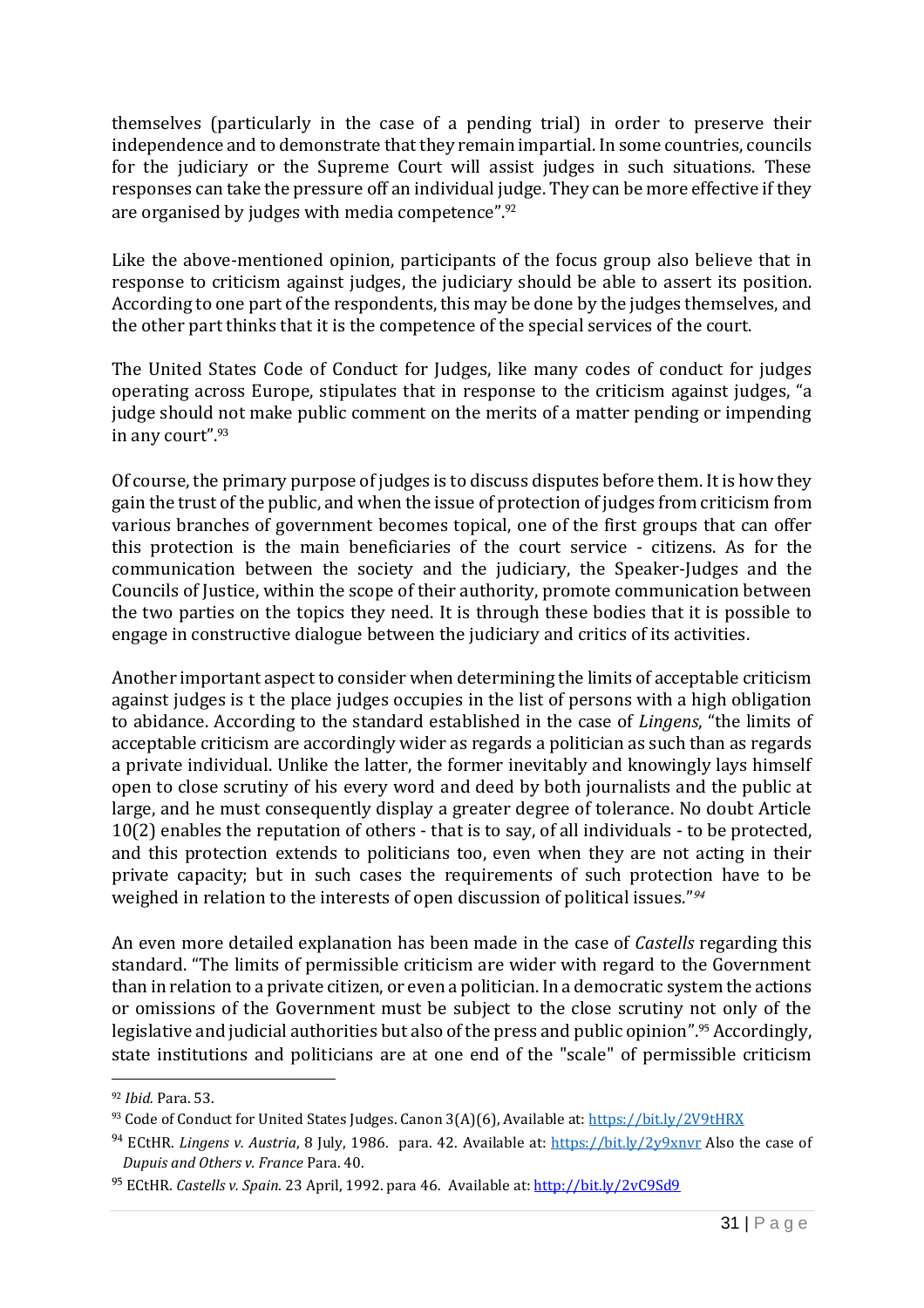based on the practice of the ECtHR, and then ordinary citizens on the other side. There was almost no clear explanation of the hierarchy of persons between these two extreme poles before the case of *Morice* and *Peruzzi.* According to the explanations made by the court in the mentioned cases, the judges, "when acting in their official capacity they may thus be subject to wider limits of acceptable criticism than ordinary citizens".%"However, it cannot be said that civil servants knowingly lay themselves open to close scrutiny of their every word and deed to the extent to which politicians do and should therefore be treated on an equal footing with the latter when it comes to criticism of their actions".<sup>97</sup>

Transparent and open administration of justice is one of the main interests of the society. Both the parties of the dispute, other interested individuals, the monitoring organizations, media and in certain cases politicians have an interest in the decision made in the courtroom.

Consequently, in addition to the fact that the object of criticism may be different - a particular judge / decision or the judiciary as a whole - the author of the criticism also may be different - an ordinary citizen, a party of a dispute, the media, and, not infrequently, politicians. In the latter case, there is not only a critical / offensive expression, but also a political expression, which in turn enjoys a special degree of protection. It should also be noted that not only do statements made by politicians carry political content, but the entire trial can be the object of political interest. Political content may not be reflected in all decisions taken by the common courts, but decisions made by the constitutional courts always affect the country's political agenda, ss judges of the Constitutional Court, within the scope of their authority, review the compliance of certain legislative norms with the Constitution of the country, play the role of a negative legislator - they point out to the members of the Parliament to amend or otherwise change the legislative framework.<sup>98</sup> Given this, the risks of unjustifiable restriction of the freedom of expression is even more clear.

In parallel to the case law of the ECtHR, the approach of the Supreme Court of the United States of America is extremely interesting when discussing the public servants with high obligation to abidance and the protection of freedom of expression to a different degree. According to the practice of the United States Supreme Court, the political expression enjoys the highest degree of protection, which is followed by a religious, scientific, social expression, commercial expression, defamatory expression, the profane, non-indecent, so-called adult expression. At the lowest level of protection is indecent expression and the expression, threatening national security and peace or imminent threat.<sup>99</sup>As for the degree of the obligation to abidance, it is determined whether the addressee of the statement is treated within the notion of "public figure".

<sup>96</sup> ECtHR. *Morice v. France*. 23 April 2015. Para. 131. Available at: <https://bit.ly/2S6TZn6>

<sup>97</sup> ECtHR. *Peruzzi v. Italy*, 30 June, 2015. para. 52. Available at: <http://bit.ly/2uXx2dO>

<sup>98</sup> An important explanation was made by the ECtHR regarding the role of the Constitutional Court Judges in the case of *Amihalachioaie v. Moldova*. Available at: http://bit.ly/3cwB90X In the case, the court ruled more in favor of protection of the freedom of expression and found the violation of Article 10.

<sup>99</sup> Okruashvili M, Kotetishvili I. - Freedom of Expression. Volume 1. "Freedom of expression in the US and Europe" pg.23. Liberty Institute, 2005.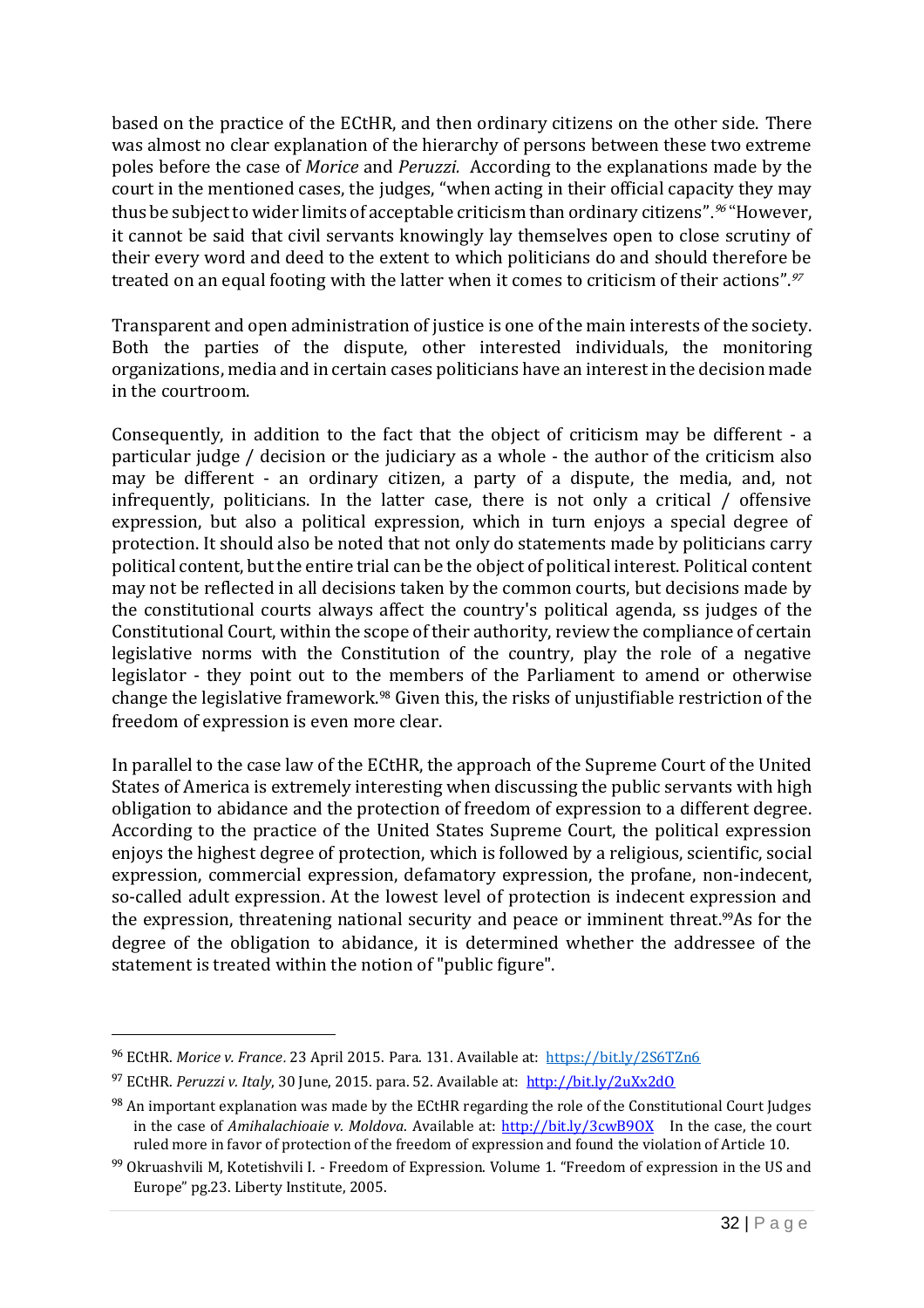*Sullivan's* case plays an important role in shaping the practice of the US Supreme Court in relation to the burden of proof in disputes arising on the basis of defamatory statements. The court ruled that public officials would only be able to pay damages for defamatory statements if they proved that the statement was made with "actual malice", which is possible if the (1) statement was made with knowledge of its falsity (2) or with reckless disregard of whether it was true or false.<sup>100</sup> The burden of proof rested not with the author of the statement but with the person against whom the defamation statement was made. The standard set in the *Sullivan* case, which concerned only civil disputes and public servants, soon extended to criminal disputes $^{\rm 101}$ , candidates for public office, $^{\rm 102}$  and public figures. <sup>103</sup> The notion of a "public figure" unites all individuals, regardless of their professional activities, who may influence the definition of public policy or political debate.

From all the above, it is logical that judges are also included in the definition of a "public figure" and the permissible limit of criticism against them is easier to measure. This position is supported by the explanations made in the cases of Sullivan<sup>104</sup> and Landmark Communications.<sup>105</sup>

The high standard of protection of the expression directed to the judiciary is also conditioned by the fact that such an expression is considered as a "political expression", $^{\rm 106}$ Accordingly, when the author of the expression is a non-lawyer, he/she she enjoys the highest standard of protection under the First Amendment to the U.S. Constitution. While the state seeks to restrict the expression of ordinary citizens or journalists in order to ensure a fair criminal proceeding, or to prevent interference in the administration of justice, the Doctrine of the First Amendment imposes high demands.

When discussing the authors of critical statements directed to the Judiciary, the cases in which the disputed statements belonged to the lawyers should be singled out separately. According to the practice of the ECtHR, lawyers have a special role in raising /

<sup>100</sup> US Supreme Court. *New York Times Co. v. Sullivan*, 376 U.S. 254 (1964). Available at: <http://bit.ly/2ToGNuR>

<sup>101</sup> US Supreme Court. *Garisson v. Louisiana*, 379 U.S. 64 (1964). Available at: <http://bit.ly/3aluB3A>

<sup>102</sup> US Supreme Court. *Monitor Patriot Co. v. Roy,* 401 U.S. 265 (1971). Available at:<http://bit.ly/2TPw1Np> Also the case of *Rosenblatt v. Baer.* Available at: <http://bit.ly/2TBdMLt> According to the court, the notion of public servants does not unite employees in all public services, but those who are in charge of making an important decision. The term "refers to those employed by the state who have, or are considered by the public to have, a significant responsibility to control the activities of the state." <sup>103</sup>US Supreme Court. *Curtis Pub. Co. v. Butts*, 388 U.S. 130 (1967). Available at: <http://bit.ly/3asCzrU>

<sup>104</sup> *New York Times Co. v. Sullivan*. Syllabus, 1963. "*Where judicial officers are involved, this Court has held that concern for the dignity and reputation of the courts does not justify the punishment as criminal contempt of criticism of the judge or his decision... Such repression can be justified, if at all, only by a clear and present danger of the obstruction of justice."* 254, 272-273. Available at:<http://bit.ly/2ToGNuR>

<sup>105</sup> *Landmark Communications, Inc. V. Virginia,* Syllabus, 1978*. "the law gives judges as persons, or courts as institutions . . . no greater immunity from criticism than other persons or institutions... The operations of the courts and the judicial conduct of judges are matters of utmost public concern."* 829, 839. Available at: <http://bit.ly/39qV27S>

<sup>106</sup> Rodney A. Smolla, Regulating the Speech of Judges and Lawyers: The First Amendment and the Soul of the Profession, February 2015. Available at:<http://bit.ly/2Tp6USy>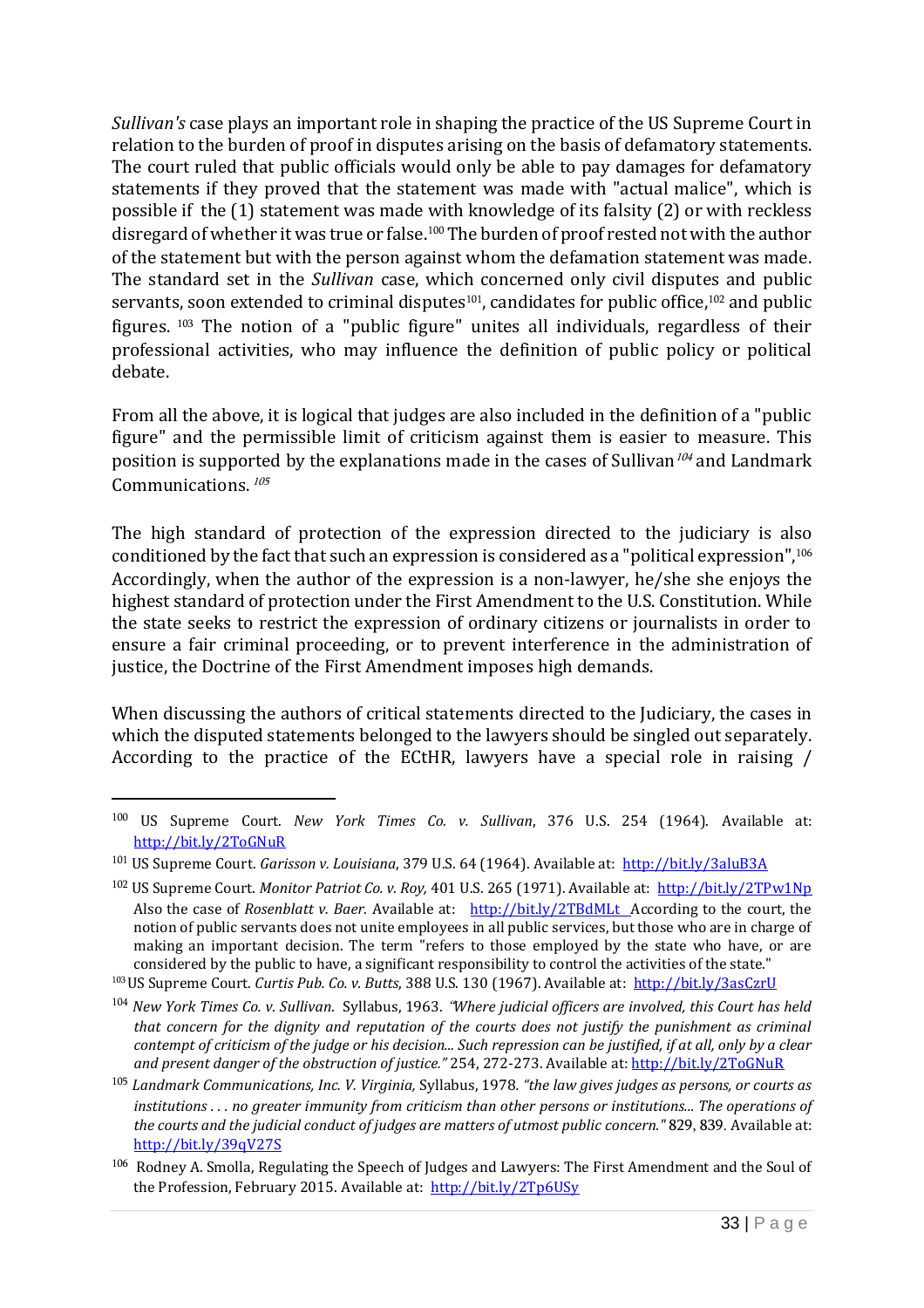maintaining public trust in the judiciary. In *Kyprianou's* case, the Court ruled, that, "The special status of lawyers gives them a central position in the administration of justice as intermediaries between the public and the courts. Such a position explains the usual restrictions on the conduct of members of the Bar. Regard being had to the key role of lawyers in this field, it is legitimate to expect them to contribute to the proper administration of justice, and thus to maintain public confidence therein).<sup>107</sup>

The court was even more critical in its earlier rulings against lawyers. A rather strict, and exemplary example of restriction of the freedom of expression is delivered in the case of Wingerter v. Germany, <sup>108</sup> where the Court considers putting the jurisdiction of the Court of Mannheim under question by the applicant and did not determine the violation of the Article 10 of the European Convention and compared it to the cases of *Meister<sup>109</sup>; W.R<sup>110</sup>* and *Mahler*. 111

However, all this should not be understood as if lawyers do not enjoy freedom of expression at all. "Consequently, freedom of expression is applicable also to lawyers. It encompasses not only the substance of the ideas and information expressed but also the form in which they are conveyed. Lawyers are thus entitled, in particular, to comment in public on the administration of justice, provided that their criticism does not overstep certain bounds Those bounds lie in the usual restrictions on the conduct of members of the Bar, as reflected in the ten basic principles enumerated by the CCBE for European lawyers, with their particular reference to "dignity", "honor" and "integrity" and to "respect for ... the fair administration of justice". Such rules contribute to the protection of the judiciary from gratuitous and unfounded attacks ".<sup>112</sup>

The ECtHR has held a different position from the above examples in the case of *Amihalachioaie v. Moldova*113, where the applicant, in addition to being a lawyer, at the same time was the head of the Moldovan Bar Association, whose abusive statements were related to the activities of a professional organization whose membership was revoked by the Moldovan Constitutional Court. In this case, the focus was not directly that the applicant was a lawyer, but on his elected representative authority. Consequently, the

<sup>107</sup> ECtHR. *Kyprianou v. Cyprus*, 15 December, 2005. para. 173. Available at:<http://bit.ly/2vGjZOb>

<sup>108</sup> ECtHR. *Wingerter v. Germany.* 21 March 2002. Was declared inadmissible based on the article 35(3,4) of the European Convention. Available at: <http://bit.ly/2VJ6aJu>

<sup>109</sup> ECtHR. *Meister v. Germany.* 10 April, 1997. Was declared inadmissible based on the article 27 (2) of the European Convention. Available at:<http://bit.ly/3ctPkUT> (The court did not consider the restriction of insulting remarks made by the lawyer towards judges and other persons as a violation of Article 10 of the European Convention).

<sup>110</sup> ECtHR. *W.R v. Austria,* 30 June, 1997. Available at:<http://bit.ly/3cuUjEU> (The court declared the part of the application inadmissible. The applicant's view that the judge's opinion was "ridiculous" was not considered as a violation of Article 10 of the European Convention).

<sup>&</sup>lt;sup>111</sup> ECtHR. *Mahler v. Germany.* 14 January, 1998. Available at:<http://bit.ly/2Tkz9l6> The application was declared inadmissible. According to the applicant, the prosecutor drew up a offence report "in a state of complete intoxication", which was also not considered as a violation of Article 10 of the European Convention).

<sup>112</sup> ECtHR. *Morice v. France*. 23 April 2015. Para. 134. Available at: <https://bit.ly/2S6TZn6>

<sup>113</sup> ECtHR. *Amihalachioaie v. Moldova*. 20 July, 2004. Available at: <http://bit.ly/3cwB9OX>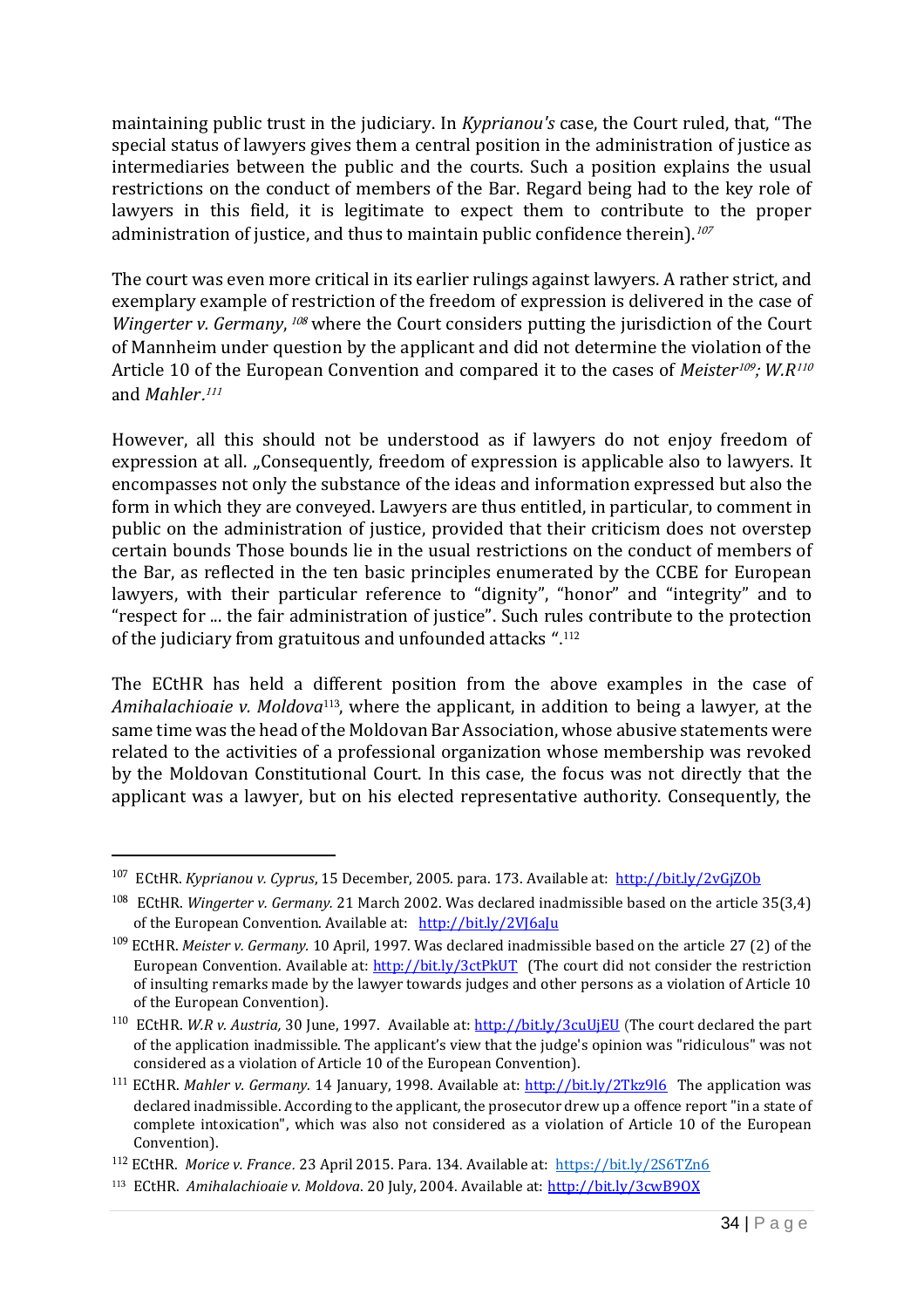decisions of the ECtHR within the part of the authors of the criticism may be considered sudden and inconsistent.

The ECtHR, in one of its most recent cases, *Ottan v. France* has found a violation of freedom of expression under Article 10 of the Convention by a state, who imposed an administrative sanction, in particular fine to a lawyer, for the following statement made to the jury at the courtroom after the court hearing, "I always knew it was a possibility. With a white – all-white –jury on which not all communities are represented, combined with, let's face it, a very weak prosecution and a trial that was conducted in an extremely biased fashion, the door was wide open for an acquittal, it's no surprise." <sup>114</sup>

The ECtHR, unlike the National Court, did not consider the applicant's above-mentioned statement to be an assessment made on racial grounds. "the Court considers that the applicant's statement reflected a widely held view that the impartiality of judges, whether professional or lay judges, is a virtue that does not exist in a vacuum but is the result of considerable efforts to shake off unconscious bias rooted, in particular, in geographical and social background and liable to arouse fears in persons being tried of being ill-understood by persons of different appearance to them". 115

This case is interesting also because of two other circumstances, namely:

a) As jurors and professional judges deliberate on an equal footing on the verdict and sentence, the Court considers that the limits of acceptable criticism of the former, when they are involved in trying criminal offences, are the same as those applicable to judges (see *Morice,* cited above, §§ 128 and 168). Thus, in the present case, the fact that the applicant mentioned only the lay jury in his remarks did not mean that his right to criticise the judicial authority extended beyondthe limits outlined above.<sup>116</sup>

b) The court fully shared the approach established in *Morice* case regarding the different standards of freedom of expression in the courtroom and beyond. The expression of a judge in the "courtroom" may be related to the client's right to a fair trial, therefore the principle of fairness tends to protect free and often powerful manner of exchanging arguments between the parties (see the cases of *Nikula* § 49, and *Steur* § 37). Lawyers have an obligation to "diligently protect the interests of their clients" (see *Nikula's* case, § 54), which means that in some cases, they must decide whether it is worth expressing dissatisfaction with the court's action (see *Kyprianou'*s case, § 175)".

"Turning now to remarks made outside the courtroom, the Court reiterates that the defence of a client may be pursued by means of an appearance on the television news or a statement in the press, and through such channels the lawyer may inform the public of shortcomings that are likely to undermine pre-trial proceedings. The Court takes the view, in this connection, that a lawyer cannot be held responsible for everything published in the form of an "interview", in particular where the press has edited the statements and he or she has denied making certain remarks. … Similarly, where a case

<sup>&</sup>lt;sup>114</sup> ECtHR. *Ottan v. France*. 19 April, 2018. Para 13. Available at: http://bit.ly/2PJ6AvG

<sup>115</sup> *Ibid.* para 64.

<sup>116</sup> *Ibid.* para 71.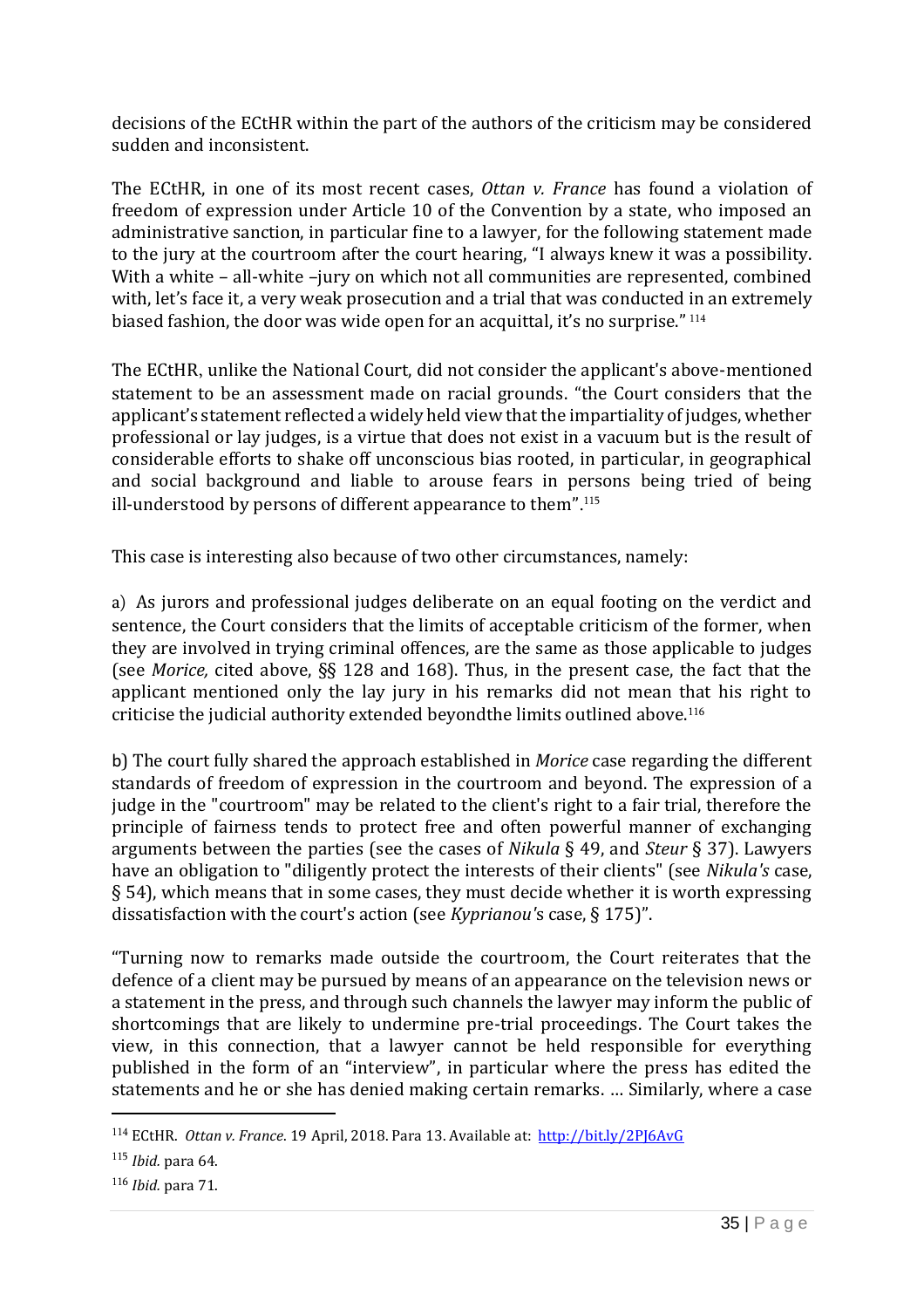is widely covered in the media on account of the seriousness of the facts and the individuals likely to be implicated, a lawyer cannot be penalised for breaching the secrecy of the judicial investigation where he or she has merely made personal comments on information which is already known to the journalists and which they intend to report, with or without those comments.  $117$ 

Finally, when evaluating the statements made by the lawyers, the court takes into account and pays special attention to the following circumstances:

- The applicant's as a lawyer's status;
- The contribution to the debate that has become the subject of public interest;
- The nature of the statements;
- The specific circumstances of the case;
- Imposed sanction;

As in the case of *Morice,* in the case of *Ottan, t*he Court notes "that the penalty imposed on the applicant was the lightest possible in disciplinary proceedings – "merely …[a] warning" according to the Court of Cassation. Nevertheless, it observes that this is not a trivial matter for a lawyer and that even when the penalty is the lightest possible, that fact cannot suffice in itself to justify the interference with the applicant's freedom of expression" .<sup>118</sup> It is only in exceptional cases that restriction – even by way of a lenient criminal penalty – of defence counsel's freedom of expression can be accepted as necessary in a democratic society. 119

Despite the many differences in approaches between the ECtHR and the United States Courts, there are also similarities between the two jurisdictions. In particular, there is a strong attitude towards the freedom of expression of lawyers and judges compared to others. Like the assessment of the ECtHR, the United States Supreme Court considers that the lawyers, because of their special role in proper administration of justice, should refrain from criticizing the judiciary, as this may adversely affect the society's trust towards judicial institutions. In addition, given that the activities of lawyers are largely controlled by the Code of Professional Ethics, they have repeatedly been disciplined for making statements that undermined the dignity of the judicial process, <sup>120</sup> prevented its proper conduct<sup>121</sup> or challenged the functioning of the judiciary.<sup>122</sup> Punishment of lawyers in a disciplinary manner at different times was also based on grounds such as: unjustified conviction of judges for discrimination on sexual or racist grounds, unjustified attack on a judge or unjustified accusation of a serious criminal offense. However, it should be noted that in a number of decisions, the courts have given priority to the lawyer's

<sup>117</sup> ECtHR. *Morice v. France*. 23 April 2015. Para. 138. Available at: <https://bit.ly/2S6TZn6>

<sup>118</sup> ECtHR. *Ottan v. France*. 19 April, 2018. Para 73. Available at: <http://bit.ly/2PJ6AvG>

<sup>119</sup> ECtHR. *Morice v. France*. 23 April 2015.Para. 135. Available at:<https://bit.ly/2S6TZn6>

<sup>120</sup> Pennsylvania Supreme Court 2 May, 1980. *COMMONWEALTH of Pennsylvania v. Donald Dwayne RUBRIGHT.* Available at:<http://bit.ly/2TksNCn>

<sup>121</sup> Connecticut Court of Appeals 24 September, 2003. *Notopoulos v. Statewide Grievance*. Available at: <http://bit.ly/32Rsou5>

<sup>122</sup> Supreme Court of Idaho 13 August, 1996. *IDAHO STATE BAR v. TOPP*. Available at[: http://bit.ly/2uS4bHE](http://bit.ly/2uS4bHE)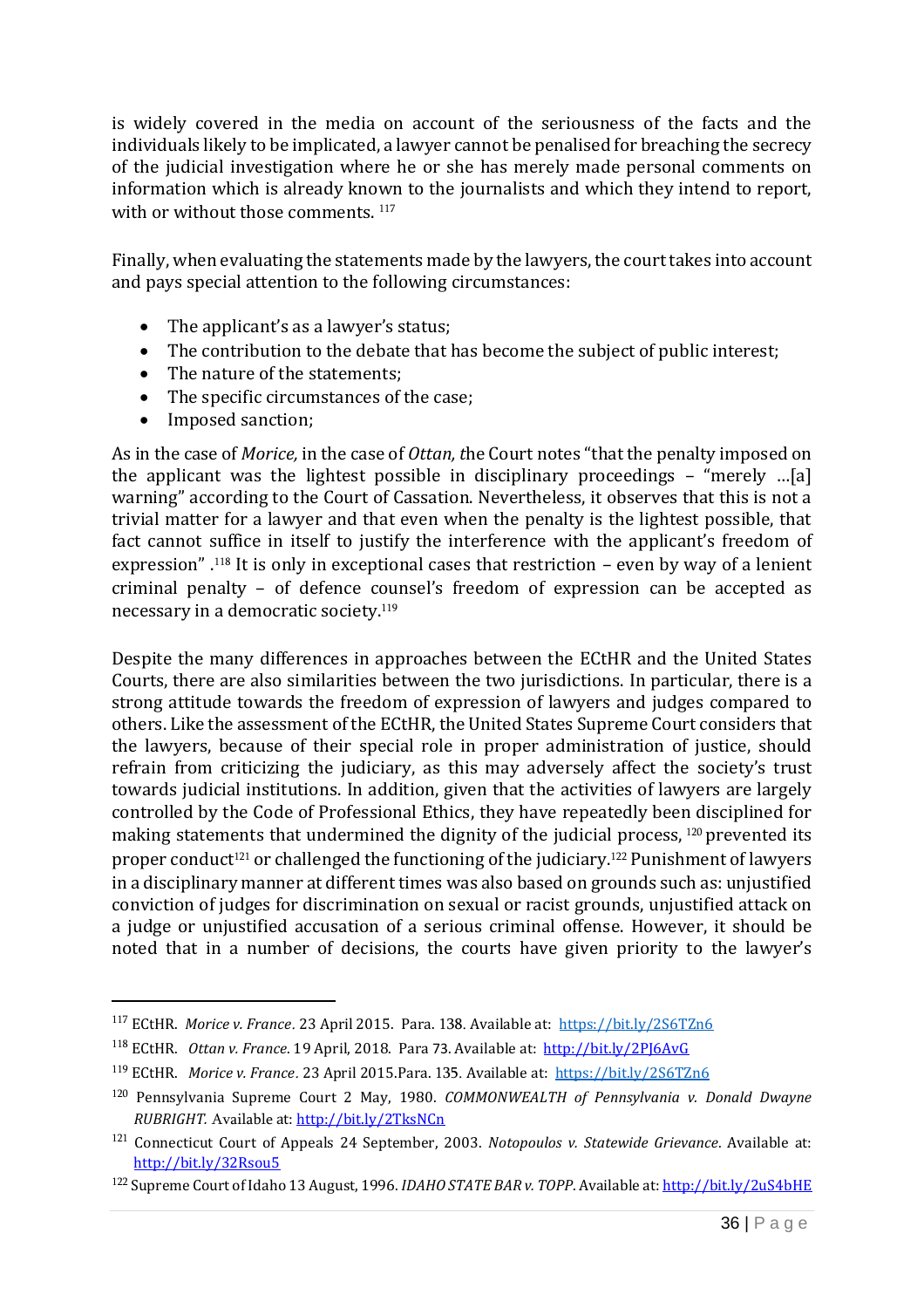freedom of expression. A clear example of this is the case of *Sawyer*123, where the court found that, "Given that, the lawyers are free to criticize state law," and the right ensured under the first amendment to the constitution cannot be restricted by the Code of Ethics until it "prevents the administration of justice". Later, the Supreme Court further expanded this approach, and first in the case of NAACP $^{124}$  and then in Gentile<sup>125</sup> ruled, that on the one hand, it is impermissible to disguise the prohibition of professional misconduct by disregarding constitutional rights, and on the other hand by punishing the right protected by the first amendment, if there is no real damage that has been made to the right / interest.

It can be concluded, that the Doctrine of the First Amendment of the Constitution of the United States makes it easy to restrict the freedom of expression of judges and lawyers when it comes to functional justification, in particular the elimination of unwanted interference in the court proceedings. When the purpose of the regulation is to restrict the freedom of expression of a lawyer in the courtroom, or when a judge reveals lawyer's intention to disrupt a proceeding, the Constitution cannot be as lenient as it is generally possible in the case of a market of ideas.

In *Sacher's* <sup>126</sup>case, the Supreme Court found it appropriate to impose sanctions on lawyers over statements made in the courtroom. In contrast, the difficult First Amendment problems are triggered when government regulations are grounded not in palpably functional rationales, but in more ethereal values such as promoting respect for the rule of law, maintaining professionalism and public confidence in the legal system, and safeguarding the dignity of the profession.<sup>127</sup>

Another important aspect of the study is the court's differing approach to what / who is being criticized. "Bearing in mind that judges form part of a fundamental institution of the State, they may as such be subject to personal criticism within the permissible limits, and not only in a theoretical and general manner. When acting in their official capacity they may thus be subject to wider limits of acceptable criticism than ordinary citizens".<sup>128</sup>

In the Barfod case, the court based its decision on justifying the court and drawing a line between personal attack, "The impugned statement was not a criticism of the reasoning in the judgment…but rather …. a defamatory accusation against the lay judges personally, which was likely to lower them in public esteem and was put forward without any supporting evidence".<sup>129</sup>

<sup>123</sup> US Supreme Court 29 June, 1959. *In re Sawyer.* Available at: <http://bit.ly/3aosEDF>

<sup>124</sup> US Supreme Court 14 January, 1963. *NAACP v. Button*. Available at:<http://bit.ly/32MJgCs>

<sup>125</sup> US Supreme Court 27 June, 1991. *Gentile v. State Bar of Nevada.* Available at: <http://bit.ly/2Tn8EeN>

<sup>126</sup> US Supreme Court 10 March, 1952. *Sacher v. United States.* Available at: <http://bit.ly/3cuhpLz>

<sup>&</sup>lt;sup>127</sup> Rodney A. Smolla, Regulating the Speech of Judges and Lawyers: The First Amendment and the Soul of the Profession, pg.11. February 2015. Available at: <http://bit.ly/2Tp6USy>

<sup>128</sup> ECtHR. *Morice v. France*. 23 April 2015. Para. 131. Available at:<https://bit.ly/2S6TZn6>

<sup>129</sup> ECtHR. *Barfod v. Denmark,* 22 February, 1989. Para 35. Available at: <http://bit.ly/38jiMJP> (A similar argument was used in the case of *Amihalachioaie* in a dissenting opinion by Judge Pavlovcshi; "The applicant's impugned statement was not a criticism of the reasoning of the Constitutional Court's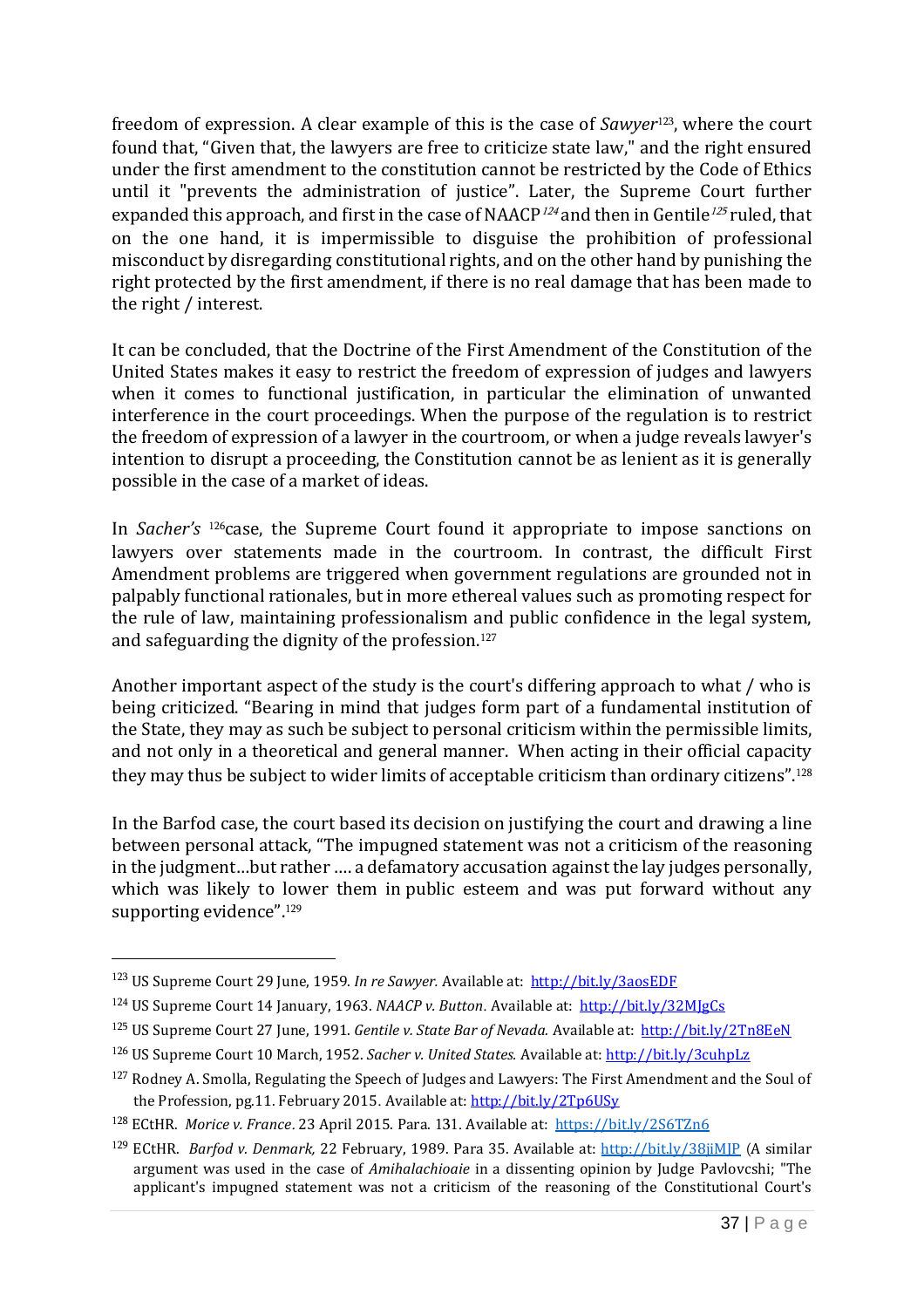The court drew a relatively clearer line between criticism and personal attack on *Skalka's* case: "A clear distinction must, however, be made between criticism and insult. If the sole intent of any form of expression is to insult a court, or members of that court, an appropriate punishment would not, in principle, constitute a violation of Article 10 § 2 of the Convention". 130

*Peruzzi's* case is also evidenced the court's different approach in assessing the critical statements made against the particular judges. According to the court's assessment, blaming judge in "taking unfair and arbitrary decisions" would not go beyond the scope of Article 10 of the Convention as such a statement is more of an evaluative reasoning than a statement of fact.  $^{\rm 131}$  While saying that the judge was "biased" or had "willfully made mistakes, by malicious intent, serious misconduct or negligence" was considered beyond the scope of Article 10 of the Convention. 132

An even wider list of what would be considered personal insults was proposed by the court in the *Radobuljac* case, according which, the applicant's critical appraisals, which specifically addressed the judge's conduct in his client's case and distanced himself from the judge's general professionalism assessment, had nothing to do with the comments that the court or the former Commission found amounted to personal insult such as: willfully deciding to distort reality, unhesitatingly lying or, further, issuing an untruthful report containing false and malicious information. <sup>133</sup> It is also considered as a personal attack on a judge and goes beyond the scope of Article 10 of the Convention to challenge the professional competence of a trial judge. The same can be said of the use of offensive terms such as "irresponsible clowns", "limited individuals" and "incredible cretins".

Interestingly, the views of some of the members of the focus groups regarding the abovementioned controversial statements differed from those of the ECtHR. According to most respondents, some of the above statements fall within the scope of freedom of expression. In particular, expressions like:

- "The judge makes arbitrary and unjust decisions; he/she is biased and deliberately makes mistakes";
- "The judge willfully distorts the reality, lies without hesitation, makes a decision containing false information";
- "Judges are torturers in robes";

In only few exemptions, the focus group participants noted, that it would have been better if politicians and lawyers had refrained from making such statements, unlike ordinary citizens. The separation of these two groups may, on the one hand, be explained in order to protect oneself from the influence of public opinion (the case of politicians), and on the

decision, but rather a defamation against the judges of the court, as well as the Supreme Court as a whole, against the supreme authority of the country's judiciary").

<sup>130</sup> ECtHR. *Skalka v. Poland,* 27 August, 2003. para. 34. Available at: <https://bit.ly/3c6ZIkA>

<sup>131</sup> ECtHR. *Peruzzi v. Italy*, 30 June, 2015. para. 57-59. Available at: <http://bit.ly/2uXx2dO>

<sup>132</sup> *Ibid,* para 60.

<sup>133</sup> ECtHR. *Radobuljac v. Croatia.* 28 June, 2016. Para 66. Available at: <http://bit.ly/2TnaU60>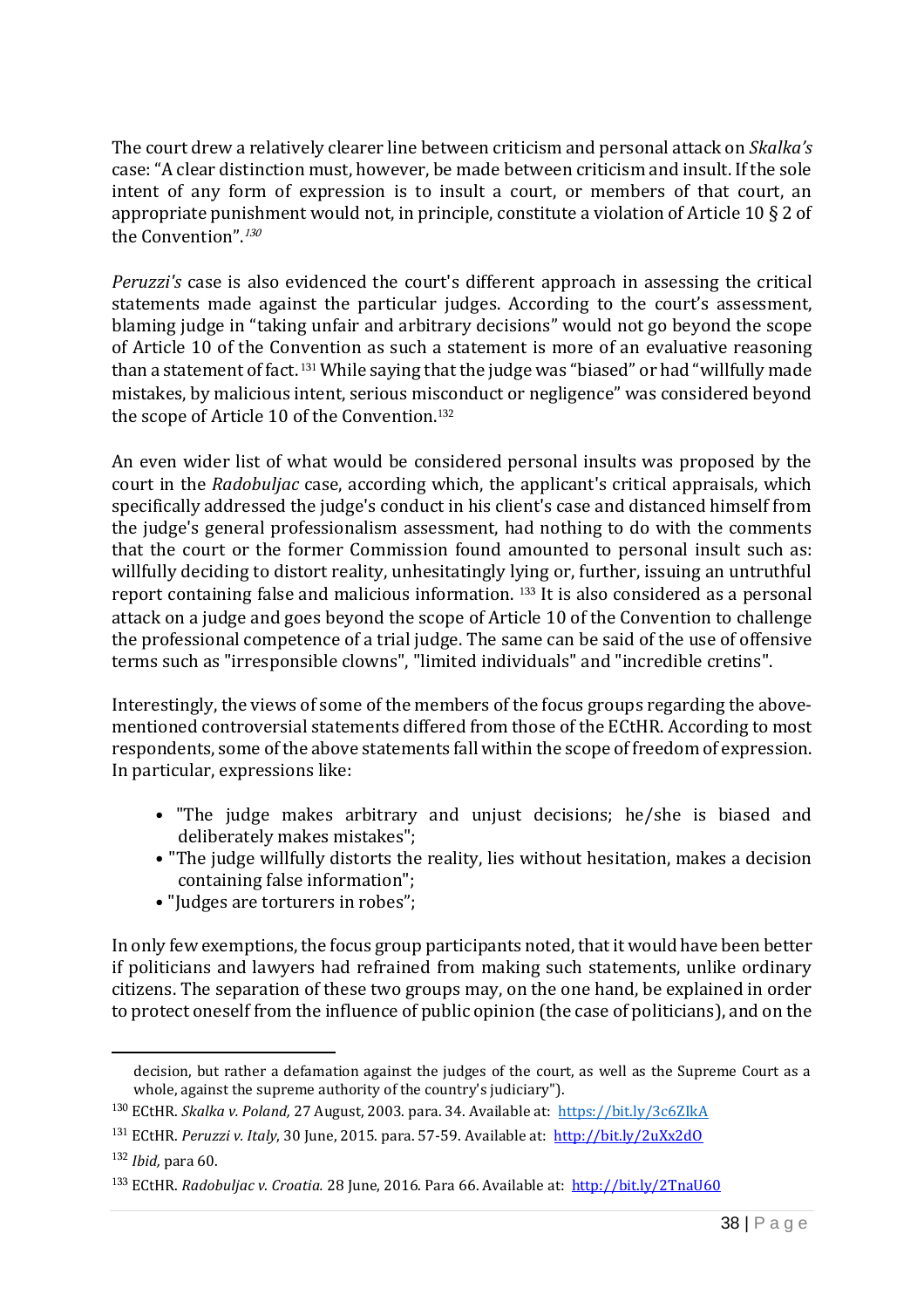other hand, it may be explained by reference to the Code of Professional Conduct (the case of lawyers).

Of course, making negative statements that may affect a particular judge / judges or those involved in litigation does not necessarily imply a violation of the permissible criticism. In *Morice's* case, where the Grand Chamber overturned the court's original decision regarding the violation of Article 10 of the Convention, the Court found that despite the negative and hostile content, the statement was intended to emphasize the functioning of the investigation process, which was the object of public interest. "A lawyer should be able to draw the public's attention to potential shortcomings in the justice system; the judiciary may benefit from constructive criticism". 134

The practice of the United States in determining the object of criticism differs from that of the ECtHR. The Supreme Court does not differentiate between criticism of judges and criticism of the reasoning behind their decisions. This is strengthened by Judge Brennan's position in the above-mentioned *Garrison* case: "Of course, any criticism of the manner in which a public official performs his duties will tend to affect his private, as well as his public, reputation… The public official rule protects the paramount public interest in a free flow of information to the people concerning public officials, their servants. To this end, anything which might touch on an official's fitness for office is relevant". <sup>135</sup>

Therefore, in both cases<sup>136</sup> it is important to use a "real malicious intent" test. Within the jurisdiction of the United States, the high standard of protection of critical opinions expressed against the government and specific judges is ensured not only by the first amendment to the Constitution, but also by the judges' understanding of the role and importance of their position. In *Craig's* <sup>137</sup> case, when discussing the notion of judges, it was noted that they are brave people who can successfully cope with a severe climate. The view that only those should be appointed as judges who are highly resistant against criticism was supported by judges, such as Judge Frankfurter<sup>138</sup> and Judge Scalia<sup>139</sup>.

Another decision by the ECtHR, which preceded the cases of Morice and Ottan and in which the court did not find a violation of Article 10 of the Convention, is also noteworthy. In particular, the case of *Zugic V. Croatia*, where the applicant was fined 500 Croatian kunats for insulting the court.

According to the materials presented in the case, the first part of Article 110 of the Croatian Civil Procedure Code contains the following: "the court shall fine a natural

<sup>&</sup>lt;sup>134</sup> ECtHR. *Morice v. France.* 23 April 2015. Para. 167. Available at: <u><https://bit.ly/2S6TZn6></u>

<sup>135</sup> US Supreme Court 23 November, 1964. *Garrison v. Louisiana*, pg.379 U.S. 77*.* Available at: <https://bit.ly/3bvtEXv>

 $136$  Criticism of the judge and his/her decision.

<sup>137</sup> US Supreme Court 19 May, 1947. *Craig v. Harney.* Available at: <http://bit.ly/2vD4vKO>

<sup>138</sup> US Supreme Court 3 June, 1946. *Pennekamp v. Florida,* Available at: <http://bit.ly/32NiEkG> (Judge Frankfurter noted, that "weak characters ought not to be judges").

<sup>&</sup>lt;sup>139</sup> According to the US Supreme Court Justice Scalia, "judges should adopt a "rope-a-dope" posture when criticized, taking the hits passively until their adversaries wear themselves out". The quote is taken from an article prepared by Tony Mauro on June 22, 2007 for the National Journal of Law - "Press frets as more judges sue for libel". Available at: <http://bit.ly/38jpXlf>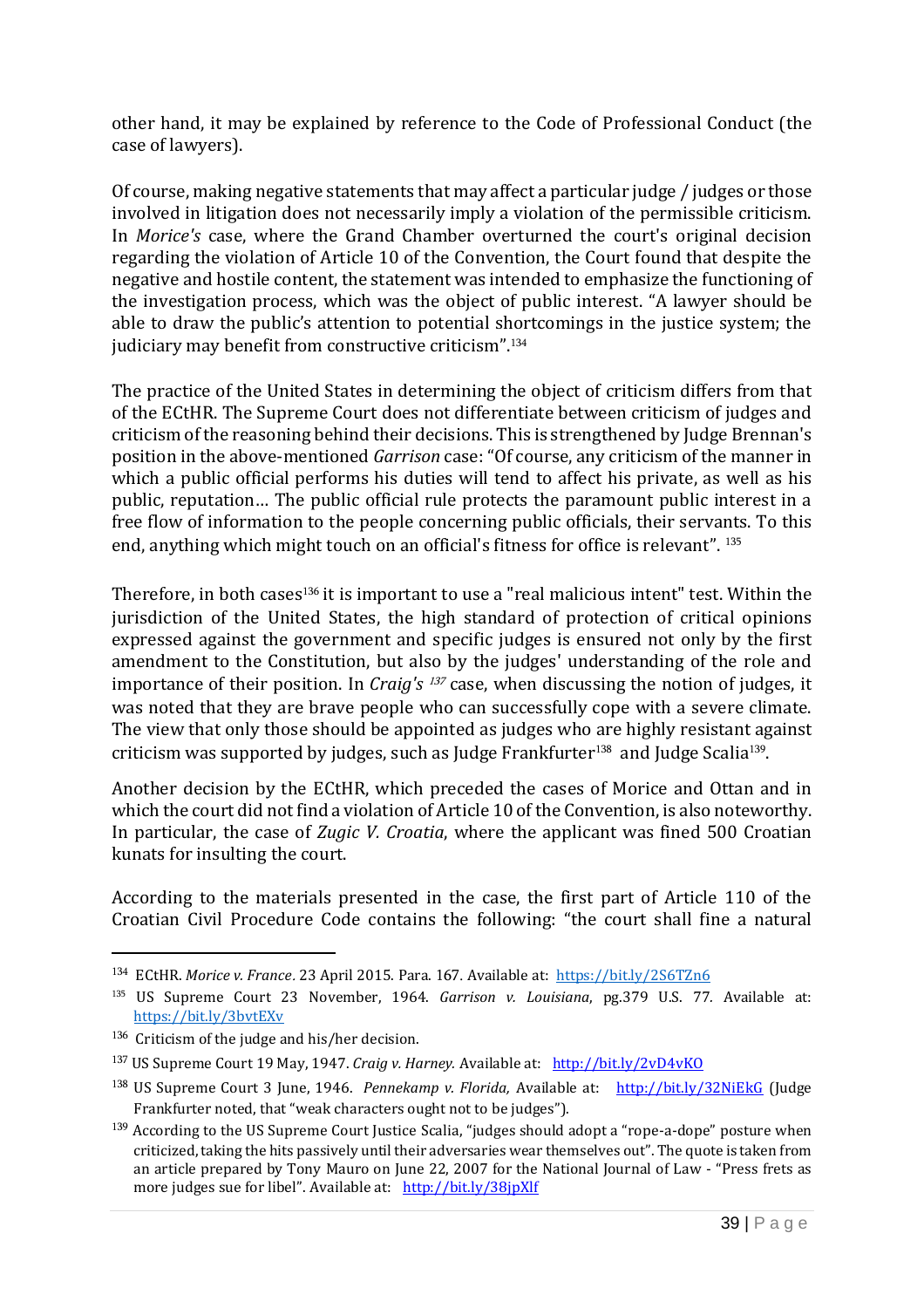person between 500 and 10,000 [Croatian] kunas, or a legal entity between 2,500 and 50,000 [Croatian] kunas, if they commit a serious abuse of the rights they have in the proceedings, The fine can be imposed on a party and an intervener, as well as on their representative if he or she is responsible for the abuse of rights". <sup>140</sup> Courts of first and second instance in Croatia deemed that the applicant insulted the court. According to the decision of Zagreb Municipality: "the defendant Nikola Žugić from Zagreb ... is hereby fined 500 [Croatian] kunas because in his appeal of 27 December 2005 he insulted the court by stating: 'It is indicative to mention here that the judge, before dictating the operative provisions of the judgment, asked the defendant whether 'he would pay this', to which the defendant replied 'where did you get that idea?' and asked whether she had examined the case file.... Unfortunately, the court did not record these dialogues between the judge and the defendant in the minutes. What judicial professionalism this is!".<sup>141</sup>

According to the decision of the Zagreb Municipality, such behavior on the part of the applicant was disrespectful to the court, questioning the judge's knowledge and experience, which was an inadmissible form of communication with the judge, it was a direct insult to the judge as a person. Zagreb County Court dismissed the applicant's appeal and upheld the first-instance decision. The relevant part of that decision read as follows: "It is to be noted that by the statements made in the appeal the defendant demonstrated disrespect for the court, which undoubtedly represents an improper way for the parties to communicate with the court, and exceeds the limits of a civilized and fair relationship with the court as an institution of a society".  $^{142}$ 

According to the ECtHR, "the work of the courts, which are the guarantors of justice and which have a fundamental role in a State governed by the rule of law, needs to enjoy public confidence. It should therefore be protected against unfounded attacks. However, the courts, as with all other public institutions, are not immune from criticism and scrutiny. Therefore, while parties are certainly entitled to comment on the administration of justice in order to protect their rights, their criticism must not overstep certain bounds. In particular, a clear distinction must be made between criticism and insult. If the sole intent of any form of expression is to insult a court, or members of that court, an appropriate sanction would not, in principle, constitute a violation of Article 10 of the Convention".<sup>143</sup>

According to the court, there was no reason why the dispute should have been resolved in a different way from the one established by the national courts. The court once again returned to the cases previously considered, where it did not find a violation of Article 10 of the Convention, namely: the case of *Saday,* where the Turkish judicial system was characterized as " torturers in robes", as well as *W.R. v. Austria* and *Mahler v. Germany.*

The case of *Zugic v. Croatia* is significant for Georgian reality to the extent that the article existing and used by the Croatian Courts for punishing the contempt of court is similar with the provision of the Criminal Code of Georgia, where the most lenient sanction is

<sup>140</sup> ECtHR. *Zugic V, Croatia*. 31 August, 2011. para 19. Available at: <http://bit.ly/2uRbP52>

<sup>141</sup> *Ibid,* para 13.

<sup>142</sup> ECtHR. *Zugic v. Croatia*. 31 August, 2011. para 15. Available at: <http://bit.ly/2uRbP52>

<sup>143</sup> *Ibid,* para 45.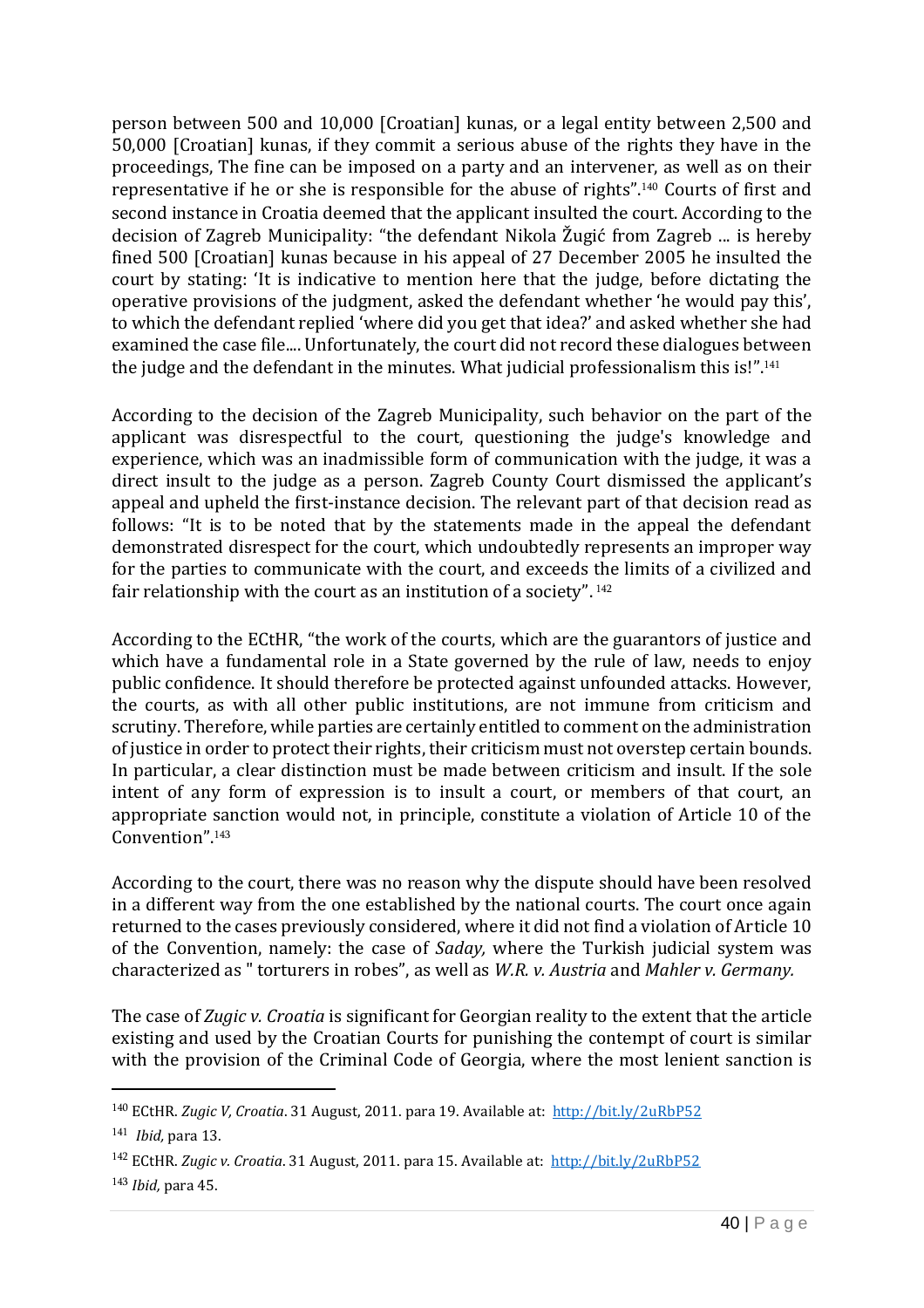also fine, but the requested information from the courts revealed, that the court makes virtually no use of this type of punishment and almost always considers imprisonment as a proportionate punishment for the committed act.

As already mentioned, the approach of the United States to the restriction of criticism of the judiciary is markedly different from the practice of the ECtHR. It can be said that a different approach is due, on the <u>one hand</u>, to the extensive record of the first amendment to the Constitution of the United States itself, according to which, "Congress shall make no law respecting an establishment of religion, or prohibiting the free exercise thereof; or abridging the freedom of speech, or of the press; or the right of the people peaceably to assemble, and to petition the Government for a redress of grievances"<sup>144</sup> and <u>on the</u> other hand by fully understanding the role and place of the judiciary in the organization of the state, making it accountable to the public. "state and federal judges have weathered cycles of intense criticism that have peaked and troughed throughout our nation's history". <sup>145</sup> "The criticism of judges probably began the moment that judges first issued decisions that occupants of other branches found disagreeable ". 146

Former President of the United States, Franklin Roosevelt also addressed the freedom of expression in his special speech on January 6, 1941, before Congress. Among four freedoms, the president said, that the first was freedom of expression.<sup>147</sup> Consequently, it is not surprising that the United States has always been and is considered to be the primary defender of the freedom of expression.

The first amendment to the United States Constitution does not say anything about the grounds for restricting the freedom of expression, though it should not be understood as if freedom of expression is an absolute right. The Supreme Court of the United States uses the so-called "clear and present" danger test<sup>148</sup> when discussing restriction of freedom of expression. Which implies that the freedom of expression should be restricted only if it is aimed at the immediate causing of an illegal act and there is a high probability that such an action will take place.<sup>149</sup>

<sup>&</sup>lt;sup>144</sup> First Amendment to the Constitution of the United States. Available at: <https://bit.ly/2YlXvOq>

<sup>145</sup> Citizens for Independent Courts, Uncertain Justice: Politics and America's Courts, II. The Criticism of Judges in Historical Context. Pg.131. (New York: The Century Foundation Press, 2000) Available at: <http://bit.ly/32MAOmK>

<sup>&</sup>lt;sup>146</sup> Michael Hawkins, Dining with the Dogs: Reflections on Criticisms of Judges, pg. 1355. Available at: <http://bit.ly/2PMFkfF>

<sup>&</sup>lt;sup>147</sup> Franklin D. Roosevelt's "Four Freedoms". Available at: <u>https://bit.ly/2U4Cp4m</u>

<sup>148</sup> US Supreme Court 3 March, 1919. *Schenck v. United States* 249 U.S. 47 (1919); Available at: <http://bit.ly/2PMAMGg>

<sup>149</sup> Hate Speech (legal framework for Georgia). Georgian Democracy Initiative (GDI), 2014. Available at: <http://bit.ly/3aARJvj>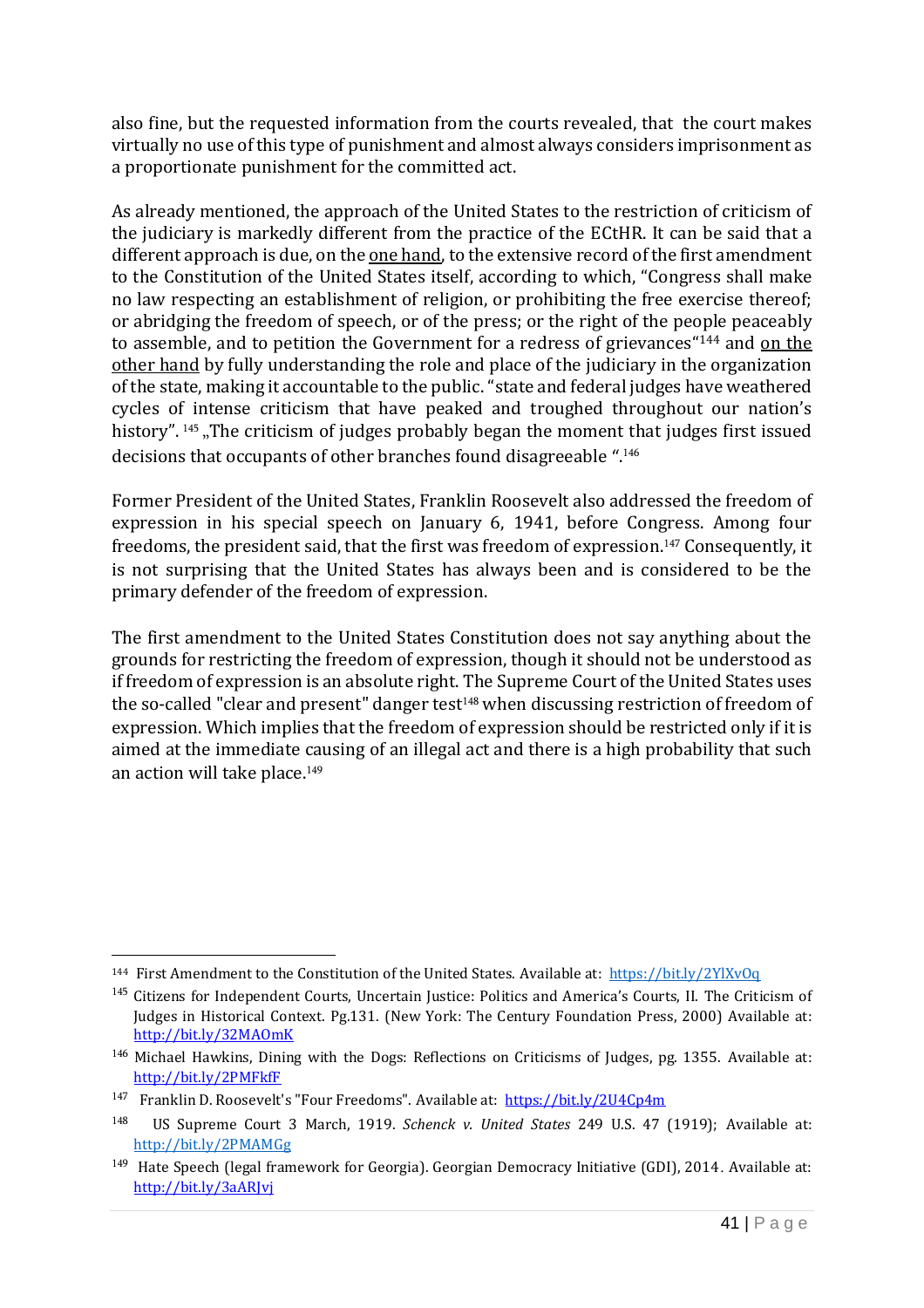## <span id="page-41-0"></span>**The Practice of the Common Courts of Georgia**

In frames of the research, public data on the cases considered by criminal courts under Articles 366 of the Criminal Code of Georgia was requested. According to the information provided by the Supreme Court of Georgia, the number of cases considered by all three instances of courts is as follows:

|                    | <b>District (city) Courts</b><br>Considered with the<br>deliberation of a<br>judgment |                | <b>Courts of Appeals</b>  |                | <b>Supreme Court</b>      |            |
|--------------------|---------------------------------------------------------------------------------------|----------------|---------------------------|----------------|---------------------------|------------|
| <b>Years</b>       |                                                                                       |                | <b>Considered Appeals</b> |                | <b>Considered Appeals</b> |            |
|                    | Case                                                                                  | Individual     | Case                      | Individual     | Case                      | Individual |
| 2014               | $\overline{4}$                                                                        | $\overline{4}$ | $\overline{2}$            | $\overline{2}$ |                           |            |
| 2015               | 7                                                                                     | 11             | 4                         | 7              | ۰                         |            |
| 2016               | $\overline{4}$                                                                        | $\overline{4}$ |                           |                | $\overline{4}$            | 7          |
| 2017               | 7                                                                                     | 10             | 4                         | 7              | 1                         |            |
| 2018               | $\overline{4}$                                                                        | 5              | 3                         | $\overline{4}$ | $\overline{4}$            | 7          |
| 2019 (4<br>months) | $\overline{2}$                                                                        | $\overline{2}$ |                           | 1              |                           |            |

In addition to the Supreme Court, information was requested from each of the district (city) and appellate courts regarding the cases considered with the same article. In the case of the district (city) and appellate courts, the reporting period was relatively extended and data from the period from January 1, 2009 to June 7, 2019 were requested. As it was found out from the received information, some of the courts did not consider such a case during the reporting period. For example: Tetritskaro, Samtredia, Sachkhere, Telavi, Akhalkalaki, Tsageri, Khashuri and Gurjaani district courts. There were cases when the requested information was incompletely submitted. For example, according to the information provided by the Tbilisi City Court, statistical registration, processing and deployment of the court decisions in the requested public database are not carried in a form as requested, therefore, only three copies of judgments with the protection of personal information were provided.

In the process of processing the information received from the district (city), appellate and supreme courts, the focus was on: the factual circumstances of the case, the substantiation developed by the court (explanation of the above-mentioned norm/determination of the conformity of the action committed with the disposition) and the size of the sentence imposed on the offender by the court.

Based on the analysis of these judgments, several common characteristics were identified, namely:

• The vast majority of offenses were committed in the court building, during the proceedings in the courtroom, directly by the accused or by a person close to him;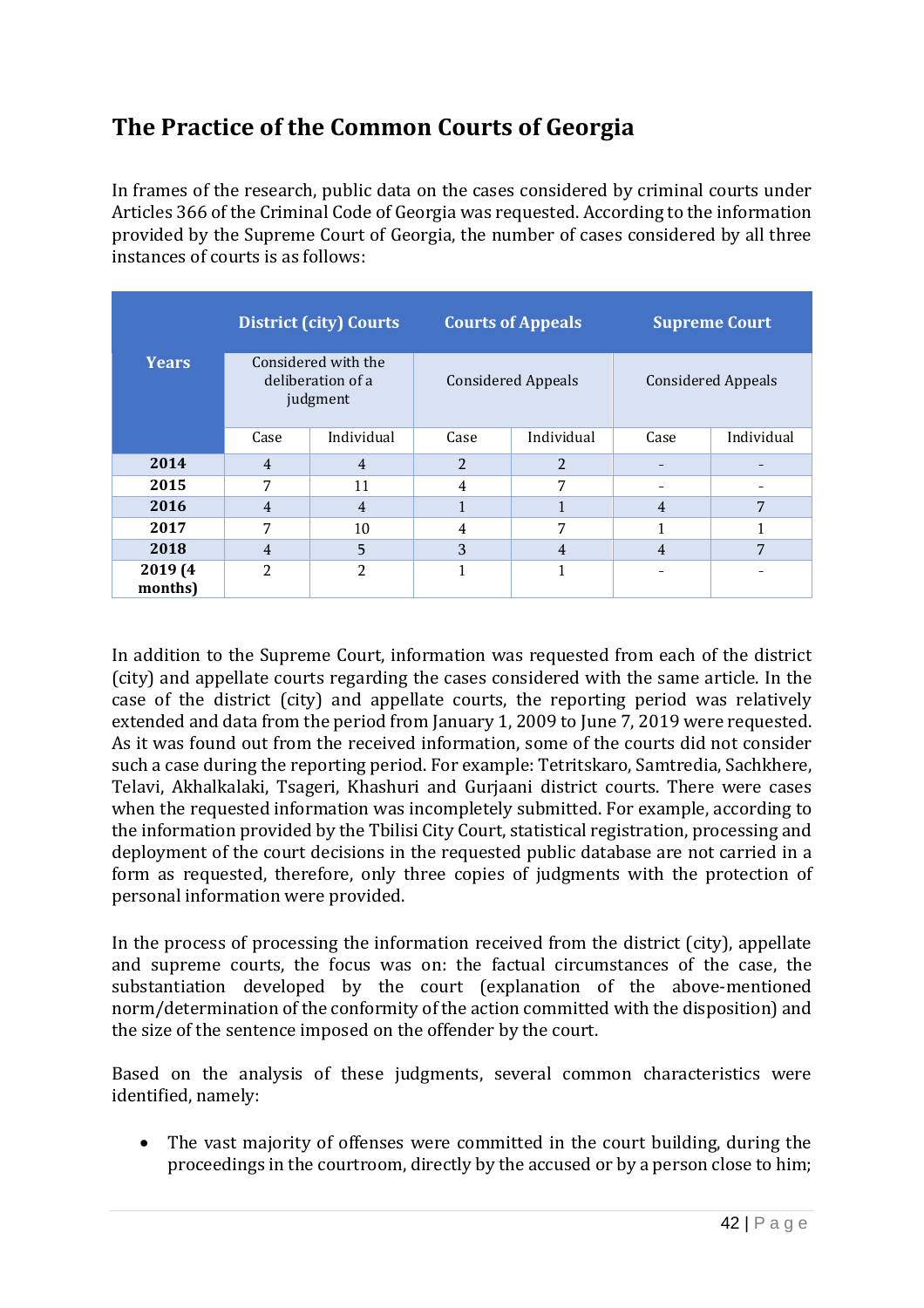- The courts rely on the testimony of witnesses and audio recordings of the hearing in substantiation of the decisions;
- Except for rare exceptions (which will be considered separately), almost none of the judgments explain the essence and scope of the criminalized act under Article 366 of the Criminal Code;
- In judgments provided by the Common Courts a practice, definition or standard established by the Constitutional Court or the ECtHR regarding the restriction of freedom of expression are not at all mentioned or are mentioned very generally;

Article 366 of the Criminal Code of Georgia consists of two parts, the first of which – envisages the criminal punishment for the contempt of court manifested in the insult of a participant of legal proceedings, and the second - the same act manifested in the insult of a member of the Constitutional Court, of a judge or a juror. For the purposes of the research, we have narrowed the issue only to actions punishable under Article 366, Part 2 of the Criminal Code. In terms of the explanations made by the court in the verdict, the rare exception is the verdict of the Zugdidi District Court of February 1, 2017 in the case N1 / 681-16. Although the verdict was based on Article 366 (1) of the Criminal Code, the explanations given by the court on a number of issues are interesting. In particular, "the Court draws attention to the fact that the accused, by insulting the witness, at the same time showed disrespect to the court, as while the trial was conducted in the presence of a judge, a gross, inadmissible violation of the rules of procedure was committed in the courtroom. Which violates the authority of the court and is directed against the normal functioning of the court. " 150

During the legal assessment of the action, the court reiterates that "the crime provided for in the first part of Article 366 of the Criminal Code of Georgia violates the authority of the court, causes moral damage to the victim. Hinders the normal functioning of the court.<sup>151</sup>

With regard to "authority of the court", neither Article 17(5) of the Constitution of Georgia, nor Article 366 of the Criminal Code of Georgia provides "authority of the court", for the legitimate grounds for restricting the freedom of expression, unlike the European Convention.

The definition of "insult" proposed by the same court is also important. According to the Zugdidi District Court, in the mentioned case, "the crime under consideration was objectively reflected in insulting by the participant of the legal proceedings. The insult can be expressed in verbal form. Insult is an act that violates the honor and dignity of a person in an irregular manner, which can be done both verbally and in action."<sup>152</sup>

<sup>&</sup>lt;sup>150</sup> Judgement of Zugdidi district court of 1 February, 2017 on case N1/681-16.

<sup>151</sup> *Ibid.*

<sup>&</sup>lt;sup>152</sup> Judgement of Zugdidi district court of 1 February, 2017 on case N1/681-16.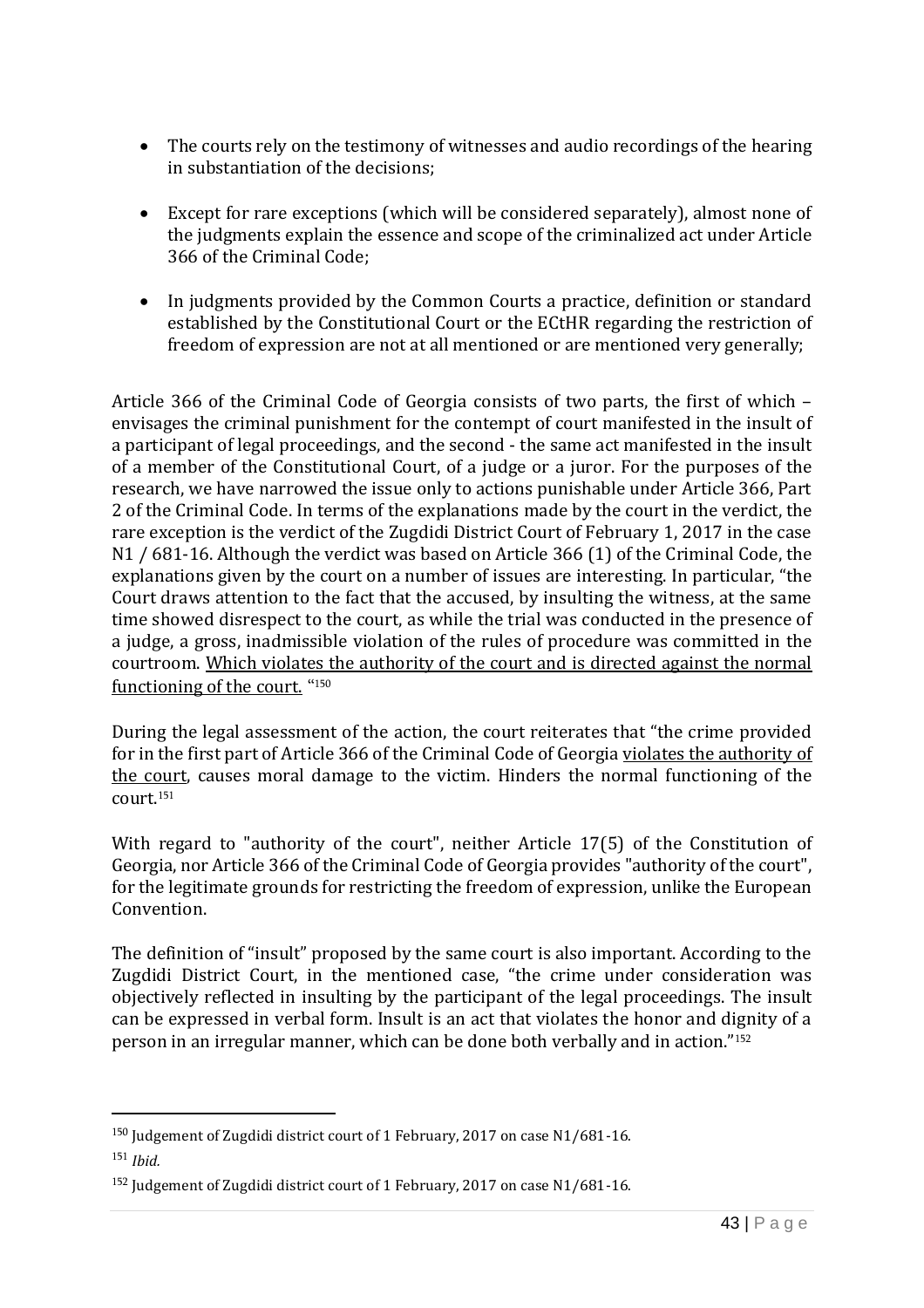In terms of legal substantiation, paragraphs 3.2 and 3.3 of the judgment of the Tbilisi City Court of 22 February 2019 is also interesting, where it is discussed an object of crime for the purposes of Article 366(2) of the Criminal Code, also - the boundary between insulting the court and criticizing the judge on the basis of the practice of the ECtHR. The mentioned judgement belongs to the small group, in which the court explains the criminalized action and the object of the crime under Article 366.2 of the Criminal Code of Georgia. "Article 366 (2) criminalizes the disrespect of the court, which is manifested in the insult of a judge. The object of the crime is the normal functioning of the court, as the body that administers justice - and the authority of the court, and the additional object is the honor and dignity of the judge".

Regarding the protection of the honor and dignity of a judge, it should be clearly stated that the practice of the Constitutional Court of Georgia in no case does recognize the honor and dignity of a judge as an additional object of protection.

The judgement is also distinguished by mentioning the decisions of the ECtHR. Speaking about the determination of the margin between the insult of the court and the judge's criticism, the Tbilisi City Court used the case of *Mikhaylova v. Ukraine*, namely para 88, in which the court generally mentions, that "while parties are certainly entitled to comment on the administration of justice in order to protect their rights, their criticism must not overstep certain bounds…. If the sole intent of any form of expression is to insult or attack the dignity of a court or its members, an appropriate sanction would not, in principle, constitute a violation of Article 10 of the Convention" 153

Based on the facts of the case referred to in the judgement, the applicant filed a motion to dismiss a judge, which was substantiated by his previous experience and an article in one of the newspapers (which referred to the judge). In the applicant's discretion, the mentioned judge deliberately did not take into account his arguments, and each time he was presented as a party or representative, the judge was taking a decision contrary to his position. In the process of reviewing the motion of dismissal, there was a dispute between the applicant and the judge during consideration of one of the previous cases, when the judge decided to postpone the case. Based on the mentioned controversy, the secretary of the session filled in the statement on the fact of committing an administrative offense against the applicant by judge's instruction. Based on this statement, the applicant was accused of insulting the court. Eventually, the applicant was found guilty of insulting the court and sentenced to 5 days of administrative detention.

Under that circumstances, according to the ECtHR, "the applicant was not a lawyer and so could not have been subjected to disciplinary measures; this limited the range of sanctions available to the domestic court in respect of her misconduct. It remains the case, however, that a less severe sanction, a fine, was available to the ,but the court did not specifically address the question of why it considered a custodial sentence to be the most appropriate sanction, even though it appeared to be its duty to do so under domestic law. The Court considers, therefore, that the penalty imposed on the applicant was

<sup>153</sup> ECtHR: *Mikhaylova v. Ukraine*. 6 June, 2018. para 88. Available at:<https://bit.ly/2WkPPJI>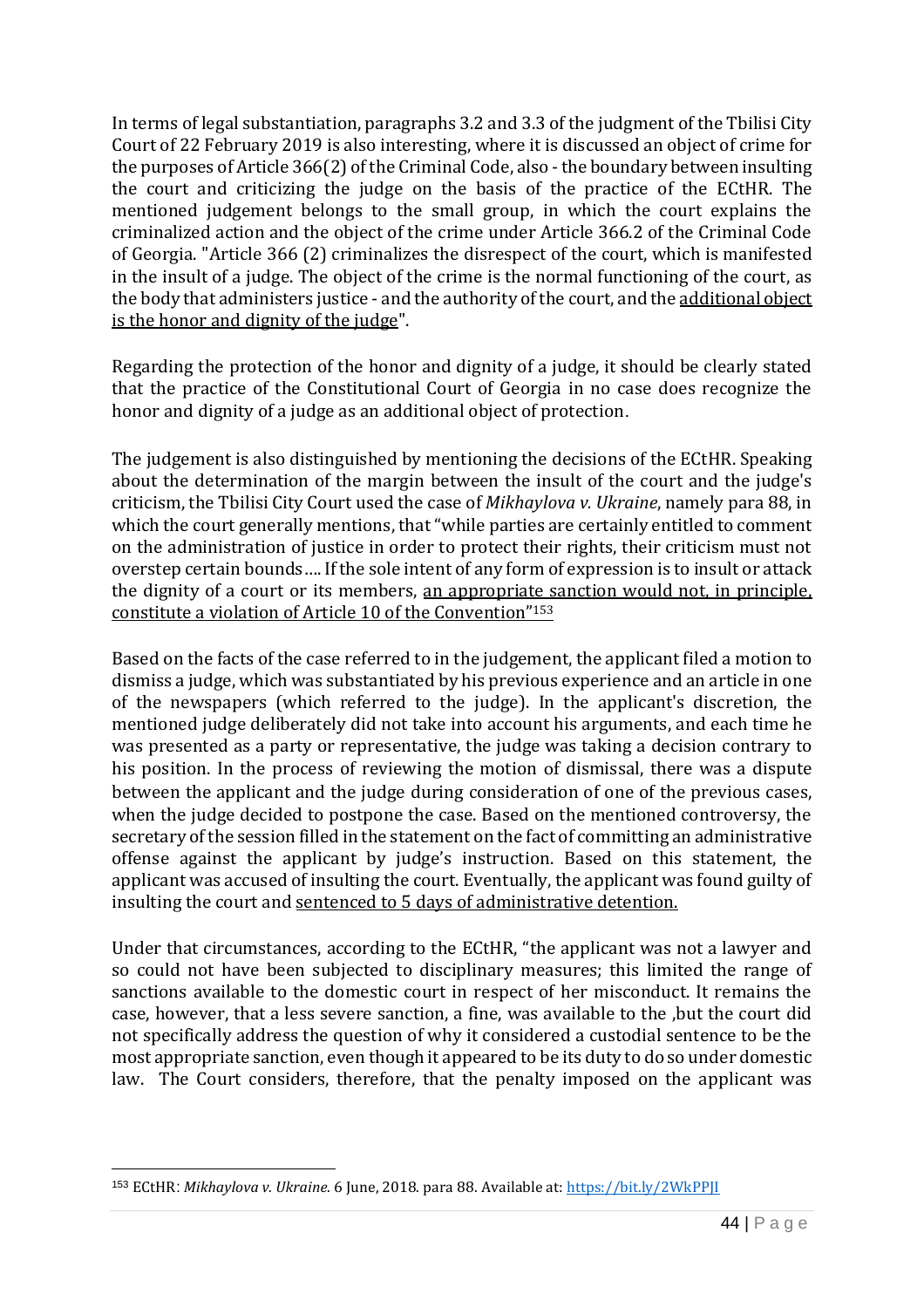disproportionately severe and was thus capable of having a "chilling effect" on individuals (including lawyers) conducting representation in court proceedings".<sup>154</sup>

In view of all the above, it is desirable that the Common Courts not only copy-paste the general content of the ECtHR case law, but also consider the standard that the Court seeks to establish. Especially, while the standard of freedom of expression in Georgia is even higher than the minimum standard set by the European Convention and is almost equal to the American model. At the same time, it is important that the courts try to use less restrictive sanctions, such as community service or fines. We share the view that there is a need for an independent and impartial Judiciary in a democratic society, but we believe that this legitimate aim can be achieved through the use of less restrictive punishments.

We base our opinion regarding the use of less restrictive punishments on one hand on the opinions formulated by Judges Ketevan Eremadze and Konstantine Vardzelshvili in the case of "Citizens of Georgia Vakhtang Masurashvili and Onise Mebonia v. The Parliament of Georgia",<sup>155</sup> and on the other hand on the views of the legal practitioners participating in the focus groups conducted within the research.

At the moment of the court hearing, according to Article 212 (5) of the Civil Procedure Code of Georgia, the presiding judge was authorized to issue an order on sentencing the person to imprisonment for up to 30 days if there was a case of explicit and/or gross disrespect towards the court. In the mentioned case, the court considers, "that while assessing the differing and sometimes conflicting views of theorists, practicing lawyers, and law enforcement it has become clear, that the content of the violation in the norm is not clearly formulated, which is why it can be used only in each specific case, based on the definition of the norm, which again, due to its inaccuracy and ambiguity, is heterogeneous" <sup>156</sup>

However, the ambiguity of the norm is due not only to the inability to determine its species, but also to the content itself. In particular, according to Article 366 of the Criminal Code of Georgia, the following action is considered as a crime, "Contempt of court manifested in the insult of a participant of legal proceedings". This crime shall be punished by a fine or community service for one hundred and eighty to two hundred and forty hours or with imprisonment for up to a year. A qualifying circumstance is the same act committed against a member of the Constitutional Court, a judge or a juror.

"Therefore, on the one hand, the crime is the Contempt of court, which is manifested in the insult of a participant of legal proceedings, the judge or juror, and on the other hand, the impugned norms establish responsibility for explicit and/or gross disrespect towards the court. [...] Furthermore, the subject of the assessment is what constitutes to "explicit and gross" disrespect, whether it includes insult, or vice versa, disrespect, even if it is explicit and gross, exists until the action has escalated into insult. While in article 366 of the Criminal Code of Georgia disrespect includes insult, it can be assumed that even in the

<sup>154</sup> The decision of the European Court of Human Rights of 6 June, 2018 on the Case: *Mikhaylova v. Ukraine*. para 95,96. Available at:<https://bit.ly/2WkPPJI>

<sup>155</sup> The decision of the Constitutional Court of Georgia of 25 December, 2006 on the Case of "Citizens of Georgia Vakhtang Masurashvili and Onise Mebonia v. The Parliament of Georgia".

<sup>156</sup> *Ibid.* Para 2.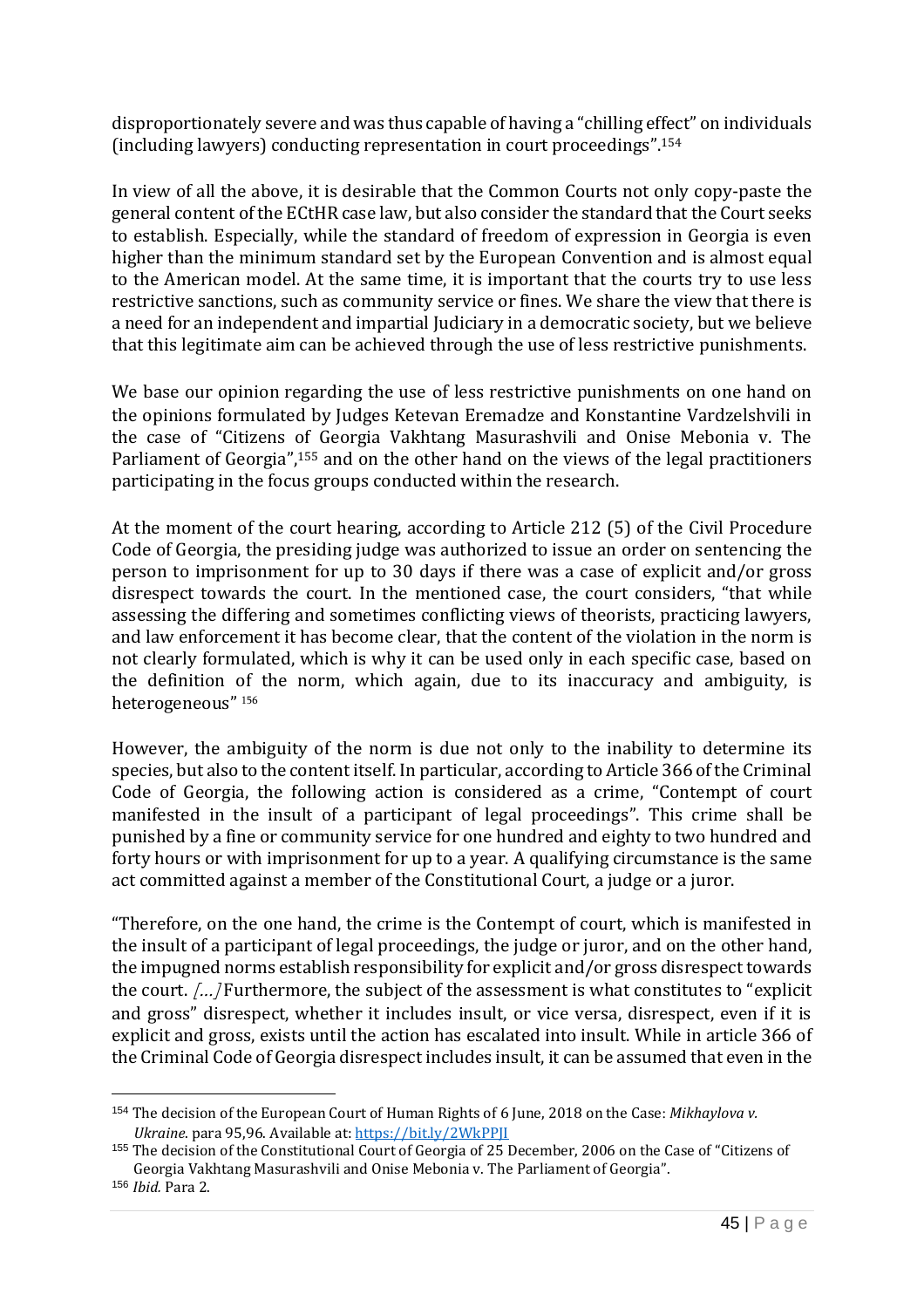case of impugned norms, disrespect for the court may manifest in insult of judge, the case party and other attendees. The formulation of the impugned norms cannot exclude such assumptions. [...] Based on the above circumstances, it is necessary to mention: when legislation introduces such measures of liability as imprisonment, (1) The content of the offense itself must be clearly established, for which this measure of liability is provided; (2) It must be very clearly and distinctly different from other types of offenses against the same object and the liability imposed on it. Adherence to these conditions is essential because, on the one hand, the offender must know exactly what content the offender is being held in custody for, and, on the other hand, the judge should be able to use the relevant norms correctly and adequately". 157

As for the views of the legal practitioners participating in the focus groups, the respondents had different opinions on the terms used in Article 366 of the Criminal Code – "Contempt of Judge" and "disrespect of the court". For the lawyers and part of the university's representatives participating in the focus group, in addition to the ambiguity of the content of these terms, it is unclear why violations of the norm can be a criminal case. Moreover, during one of the meetings, it was emphasized that the ambiguity of the terms might call into question the constitutionality of the norm. According to the second part of the respondents, the disrespect to the court can be manifested in the behavior and violation of the procedural rules of the court proceedings. According to this group of legal practitioners, insulting a judge can be expressed in verbal abuse when insulting words are used against him/her and/or there is an indication on a physical defect. During the meetings, the opinion was also expressed that the violation of the procedural rules is a violation of order and not an expression of disrespect for the court. It was also noted that what a judge considers to be insulting is individual and depends on the judge's perception.

The focus of the discussions within focus groups was also to assessment of the statements and terms that have been disputed at various times before the ECtHR in the context of the discussion on the protection of a fair balance between freedom of expression and the authority and impartiality of the Court. For some of the respondents, including court representatives, all of the statements were within the scope of freedom of expression. Only a small group assessed the statements were as offensive.

Therefore, it is clear that there are difference opinions in professional circles as to what can be considered "insulting a judge" and "disrespecting the court" under Article 366 of the Criminal Code of Georgia. This provides the basis for the assumption that a unified, established view of these terms may not be established within the judiciary itself, consequently, in each individual case it will be difficult to predict in advance which action will be considered a crime.

The cases of Zviad Kuprava<sup>158</sup> and Fady Asly<sup>159</sup> will be discussed separately from the general practice of the common courts.

<sup>&</sup>lt;sup>157</sup> The decision of the Constitutional Court of Georgia of 25 December, 2006 on the Case of "Citizens of Georgia Vakhtang Masurashvili and Onise Mebonia v. The Parliament of Georgia". Para 2.

<sup>158</sup> Politician, member of the Political Party "United National Movement".

<sup>159</sup> Businessman, Head of the Georgian Representation of the International Chamber of Commerce.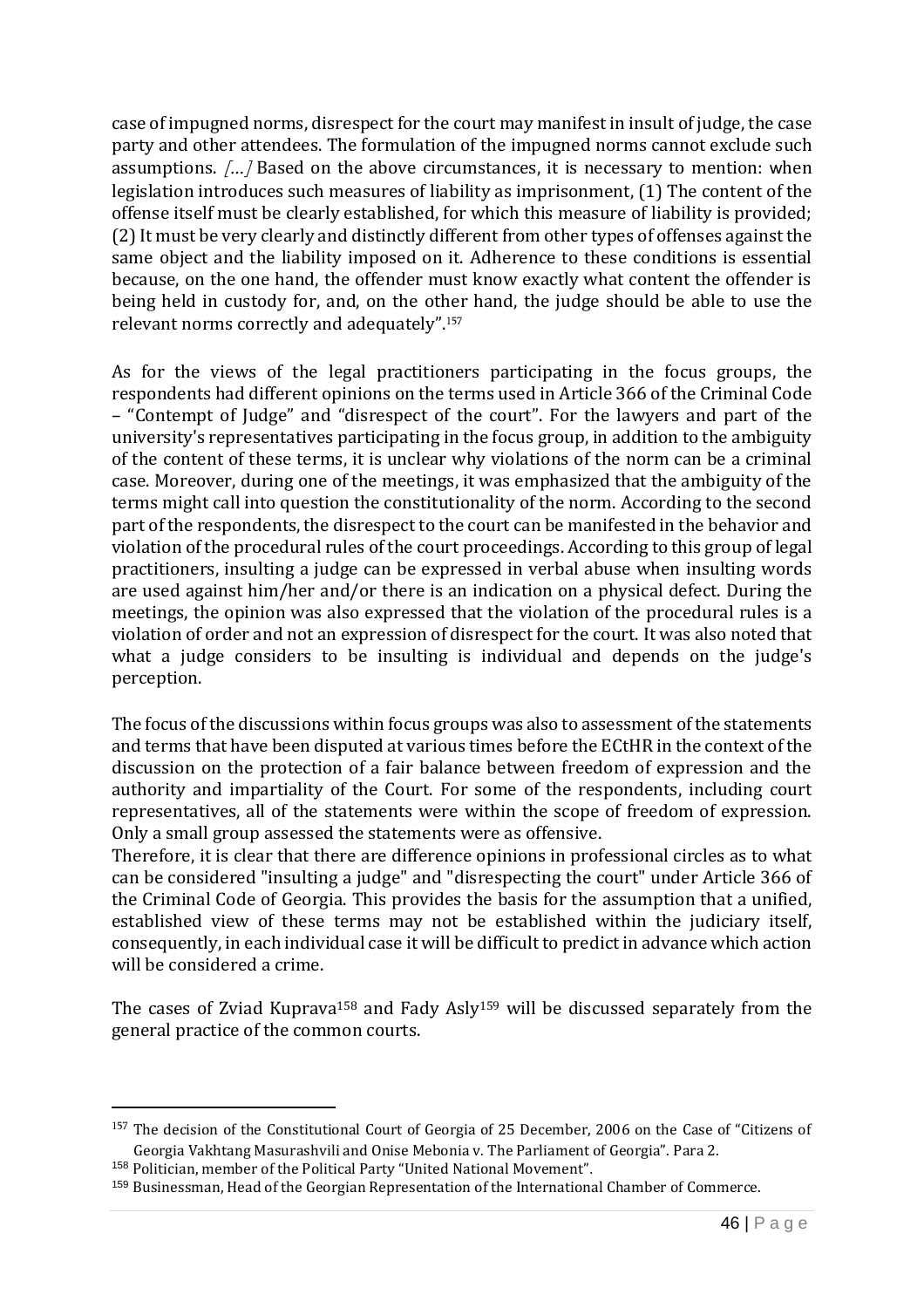In the Tbilisi City Court, administrative proceedings were conducted against Zviad Kuprava regarding an administrative offence allegedly committed by him. During the proceedings, the judge announced a one-hour break during which Zviad Kuprava went to the court's cafeteria. During the break, representatives of the Ministry of Internal Affairs of Georgia approached Zviad Kuprava, demanded him to leave the cafeteria and return to the courtroom. In response, Zviad Kuprava said that he would be back on time. The representatives of the Ministry of Internal Affairs of Georgia continued requesting him and told him that the judge was waiting for him. To this Kuprava responded that he did not care about the judge (namely, "He could not be arced about the judge"). These factual circumstances were considered as contempt of court manifested in insulting a judge.<sup>160</sup>

In its judgement of 1 August, 2019, the Tbilisi City Court clarified that "one of the subjects of the court hearing is whether the phrase uttered by Zviad Kuprava is disrespectful to the judge and whether the court dining hall may be the scene of the crime. "<sup>161</sup> It is noteworthy that the court itself states in the judgement, that Judge "Lasha Tavartkiladze did not file a complaint against Zviad Kuprava before the law enforcement agencies and he testified before the investigation for the first time on June 22, 2018, by the initiative of the prosecution, from the position of the victim, he would administratively punish Zviad Kuprava for insulting him at the court hearings".<sup>162</sup> Such assessment of a judge who is also a victim in a particular case, is interesting due to several factors, namely: when discussing the Article 366 of the Criminal Code of Georgia, the Court clarifies that the introduction of this norm was "dictated by the development of democracy in Georgia and with the purpose of judicial reform" and that the threat of a crime lies in the violation of the authority of the court, and that it is morally damaging for the victim – personally for the judge, as well as it also lowers the degree of public confidence in the court. In addition, the Court notes that the personal assessment of the offender's conduct by the victim is not essential to the objective composition of the offense.

The above reasoning leaves the sense of contradiction, since on the one hand the court declares that it is important to protect the dignity and honor of the judge, which is violated by the insulting statement made against him, however, on the other hand, he clarified that the personal assessment of the victim should not be given importance. Consequently, the legitimate question arises as to how the violation of a person's honor and dignity should be defined if his or her personal attitude is not taken into account.

The Court cites the standard of assessment of the offensive expression established by the ECtHR in the case *Kudeshkina v. Russia* and explains that "an insulting statement may fall outside the scope of protection of freedom of expression if it is intended only to degrade a person's dignity". This standard has been discussed in detail in previous chapters of the research, and it was noted that, unlike the ECtHR, the standard established by the Constitutional Court of Georgia, the offensive expression can only be restricted if it is detected during face-to-face communication, which we do not face in the previous case.

<sup>160</sup> Freedom of Expression in Georgia – Georgian Democracy Initiative (GDI), 2020. Pg.24 Available at: <https://bit.ly/3b0UHsA>

<sup>&</sup>lt;sup>161</sup> Judgement of the First Instance Court on Zviad Kuprava case N1 / 3888-18. pg.18

<sup>162</sup> *Ibid*. Pg. 19.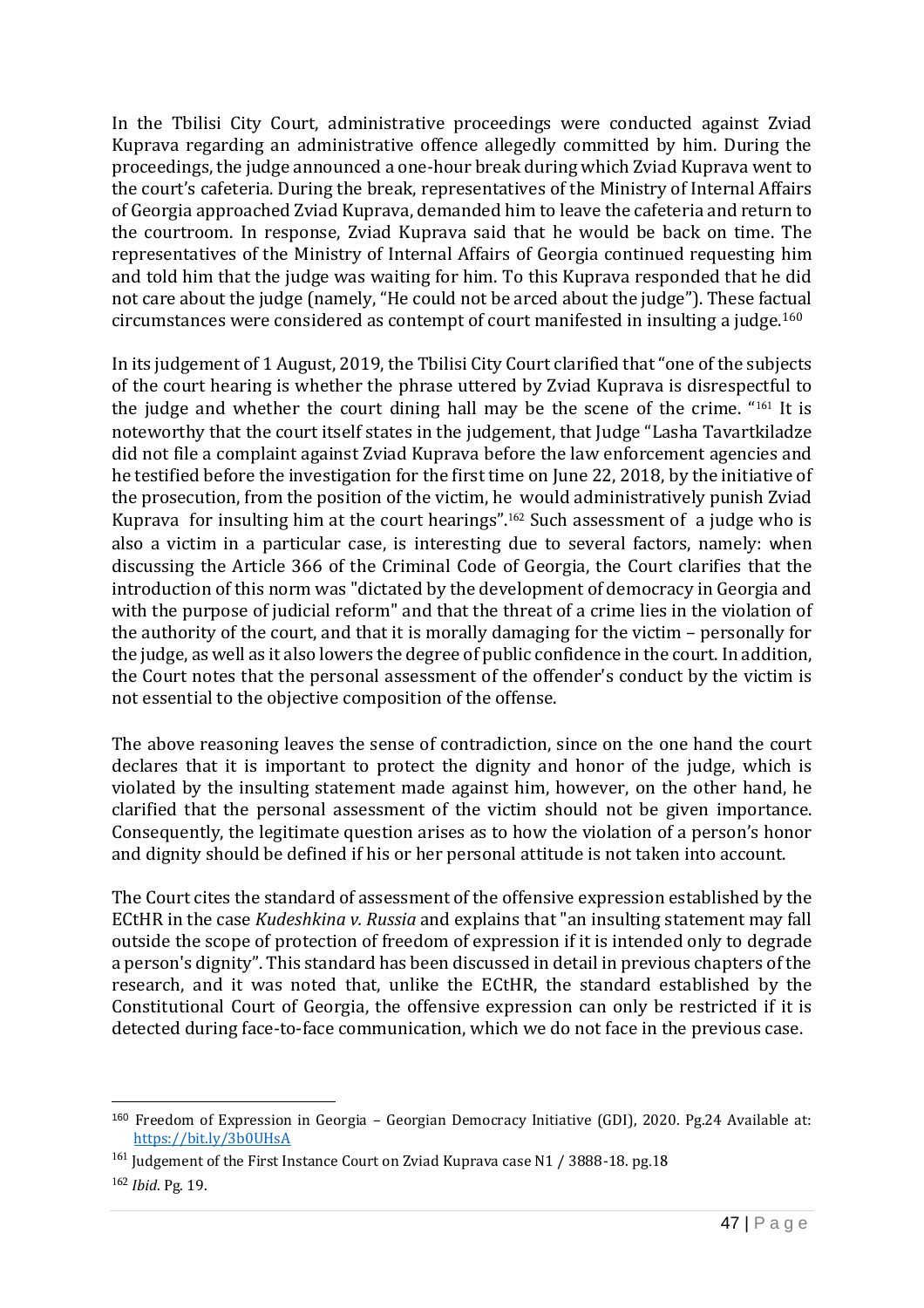The second no less high-profile case was the civil dispute initiated by Judge Vladimer Kakabadze against Fady Asly, in the same court in which he exercised his judicial powers. Fady Asly called a judge, who imposed a considerable fine on the companies belonging to the members of the International Chamber of Commerce, "corrupt". His statement reads as follows: "Justice Vladimer Kakabadze is a corrupt judge. He adopted the decision as a result of corrupt dealings; the judge grossly deceived and blackmailed the companies."

Judge Vladimer Kakabadze initiated civil proceedings at the Tbilisi City Court, claiming defamation and demanding compensation of damages. It is noteworthy that Vladimer Kakabadze is employed by the same court. Before the start of the proceedings, the Tbilisi City Court responded publicly to the statement of Fady Asly. The court's statement opened as follows: "The judiciary strongly condemns and deems it impermissible to allow spreading information tarnishing the dignity and professional reputation of a judge".

The Tbilisi City Court's statement virtually referred to the information as already established facts. Despite the absence of a minimum standard of impartiality, Vladimer Kakabadze's claim was examined and upheld by the Tbilisi City Court and Fady Asly was ordered to pay 3,000 GEL. The judgment was upheld by the Tbilisi Court of Appeals. <sup>163</sup>

According to the judge, the term "corrupt" and many other terms, which were established by the Court of Appeals and later confirmed by the Court of Cassation that it did not belong to the defendant, but was the statements made by journalists, violating his honor and dignity, as well as his official reputation. It should be again noted, that according to the practice established by the ECtHR, the statements made by journalists in the form of interviews, of which the party claims that it has not made such a statement, cannot be the basis for the latter's liability.

In general, regarding the defamation, it should be noted that the starting point for the ECtHR is to ensure that the measures taken by the state do not have a "chilling effect" on the debate over the issue of public interest. According to the court, we are facing the "chilling effect" when a person applies "self-censorship"<sup>164</sup> based on the fear of disproportionate punishment<sup>165</sup> or fear<sup>166</sup> of initiating an investigation against him/her based on the laws that contain too wider content. The "chilling effect" is detrimental not only to an individual but to society as a whole<sup>167</sup>. Because at such times the society is deprived of the opportunity to freely receive and disseminate the information it wants.

Given the negative impact of the "chilling effect", it is logical that the court strongly assesses the proportionality of the used sanction. The Court recalls "that in assessing the

<sup>163</sup> Freedom of Expression in Georgia – Georgian Democracy Initiative (GDI), 2020. Pg.19. Available at: <https://bit.ly/3b0UHsA>

<sup>&</sup>lt;sup>164</sup> ECtHR. *Vajnai v. Hungary*, 8 October, 2008. Para. 54. Available at: <http://bit.ly/2TwBngc>

<sup>165</sup> ECtHR. *Cumpănă and Mazăre v. Romania* [GC], 17 December 2004. Para 114. Available at: <http://bit.ly/3cEJiRs>

<sup>166</sup> ECtHR. *Altuğ Taner Akçam v. Turkey*, 25 October, 2011. Para 68. Available at: <http://bit.ly/2vC34MF>

<sup>167</sup> ECtHR. *Cumpănă and Mazăre v. Romania* [GC], 17 December 2004. Para 114. Available at: <http://bit.ly/3cEJiRs>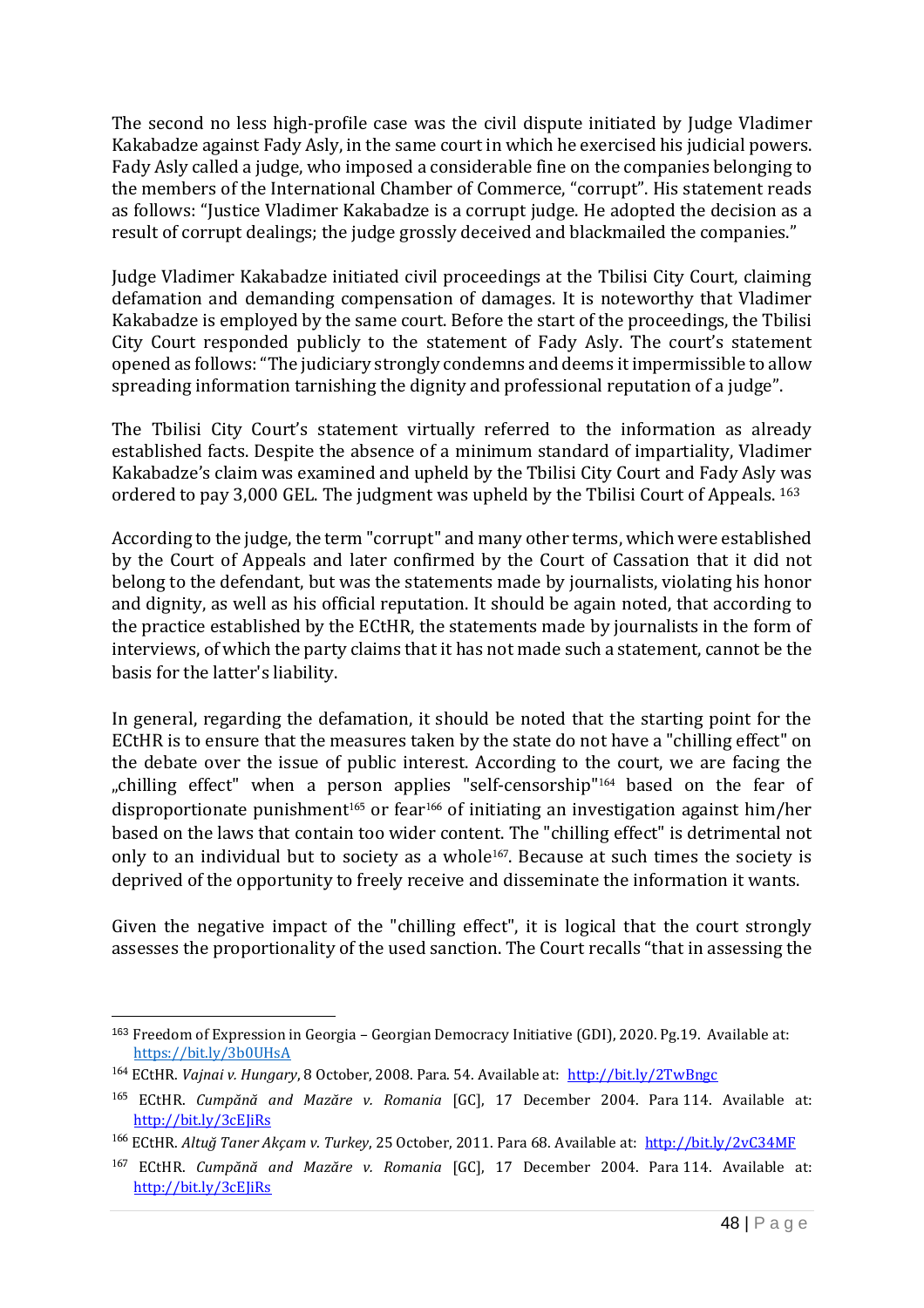proportionality of the interference, the nature and severity of the penalties imposed are also factors to be taken into account".<sup>168</sup>

Another important circumstance that the ECtHR focuses on in every decision-making process is the clear distinction between statements of facts and value judgements.<sup>169</sup> Following the case of *Lingens*, the Court clarifies that "a careful distinction needs to be made between facts and value-judgments. The existence of facts can be demonstrated, whereas the truth of value-judgments is not susceptible of proof... As regards valuejudgments this requirement is impossible of fulfilment and it infringes freedom of opinion itself, which is a fundamental part of the right secured by Article 10".<sup>170</sup> However, it should be noted that it is not easy to draw such a clear line in all cases, and the ECtHR has focused on this difficulty in a number of decisions.

In the case of Prager and Oberschlick, the Court reiterates, "that the press is one of the means by which politicians and public opinion can verify that judges are discharging their heavy responsibilities in a manner that is in conformity with the aim which is the basis of the task entrusted to them.<sup>171</sup>

Chapter 4 of the Law of Georgia "on Freedom of Speech and Expression" separately deals with the issue of defamation. Articles 13 and 14 of this law distinguish cases between the defamation of a private and public persons. Unlike the first case, when "a person shall bear responsibility under the civil law for slander of a private person, if the plaintiff proves in court that the statement of the respondent contains a substantially false fact in relation to the plaintiff, and that the plaintiff suffered damage as a result of this statement" <sup>172</sup>, in the second case, the law additionally establishes, that in order a person to bear responsibility under the civil law for slander of a public figure, "it is necessary, that the falseness of the stated fact was known to the respondent in advance, or the respondent acted with apparent and gross negligence, which led to spreading a statement containing a substantially false fact" <sup>173</sup>.

As part of the dispute between Judge Kakabadze and businessman Fady Asly, the Court of Cassation stated that "in the present case, it is indisputable that the information disseminated by the defendant in the media was related to the decisions made by the judge of the Tbilisi City Court, consequently, the subject of evaluation is not only the issue of the individual judge, but also the issue of the authority of the court in general. In this regard, it is true that the lower instance courts have focused on case law, which assesses a judge's personal rights and reputation and judicial authority in society (cases: *Kingcses v. Hungary; Meister v. Germany; W.R. v. Austria* and etc.), however, whether the authority of the judge and/ or the court has been violated by a public statement, in a particular case, should be decided using a proportionality test based on the context of the whole

<sup>173</sup> *Ibid,* Article 14.

<sup>168</sup> ECtHR. *Skałka v. Poland,* 27 August, 2003. Para. 38. Available at: <http://bit.ly/2IeUzKh>

<sup>169</sup> ECtHR*: Schwabe v. Austria; De Haes and Gijsels v. Belgium*, Para. 47; and *Prager and Oberschlick v. Austria*, Para. 3.

<sup>&</sup>lt;sup>170</sup> ECtHR. *Lingens v. Austria.* 8 July 1986 on the Case: Para. 46. Available at: <http://bit.ly/2Q1ee4L>

<sup>171</sup> ECtHR. *Prager and Oberschlick v. Austria.* 26 April 1995. Para 34. Available at: <http://bit.ly/2PMfvw8> <sup>172</sup> The Law of Georgia "on Freedom of Speech and Expression". Art. 13. Available at: <https://bit.ly/2REHXAZ>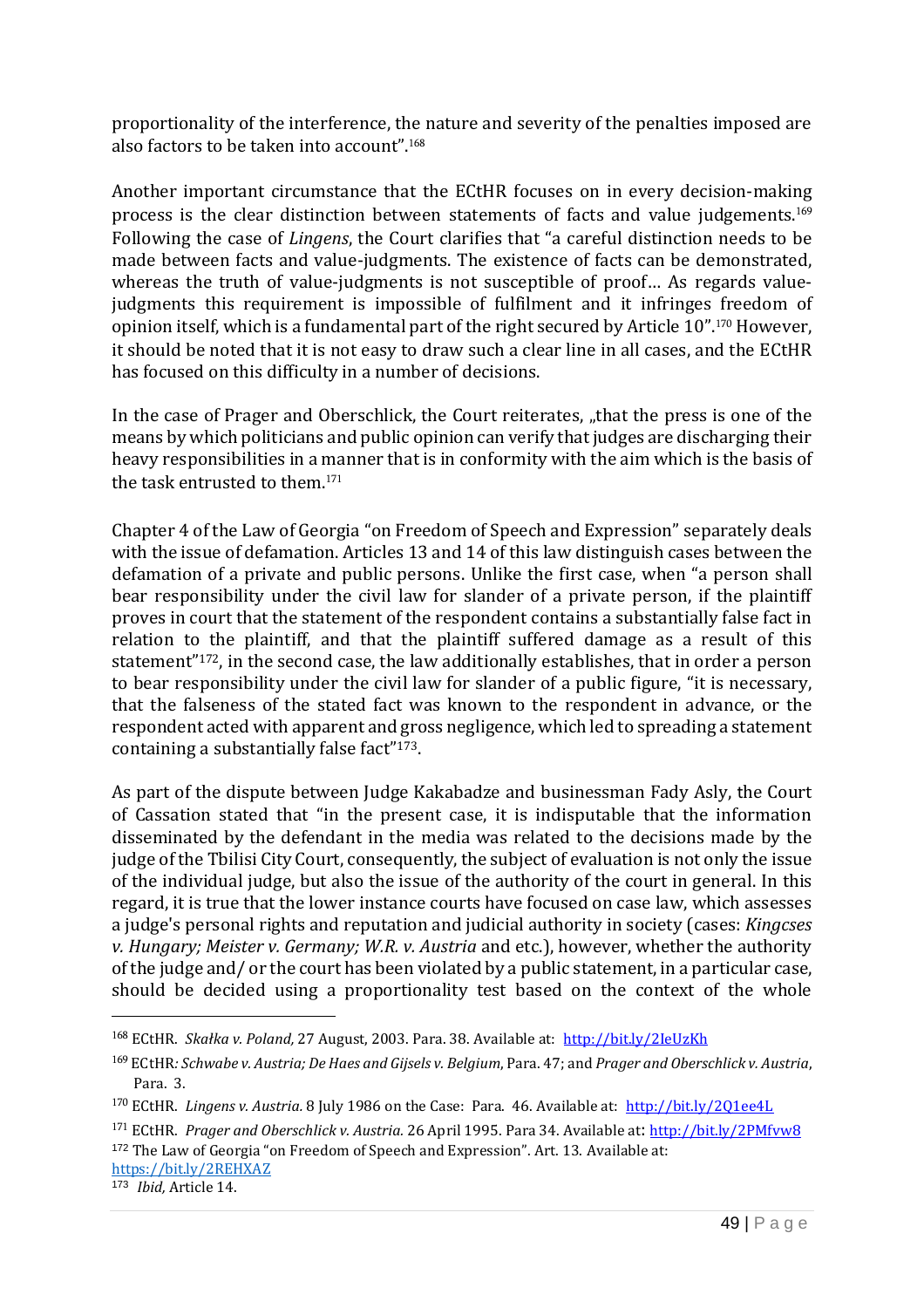statement (Determination of the scope of the right, whether there has been an interference with the right, whether there are grounds for restriction that is proportionate to the achievement of a legitimate aim). In one of the cases (*Marian Maciejewski v. Poland* №34447 / 05, 13 January 2015), where the actual circumstances concerned the critical article of the journalist against the employees of the Judiciary system, under the headline "thieves in the Justice System", the author of the article noted that there was a "mafia-like association of judges-prosecutors." The journalist was fined for defamation under domestic law.

The ECtHR has ruled that Poland has violated freedom of expression. The ruling emphasized that the ECtHR would use a strict test to assess the restriction of the freedom of expression in cases where sanctions prevent the media from covering debates in which there is a public interest. Deficiencies in the Judiciary are issues on which there is a high level of public interest, so it is legitimate for journalists and other individuals to discuss these issues in public debates. "Even if the phrase at issue seems harsh, the Court recalls that persons taking part in a public debate on a matter of general concern – like the applicant in the present case – are allowed to have recourse to a degree of exaggeration or even provocation, or in other words to make somewhat immoderate statements".<sup>174</sup>

In the same decision<sup>175</sup>, the court noted that "before examining the content of the impugned statement, it considers it important to highlight the current events in Georgia: in a situation when the reform of the Judiciary is ongoing and the judiciary is within the high public interest, restriction of freedom of speech should be allowed only in the event of a special, overt and negative attack on the judiciary / judge, which aims to weaken the role of the judiciary, to violate the independence of the judiciary, and only this should be the aim of the applicant. Otherwise, the interference of the state authorities in the freedom of expression may harm the interests of the country, making it impossible for the public to express its views on the progress of the reform, which, of course, will has a negative impact on the country's interests and the administration of effective justice. According to case law, issues related to the functioning of the judiciary, which is an extremely important institution for a democratic society, is within the high public interest. In this regard, it is necessary to take into account the special role of the Judiciary in the society".

The part of the decision where the Court of Cassation distinguishes between the legal norms to be used in the courtroom and the legislative records to be used in the evaluation of statements made outside the courtroom is very important. In particular, the Court of Cassation notes that "with regard to the authority of the judiciary, as well as the rights of the individual judge, it should be noted that certain regulations are established by the legislation of Georgia to take preventive measures in order to avoid danger when misconduct or certain statements are made in the courtroom. Procedural legislation (see, for example, Articles 211 and 212 of the Criminal Procedural Code of Georgia) establishes the rules of liability for violating the order and the possibility of imposing an appropriate sanction. In order to avoid the negative consequences of the information spread outside the courtroom, the person to against whom the information was spread, has the right to

<sup>174</sup> ECtHR. *Marian Maciejewski v. Poland.* 14 April, 2015. Para.79. Available at:<https://bit.ly/3c7FPtU>

<sup>175</sup> Supreme Court of Georgia 16 April, 2019. *Vladimer Kakabadze v. Fady Asly*. Para. 1.4.6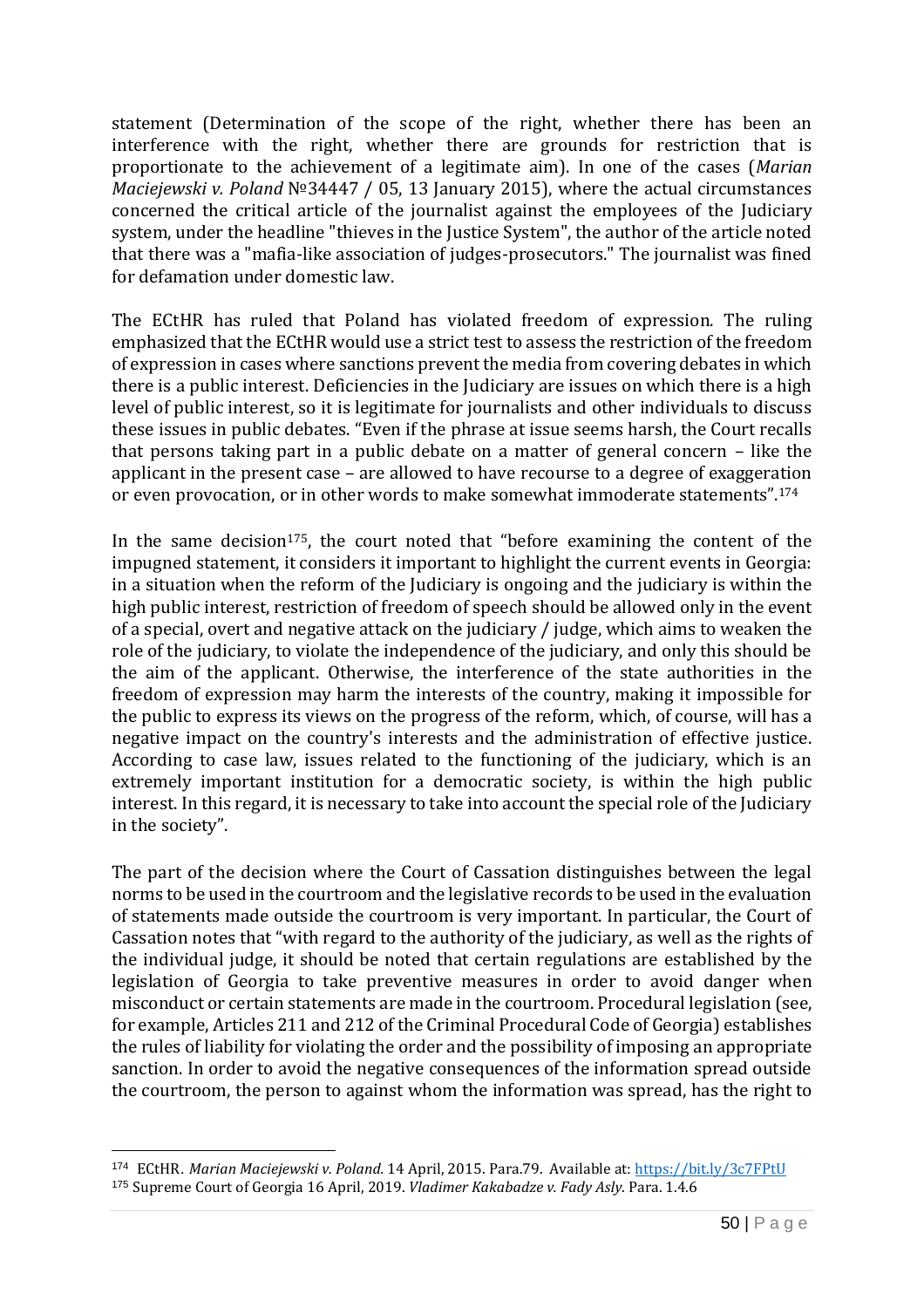publish retaliatory information in the same media outlets in which the statement was made according to the article 14 (4) of the Civil Code".

In addition to all of the above, the Cassation Chamber has taken into account the ongoing reforms in the judiciary, the resonance that the dispute has had in which Fady Asly and Judge Kakabadze participated as parties and, consequently, the judge reviewing the dispute, cited practice of the ECtHR and established:"In the case under consideration, the Cassation Chamber considers that the impugned phrase by the defendant in the statements is not specific enough, no facts are stated in it, but rather the opinion of the publisher of the statement and his personal attitude and comment on the event and which makes it possible to consider this statement as a thought and not as a fact… Due to the high level of public interest, such a debate, the sole purpose of which is not to discredit the court / judge, despite of the sharply negative and undesirable context of the expression, cannot be subject to unconditional restriction".

Based on the explanations given in the judgments of the Common Courts, we can identify several important issues related to Article 366 of the Criminal Code, namely:

- a) The main purpose of criminalizing a particular action is to ensure the proper, effective and smooth implementation of the legal process. Regardless of who is being punished, in all cases, there is an obstacle to the smooth running of the process. According to the court, the existence of such a fact damages the authority of the judiciary;
- b) According to the formulation of the norm, one of the forms of expression of disrespect is insult, which in turn allows for a logical conclusion, that disrespect includes other forms of expression including insult. However, the norm is problematic insofar as it does not provide a clear explanation as to where the line runs between other, non-punishable expressions under the term of disrespect and insults. The wording of the norm and the superficial practice established by the common courts around it do not provide a sufficiently clear explanation as to what type of action a person should refrain from taking.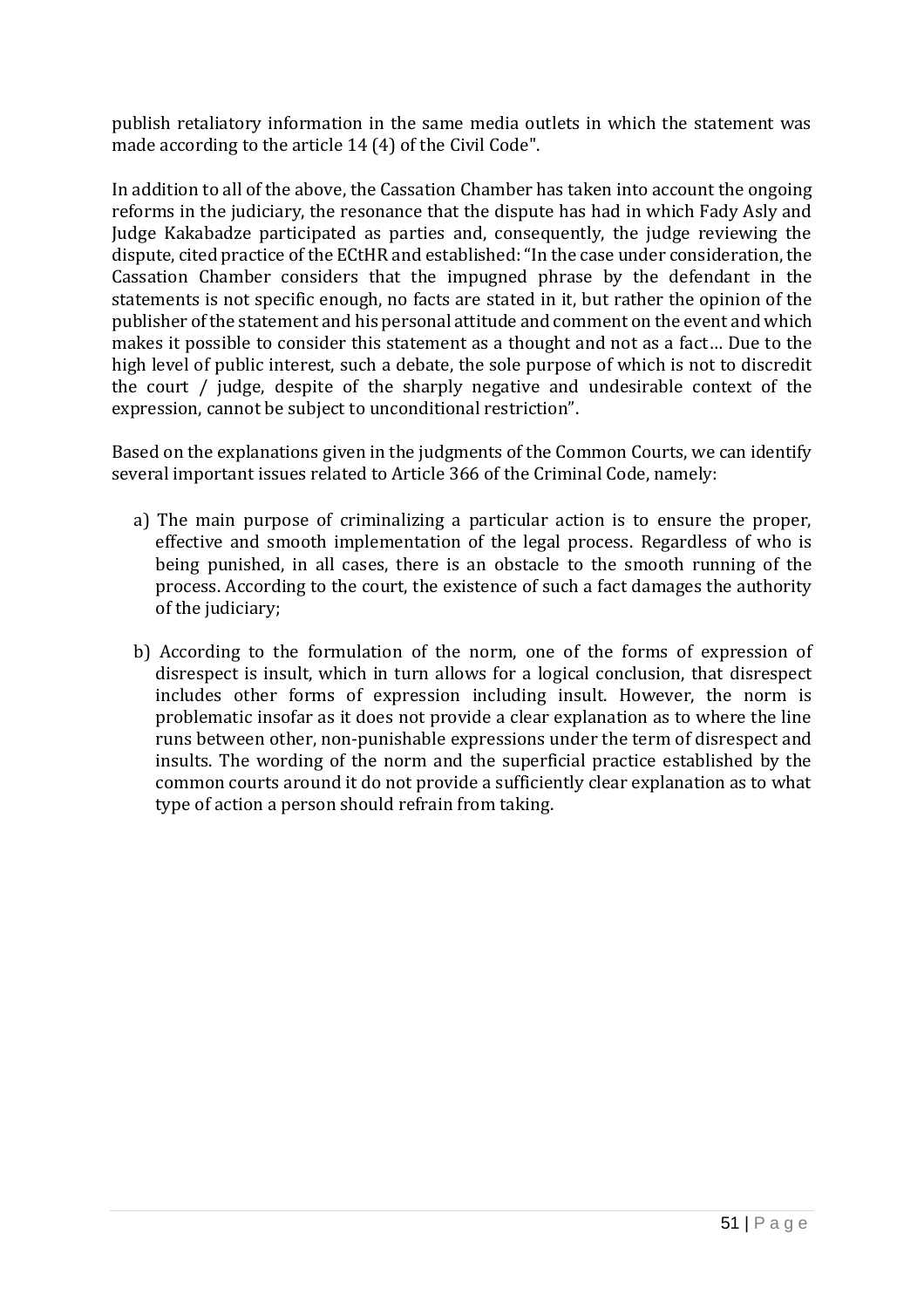### <span id="page-51-0"></span>**Conclusion**

Based on the results of the present study, it can be said that according to the jurisdictions, the practice established by the courts is different. However, it is clear that in all the above jurisdictions, the maintaining the authority/independence and impartiality of the judiciary is a legitimate aim. Nor does the fact that the public and especially the parties have an increased interest in the body responsible for administering justice cause controversy. The measure of open and democratic governance is precisely the degree of public involvement in the process and the ability of that community to speak freely about the shortcomings identified in the process. Consequently, there is an urgent need to maintain a fair balance between freedom of expression and the independence and impartiality of the judiciary.

Individual judges and the judiciary in general play a significant role in shaping a democratic society. It itself is one of the primary guarantees for the protection of fundamental human rights. In this process, it is important that the public has the confidence towards the judiciary. It is possible to gain trust first of all by making legally based decisions, which in itself reduces the number of critics and at the same time, it helps to weaken the negative attitude towards the system. That is why it is important for judges to be protected from external institutional interference as well as from threats within the system itself, and not to be interfered during the administration of justice. In the long process of establishing the authority of the judiciary, it is equally important to have proper legislative regulation, as well as to see due respect for the other two branches of government and for the judges themselves to understand their authority and their role in a democratic society.

Conversely, the tightening of freedom of expression and the imposition of disproportionate sentences for actions whose foresight and substantive quality may be the subject of discussion, not only will it have a negative impact on the exercise of the freedom of expression, but it will also have a negative impact on the development of the judiciary itself. Whereas, only open and substantiated debate allows individuals to freely exchange ideas between each other. Practice established by the Constitutional Court of Georgia, current legislative regulations (except for Article 366 of the Criminal Code) and, as revealed from the answers of the respondents participating in the focus groups, the representatives of the legal field themselves create the necessary basis to help increase the authority of the judiciary without unjustified restrictions on freedom of expression in society.